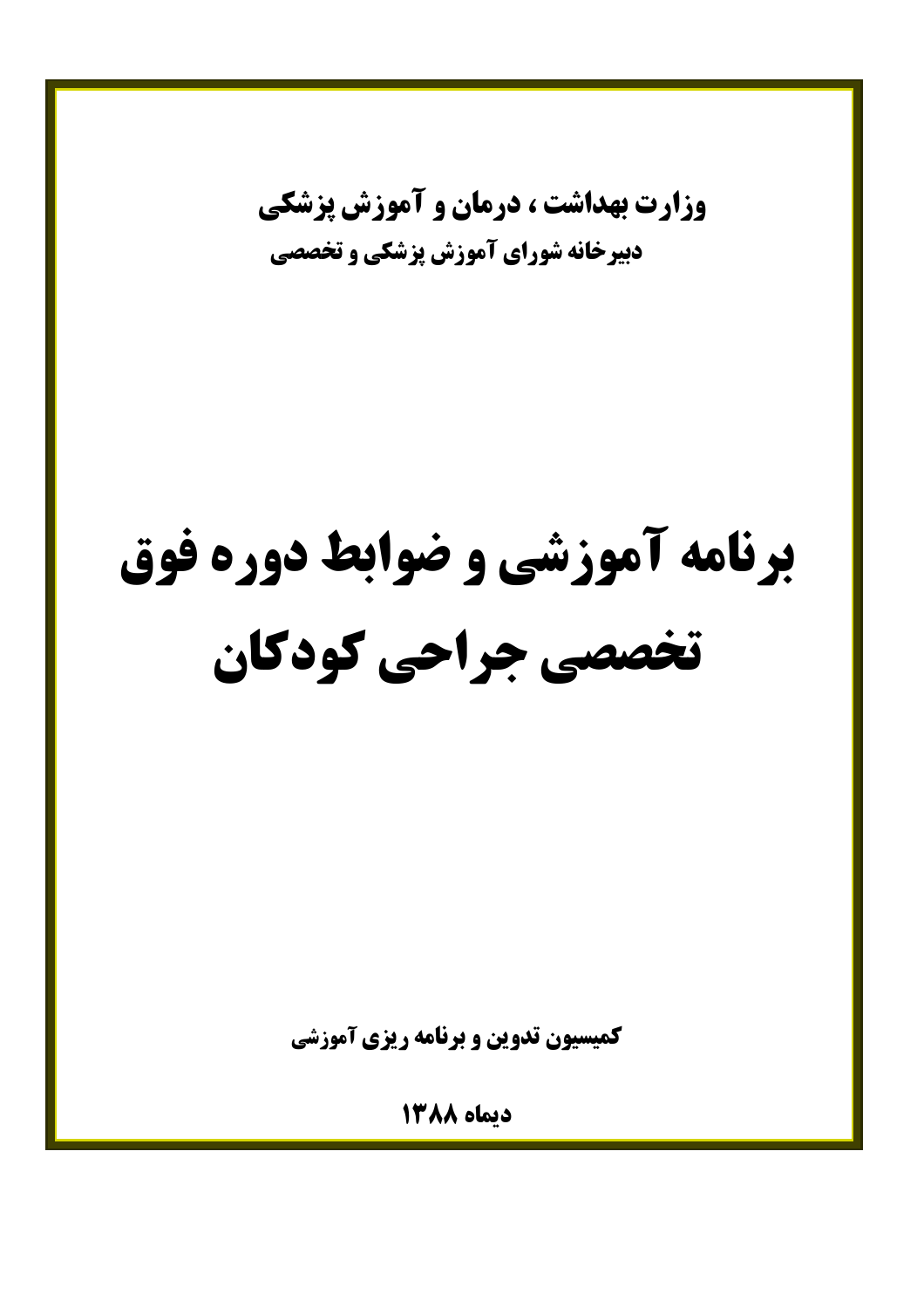به نام فداوند بفشنده مهربان بخش اول برنامه أموزشي دورهفوق تخصصي جراحي كودكان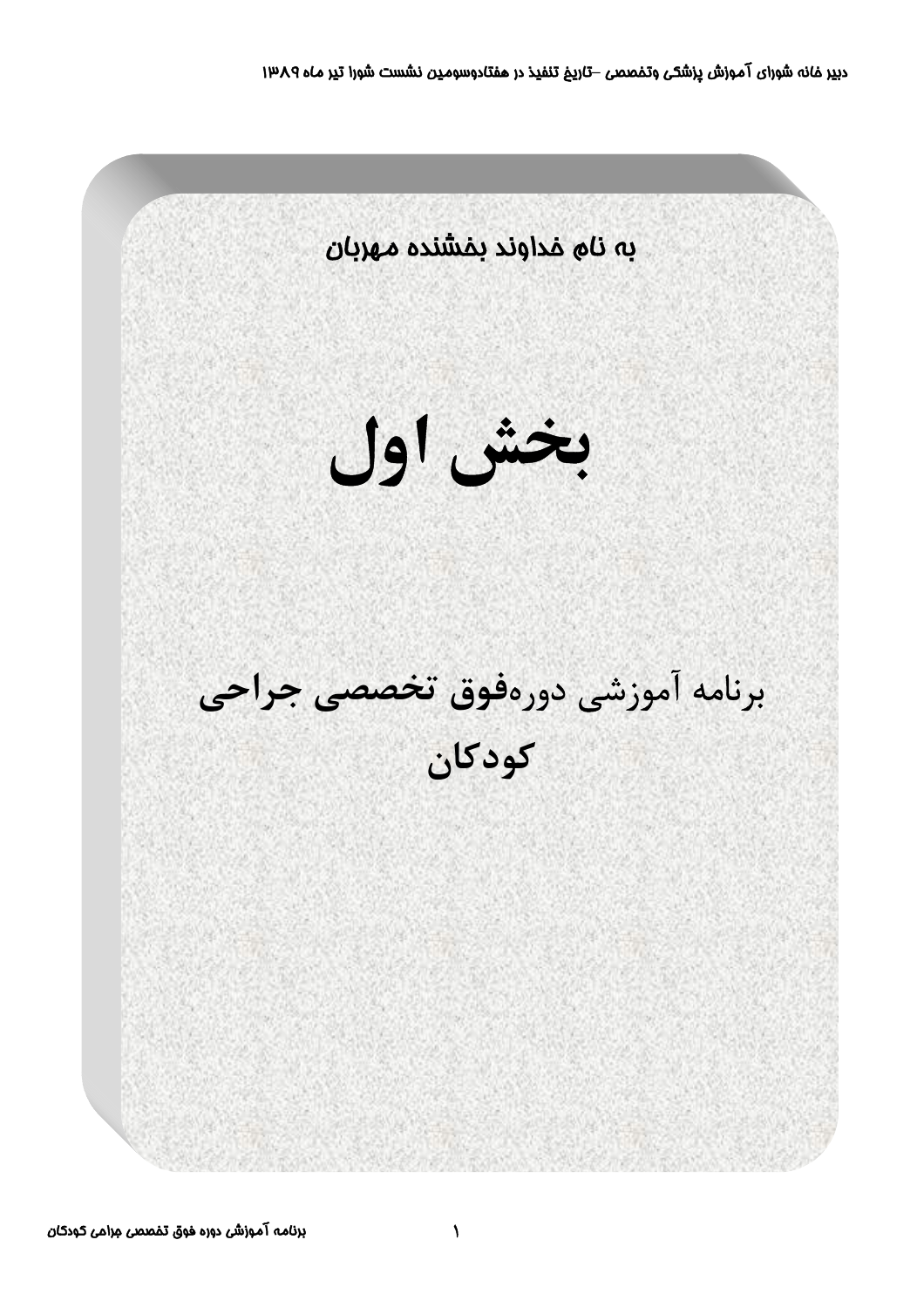فهرست مطالب

| صفحه         | موضوع                                                                            |
|--------------|----------------------------------------------------------------------------------|
| ٣            | اسامی تدوین کنندگان برنامه                                                       |
| ۵            | مقدمه- عنوان – تعریف و طول دوره                                                  |
| ۶            | تاریخچه وسیر تکاملی دوره در ایران وجهان                                          |
| ٨            | دلایل نیاز به این دوره – حدودنیاز به نیروی دوره دیده در این حیطه تا ۱۰ سال آینده |
| ٩            | فلسفه –رسالت –دور نما                                                            |
| 10           | پیامدهای مورد انتظار از دانش آموختگان این دوره                                   |
| $\mathsf{L}$ | نقش ها ووظایف حرفه ای دانش آموختگان در جامعه                                     |
| 12           | توانمنديها ومهارت هاى پروسيجرال مورد انتظار                                      |
| ۱۵           | اسامی رشته هایا دوره هایی که با این دوره تداخل عملی دارند                        |
| ۱۵           | راهبردها وروش های آموزشی                                                         |
| 16           | ساختار کلی دوره                                                                  |
| 17           | عناوين دروس                                                                      |
| 21           | عناوین مباحثی که دستیاران در بخش های چرخشی به آن می پردازند به تفکیک هر          |
|              | بخش                                                                              |
| 22           | انتظارات اخلاق حرفه ای از دستیاران                                               |
| 23           | منابع درسی که با استفاده از آنها آموزش این برنامه قابل اجرا است                  |
| 24           | ارزیابی دستیاران                                                                 |
| 24           | شرح وظايف دستياران                                                               |
| 25           | حداقل های مورد نیاز در برنامه                                                    |
| 28           | ارزشیابی برنامه                                                                  |
| 31           | منابع مورد استفاده برای تهیه این سند                                             |
| 32           | صور تجلسه كميسيون تدوين وبرنامه ريزي أموزشي                                      |
| ٣٣           | ضوابط برنامه                                                                     |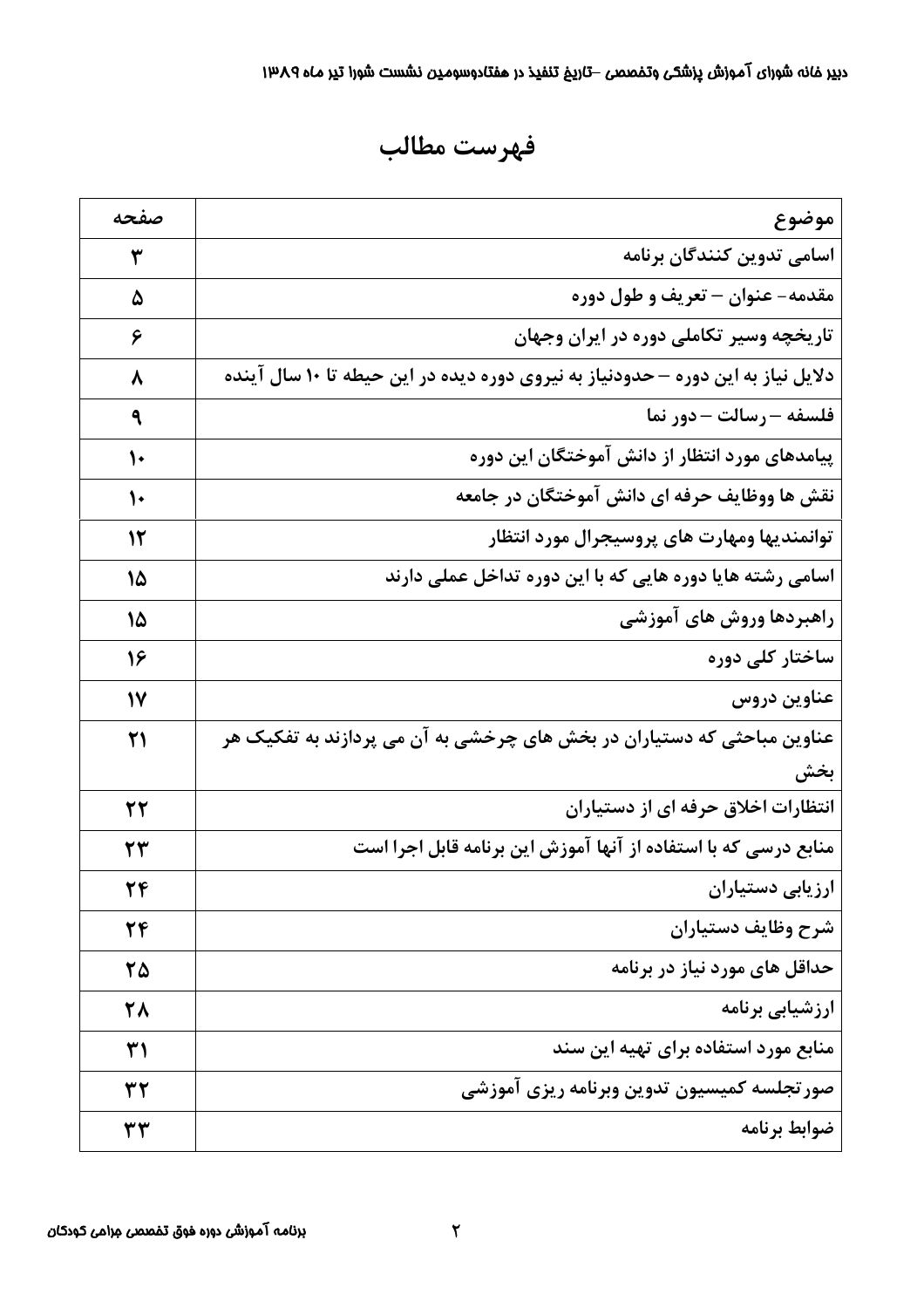|                                | <b>ا سامی اعضای کمیته تدوین برنامه آموزشی رشته فوق تخصصی جراحی کودکان بر حسب حروف الفبا:</b> |
|--------------------------------|----------------------------------------------------------------------------------------------|
| * دکتر جواد احمدی              | عضو هیئت علمی دانشگاه علوم پزشکی تهران                                                       |
| *دکتر بهار اشجع <sub>ی</sub>   | عضو هیئت علمی دانشگاه علوم پزشکی تهران                                                       |
| *دکتر محمود اشرفی امینه        | عضو هيئت علمي دانشگاه علوم پزشكي اصفهان                                                      |
| *دکتر سعید اصلان آباد <u>ی</u> | عضو هيئت علمي دانشگاه علوم پزشكي تبريز                                                       |
| *دکتر علی بهادر                | عضو هیئت علمی دانشگاه علوم پزشکی شیراز                                                       |
| *دکتر هوشنگ پورنگ              | عضو هیئت علمی دانشگاه علوم پزشکی تهران                                                       |
| * دکتر احمد خالق نژاد طبری     | عضو هيئت علمي دانشگاه علوم پزشكي شهيدبهشتي                                                   |
| <b>*دکتر محسن روزرخ</b>        | عضو هیئت علمی دانشگاه علوم پزشکی شهیدبهشتی                                                   |
| * دکتر ناصر صادقیان            | عضو هیئت علمی دانشگاه علوم پزشکی شهیدبهشتی                                                   |
| *دکتر ولی الله محرابی          | عضو هیئت علمی دانشگاه علوم پزشکی تهران                                                       |
| *دكتر منصور ملائيان            | عضو هیئت علمی دانشگاه علوم پزشکی تهران                                                       |
| *دکتر جواد نصیری               | عضو هیئت علمی دانشگاه علوم پزشکی ایران                                                       |
| *دکتر مهران هیراد فر           | عضو هیئت علمی دانشگاه علوم پزشکی مشهد                                                        |

#### **اسامی اعضای کمیته راهبردی رشته فوق تخصصی جراحی کودکان:**

| عضو هیئت علمی دانشگاه علوم پزشکی اصفهان                                        | *دکتر محمود اشرفی امینه               |
|--------------------------------------------------------------------------------|---------------------------------------|
| عضو هيئت علمي دانشگاه علوم پزشكي تبريز                                         | <b>*دکتر سعید اصلان آبادی</b>         |
| عضو هیئت علمی دانشگاه علوم پزشکی شیراز                                         | *دکتر عل <i>ی</i> بهادر               |
| عضو هيئت علمي دانشگاه علوم پزشكي شهيدبهشتي                                     | «دکتر احمد خالق نژاد طبری  دبیر کمیته |
| عضو هیئت علمی دانشگاه علوم پزشکی شهیدبهشتی                                     | <b>*دکترناصر صادقیان</b>              |
| *دکتر ولی الله محرابی رئیس و مجری کمیته عضو هیئت علمی دانشگاه علوم پزشکی تهران |                                       |
| عضو هیئت علمی دانشگاه علوم پزشکی ایران                                         | <b>*دکتر جواد نصیری</b>               |
| عضو هیئت علمی دانشگاه علوم پزشکی تهران                                         | *دکتر هدایت الله نحو <b>ی</b>         |
| عضو هيئت علمي دانشگاه علوم پزشكي مشهد                                          | *دکتر مهران هیراد فر                  |

### **اعضای کمیته راهبردی رشته جراحی عمومی:**

**دکتر سید حسن امامی رضوی، عضو هیأت علمی گروه جراحی عمومی** دکتر علی انشایی، مدیر گروه جراحی دانشگاه علوم پزشکی ارومیه دکتر حسین پارسا، مدیر گروه جراحی دانشگاه علوم پزشکی قزوین **دکتر حبیب الله پیروی مجری کمیته راهبردی و مدیر گروه جراحی دانشگاه علوم پزشکی شهید بهشتی** دکتر امیر درخشان فر، مدیر گروه جراحی دانشگاه علوم پزشکی همدان **دکتر عباس ربانی، مدیر گروه جراحی دانشگاه علوم پزشکی تهران دکتر محمد رضا رستمی، گروه جر احی دانشگاه علوم پزشکی اراک دکتر محمدصادق زمانی، مدیر گروه جراحی دانگشاه علوم پزشکی مازندران دکتر ستاره سلطانی، مدیر گروه جراحی دانشگاه علوم پزشکی سمنان** دکتر عزیزالله عباسی، عضو هیأت علمی دانشگاه علوم پزشکی شهید بهشتی دکتر حمیدرضا کدخدایی، عضو هیأت علمی دانشگاه علوم پزشکی ایران دکتر محمدعلی محمدزاده، عضو هیات علمی دانشگاه علوم پزشکی گیلان **دکتر رضا هاشمی، مدیر گروه جراحی دانشگاه علوم پزشکی بابل** دکتر موسی زرگر، عضو هیأت علمی دانشگاه علوم پزشکی تهران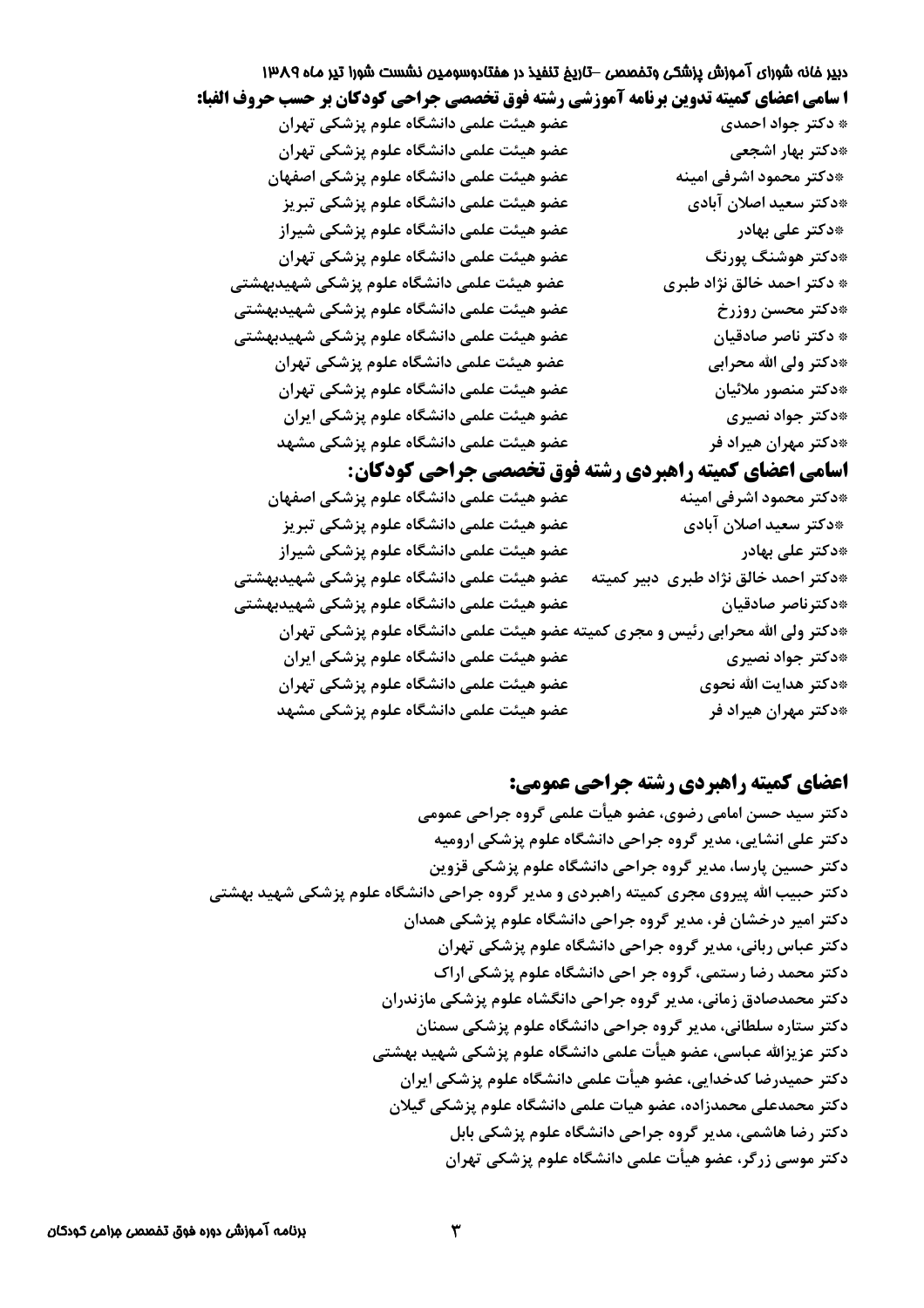## **اسامي همکاران کميسيون تدوين و برنامه ريزي آموزشي :**

دكتر محمدعلى محققي دبير شورا ،نمايندگان منتخب وزير :دكتر سيدمنصور رضوي(مسئول واحد تدوين)، دكتر ابوالفتح لامعي، دكتر رضا لباف قاسمي،دكتر محمد رضا فرتوك زاده، دكتر محمد على صحرائيان، دكتر مهدى يناه خواهى وخانم دكترالهه ملكان راد،نماينده معاونت سلامت: دكتر مهرداد حق ازلى ،نمايندگان دانشگاههاى علوم پزشكى: دكتر على صفوى نائینی(شهید بهشتی)دکتر محمدمهدی قاسمی(مشهد) دکتر سیدرسول میرشریفی(تهران)دکترامیرهوشنگ مهر پرور(یزد) دکتر شهرام آگاه (ایران) دکتر احمد فخری (اهواز) دکتر علی حمیدی مدنی(گیلان)دکتر علی مشکینی (تبریز)دکتر محمد علی سیف ربیعی(همدان)ومجریان کمیته های راهبردی خانم دکتر میترا مدرس گیلانی (زنان وزایمان)خانم دکتر مریم رسولیان (روانپزشکی) دکتر حبیباله پیروی (جراحی عمومی) دکتر مهدی صابری فیروزی (داخلی ) دکتر علی ربانی (کودکان)وکارشناس کمیسیون تدوین و برنامه ریزی آموزشی خانم ریحانه بنازادگان

## اسامی همکاران کمیسیون دائمی معین شورای آموزش پزشکی وتخصصی :

ریاست دانشکده پزشکی دانشگاههای علوم پزشکی ایران ،تهران،شهید بهشتی ،شیراز ، اصفهان،یزد، مازندران ،کردستان، تبریز، گیلان، شهر کرد، اهواز به ترتیب آقایان دکتر فراست کیش،دکتر جعفریان ،دکتر علی حائری،دکتر نجابت،دکتر رزمجو، دکتر مهران کریمی،دکتر سیدحمزه حسینی، دکتربهرام نیکخو،دکتر سوادی اسکوئی ، دکتر حیدر زاده ،دکتر علی مومنی، دکتر مصطفی فقهی ونمایندگان منتخب وزیر:دکتر مجید ابریشمی (مشهد)،دکتر سید منصوررضوی (تهران)دکتر محمد رضا شکیبی(کرمان)دکتر امیر حسین قاضی زاده هاشمی (شهید بهشتی )دکتر نادر ممتاز منش(شهید بهشتی)دکتر مجید فروردین (شیراز )ودکتر امیر محسن ضیائی مدیر کل اعتباربخشی وارزیابی ودبیرخانه های شورای آموزش پزشکی وتخصصی و مدیر کل دفتر امور حقوقی وکارشناس دبیرخانه آموزش پزشکی وتخصصی، دکتر نیره اسلامی وفرانک بامیان

## **اسامی مدعوین حاضر در جلسه کمیسیون تدوین و برنامهریزی آموزشی :**

دكتر محمدتقى آشتيانى (پاتولوژيست) – دكتر مهرزاد مهديزاده (راديولوژيست) – دكتر عبدالحميد كجباف زاده (اورولوژى كودكان)دكتر عليرضا ابراهيم سلطاني (بيهوشي)-دكتر رسول فراست كيش (بيهوشي)- دكتر عبدالجليل كلانتر هرمزي(ترميمي،پلاستيک وسوختگي)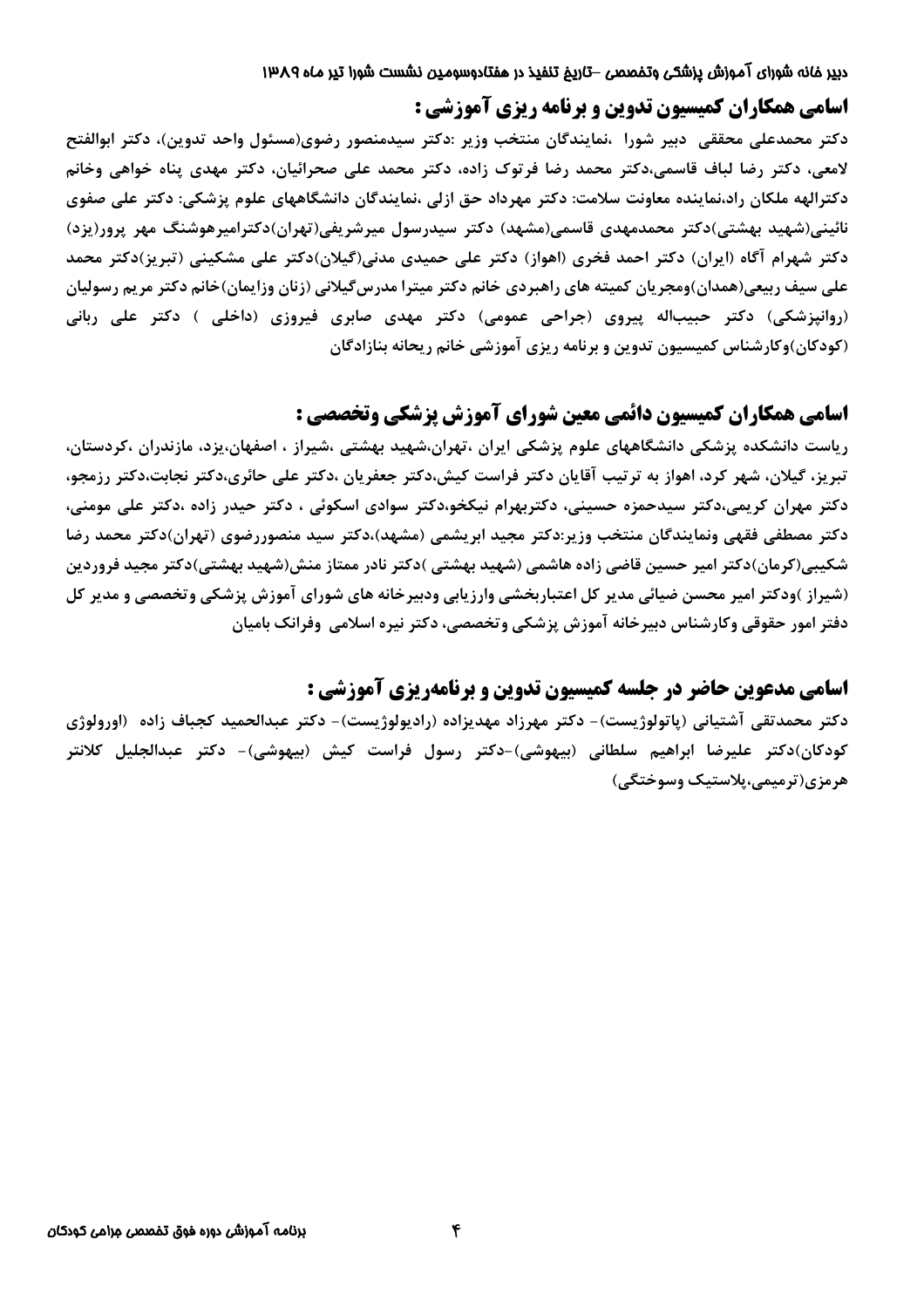#### مقدمه :

پیشرفتهای علمی در رشته پزشکی به موازات سایر علوم جهت پاسخگوئی به نیازهای مرتبط با سلامت انسان باعث ایجاد شاخه های اصلی و زیر شاخه های گروه پزشکی شده است. سلامت، محور توسعه هر جامعه است و برای تامین ،حفظ وارتقای آن بایداز قبل از تشکیل جنین برنامه ریزی به عمل آید. در راستای تحقق این امر بسیار مهم، آموزش رشته های مختلف پزشکی طراحی و اجرا شده اند. ارتقا و توسعه هر کشور در گرو سلامت آحاد آن جامعه به ویژه کودکان به عنوان نسل آینده می باشد. در کشوردر حال حاضر، ۳۵٪تا ۴۰٪جمعیت آن را کودکان تشکیل می دهد،لذا توجه ویژه برای تامین سلامت این دامنه سنی ً می تواند تامين کننده نسل آينده سالم و پر تلاش و در نهايت توسعه و ارتقا کشور گردد. بیش از نیم قرن است که جراحی کودکان به عنوان یک دوره فوق تخصصی فعالیت علمی و عملی و تحقیقاتی خود را در دنیا شروع و به سرعت سیر تکاملی خود را طی کرده است ،به طوریکه اکنون خود دارای زیر شاخه های اصلی واساسی مے باشد. در کشور ما ایران از دهه پنجاه به همت پیش کسوتان این رشته ، جراحی کودکان به صورت یک دوره فوق تخصصی فعالیت های علمی ،آموزشی ، پژوهشی و خدماتی خود را شروع نموده است . خوشبختانه توانسته، تاکنون افراد توانمندی را در این زمینه تربیت نماید به طوریکه در حال حاضر،اکثر استانهای بزرگ کشور ازدانش آموختگان این دوره فوق تخصصي بهره مند هستند. از آنجاکه آموزش یک فرآیند در حال تحول است و نیازمند ارزیابی و بازنگری متناوب و مستمر و متناسب با پیشرفتهای علمی روز می باشد، لازم است برنامه آموزشی این دوره نیز مانندسایر رشته ها و دوره های آموزشی مورد باز نگری قرار گیرد لذا ،در سال ۱۳۸۷ ، از طرف دبیرخانه شورای آموزش پزشکی وتخصصی ،کمیته ای مرکب ازاعضای کمیته تدوین ، اعضا كميته راهبردي جراحي كودكان، اعضاي هيئت ممتحنه دوره جراحي كودكان كشور، اعضا انجمن جراحان كودكان ایران و با ترکیبی از پیشکسوتان و دانش آموختگان جوان برگزیده این دوره تشکیل و با بررسی برنامه موجود و بررسی تجارت برنامه های مراکز معتبر کشورهای دیگر وصاحب نام در جراحی کودکان پیش نویس برنامه حاضر را تدوین ًو به دبیرخانه شورای تخصصی و آموزش پزشکی جهت طی مراحل نهائی ارائه نموده است. امید است همکاران صاحبنظر در این رشته با ارسال نظرات ارزشمند خود کمیته را در برنامه ریزی های آموزشی بعدی

> كميته تدوين برنامه ريزي آموزشي دورہ فوق تخصصی جراحی کودکان

### عنوان دوره به فارسی و انگلیسی :

این دوره یاری فرمایند.

Pediatric surgeryجراحی کودکان

### **تعریف دوره :**

دوره فوق تخصصی جراحی کودکان و نوزادان شاخه ای ازرشته جراحی است که به پیشگیری،تشخیص، درمان جراحی وتوانبخشي ناهنجاريهاي تكاملي ، اكتسابي وتروماتيک از دوره جنيني تا سن ١٨سالگي ٌ مي پردازد.

## طول دوره آموزش :

طول آموزش در این دوره سه سال (۳۶ماه) است.

\*ضروري است ،دردانشگاهها ي مجري اين برنامه ،طي ۵ سال آينده ،به تدريج ،جهت احداث بخشهاي جراحي نوجوانان اقدام نمايند.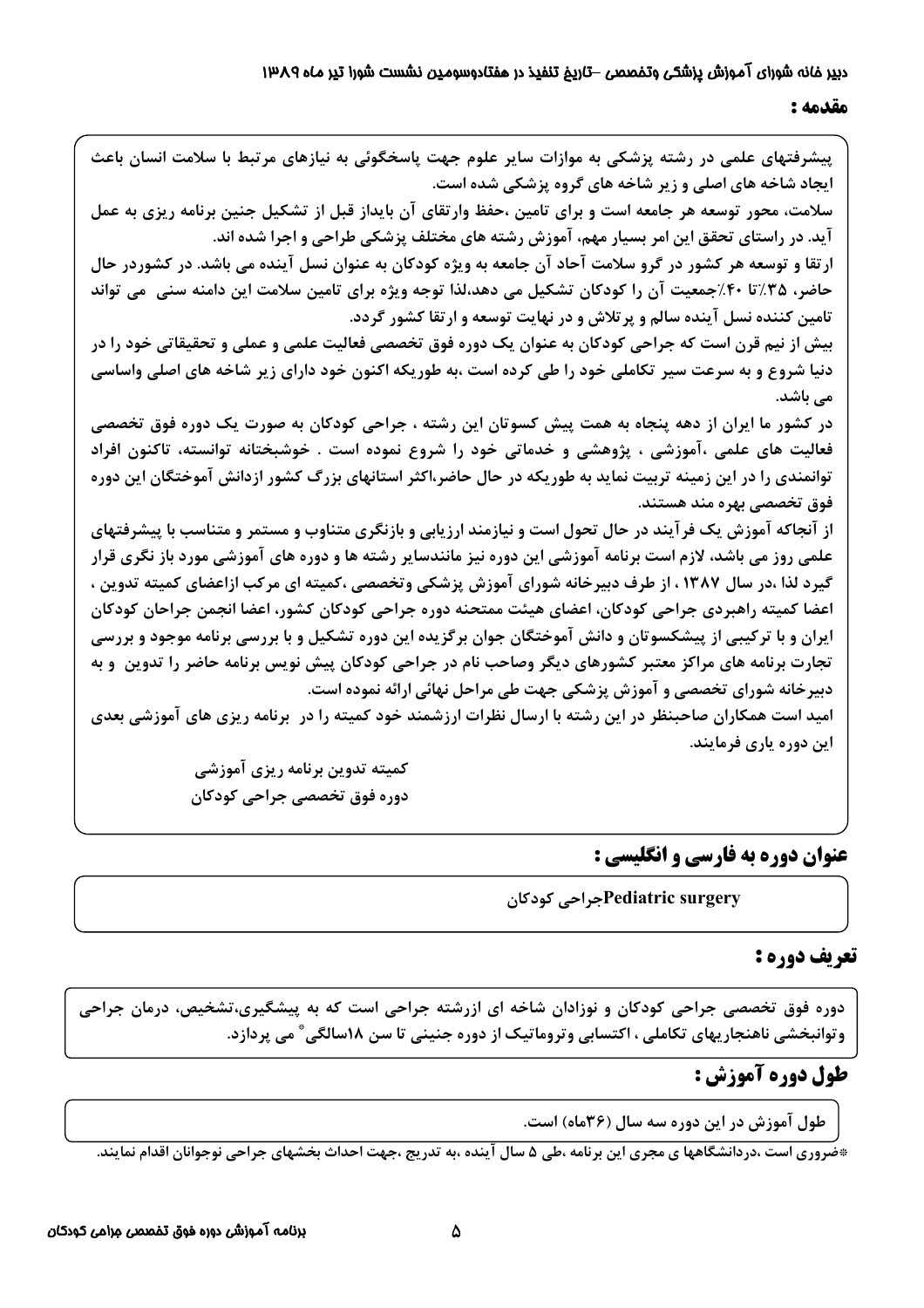### تا. تخجه حراحي كودكان ايران:

جراحی کودکان در ایران حدود ۴۰ سال عمر دارد و برای مکتوب نمودن این سابقه می توان آن را به سه دوره قبل از سال ۱۳۵۰ شمسی، دهه ۱۳۵۰ و دوره بعد از آن تقسیم نمود. قبل از ۱۳۵۰ شمسی جراحی کودکان بطور رسمی وجود خارجی نداشته و کودکان گرفتار بیماریهای مادرزادی و اکتسابی عمدتاً در بخش های جراحی عمومی توسط جراحان بزرگسال عمل می شده اند. دوره طلائی تولد و رشد جراحی کودکان دهه ۱۳۵۰ می باشد. در این سالها برای نخستین بار عده ای از پزشکان هموطن که در غرب آموزش جراحی عمومی و جراحی کودکان دیده بودند به کشور مراجعه و در تهران و در بعضی از شهرستانها ابتدا شروع به انجام جراحی کودکان در بخش های جراحی عمومی نموده سپس همین افراد در بیمارستانهای خود بخش های مستقل جراحی کودکان را بوجود آوردند. این افراد عبارت بودند از: دکتر ولی اله محرابی، دکتر منوچهر امیرفیض، دکتر کیوان رفیعیان، دکتر عباس خالصي، دکتر محمدحسین خردپیر، دکتر پیرامون مقدم، دکتر کاویانی، دکتر فرخ مهدی نژاد، دکتر کریم واعظ زاده، دکتر سیروس گرامی ،دکتر فیروز قره بیگلو ،دکتر منوچهردوائی،دکترعلی سپهری.

تا قبل از پیروزی انقلاب اسلامی ایران بخش های جراحی کودکان تهران و مراکز استانها به امر درمان کودکان بیمار و آموزش دانشجويان پزشكي و دستياران مشغول بودند يعني اين بخش ها هنوز خود به عنوان بخش جراحي مجزا مورد قبول نبودند تا اینکه در سال ۱۳۵۹ با تلاش های دکتر ولی اله محرابی ،وزارت علوم وقت پذیرفت که جراحی کودکان یک دوره فوق تخصصی بوده و نیاز به تربیت گروه جدیدی از جراحان برای این دوره می باشد. با این توافق از ۱۳۵۹ بیمارستان های بهرامی، طالقانی، مرکز طبی کودکان شروع به گزینش دستیاران فوق تخصص جراحی کودکان از بین متخصصین جراحی عمومی داوطلب نمودند بطوریکه اولین فارغ التحصیل این رشته در ایران در سال ۱۳۶۱ موفق به دریافت دانشنامه فوق تخصصی شد. از این تاریخ به بعد عده زیادی از جراحان جوان به جراحی کودکان رو آورده بطوریکه پس از پایان دهه ۱۳۵۰ و آغاز دهه ۶۰ و بعد از آن جراحی کودکان رو به گسترش نهاده بخش های جراحی بیمارستانهای امیرکبیر، بهرامی، طالقانی، مفید، مرکز طبی کودکان، حضرت علی اصغر، شیراز، اصفهان شروع به گزینش دستیار نمودند و در سالهای بعد فارغ التحصیلان خود را به دانشگاههای مختلف جهت افتتاح بخش های جدید جراحی کودکان اعزام داشتند. در حال حاضر(۱۳۸۸) حدود ۸۰ جراح کودکان در شهر های مختلف کشور، مشغول انجام وظیفه می باشند. در سال ۱۳۷۲ دکتر منوچهر امیرفیض با کمک دکتر خالصی، دکتر واعظ زاده، و دکتر جواد احمدی مجوز تأسیس انجمن جراحان کودکان را دریافت داشته و انجمن در این سال شروع به فعالیت علمی نمود بطوریکه با کمک جراحان کودکان در هر سال کنگره سالانه و هر ماه هم کنفرانس ماهانه برگزار می نماید. انجمن جراحان کودکان ایران عضویت جامعه جراحان کودکان آسیا و فدراسیون بین المللی جراحان کودکان دنیا را نیز بدست آورده است. جراحی کودکان ایران علاوه بر فعالیت های درمانی در سطح مطلوب پیشرفت کرده است.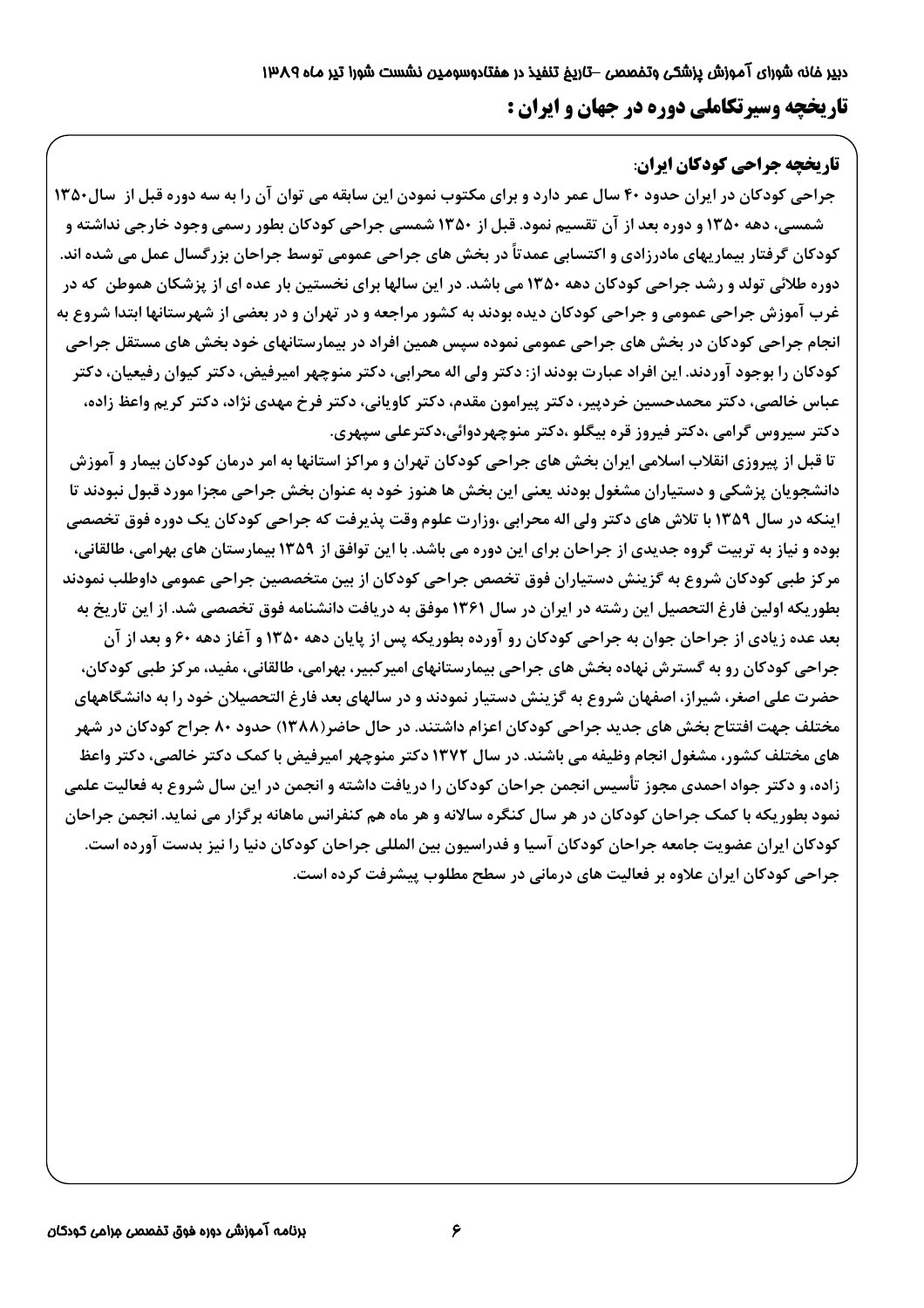## **جراحي کودکان در دنيا**

قبل از قرن بیستم جراحی کودکان در مغرب زمین شناخته شده نبوده و اصولاً کودک بعنوان یک بیمار مستقل ازاواخر قرن نوزدهم مورد توجه قرار گرفت بطوریکه ژان ژاک روسو فیلسوف فرانسوی می گفت –ٰ کودکان متولد شده قبل از ۸ سالگی می میرند و این قانون طبیعت است چرا باید آن را تغییر داد. با شروع قرن بیستم در امریکا و اروپا توجه جراحان به جراحی کودکان جلب شده بطوریکه تعدادی اندک از جراحان به طرف این رشته متمایل شده و بتدریج فعالیت خود را به درمان جراحی کودکان سوق داده و افراد دیگری را هم بدنبال خود کشیدند. در امریکا ابتدا دکتر هربرت کو سپس دکتر ویلیام لاد به این سمت کشیده شدند. انفجار کشتی مهمات در بندر هالیفاکس امریکا منجر به فاجعه عظیمی در سال ۱۹۱۷ شد که در آن عده زیادی از مردم مخصوصاً کودکان دچار سوختگی شدید شدند و دکتر لاد از جراحانی بود که جهت درمان کودکان سوخته و آسیب دیده به بوستون فراخوانده شد . درمان این بیماران جرقه ای بود که دکتر لاد را به کودکان و تأسیس رشته جراحی کودکان سوق دهد بطوریکه از سال ۱۹۲۰ به بعد ایشان بیشتر به جراحی کودکان متمایل شده و از سال ۱۹۲۷ به بعد تمام وقت خود را صرف جراحی کودکان نمود و بعنوان پدر جراحی کودکان ملقب شد. از دهه ۱۹۳۰ به بعد در نقاط مختلف امریکا بخش های جراحی کودکان افتتاح و جراحان بیشتری خود را وقف اعتلای جراحی کودکان نمودند. اولین بخش جراحی کودکان با پروتکل آموزشی در اوایل دهه ۱۹۴۰ در بیمارستان کودکان بوستون تحت ریاست دکتر لاد تشکیل شد و دکتر رابرت گراس اولین دستیار رسمی این رشته شد. از آن پس بتدریج در ایالات مختلف آن کشور بخش های جراحی کودکان افتتاح شد و در دهه بعد جراحان زیادی مثل دکتر گراس، دکتر سونسون، دکتر هندرن، دکتر کوپ، دکتر بیل، دکتر وایت، دکتر استیفن گانز، دکتر بویلز، دکتر کلات ورثی به شهرت رسیدند . همزمان با ایالات متحده امریکا در کانادا و امریکای لاتین نیز جراحی کودکان رو به گسترش نهاد. در اروپا همزمان در آلمان و کشورهای آلمانی زبان و انگلستان و فرانسه نیز جراحی کودکان در همین اوقات پا به عرضه وجود نهاد. فرانسه اولین کشوری در دنیا بود که در سال ۱۸۰۲ بیمارستانی مخصوص درمان کودکان در پاریس افتتاح نمود بنام بیمارستان انفانت مالاد و کودکان بیمار در آن بستری و تحت درمان طبی و بعضاً جراحی قرار می گرفتند و طبق قانون هیچ بچه کوچکتر از ۷ سال اجازه بستری در سایر بیمارستانها را نداشت. در این بیمارستان پزشکان نامداری مثل کرمیسون و اُمبردان انجام وظیفه نمودند.

پس از آن جنبشی در سایر شهرهای اصلی اروپا برای تأسیس بیمارستان کودکان براه افتاد و در سال ۱۸۵۲ بیمارستان کودکان بیمار (Hospital for sick children) افتتاح شد که بانیان آن دکتر چارلز وست و دکتر جونز بودند که اعتقاد داشتند کودکان بیمار نیازمند تسهیلات و توجهات ویژه در بیمارستانهای مخصوص بخود می باشند، البته نظر بانیان بیماریهای طبی بوده چون عقیده داشتند که بیماریهای جراحی را می توان در بیمارستانهای عمومی درمان نمود. در سالهای بعد و با شروع قرن بیستم توجه جراحان عمومی به بیماریهای جراحی کودکان معطوف شده عده ای از جراحان بتدریج خود را وقف درمانهای جراحی کودکان نمودند. در اسکاتلند که در مراقبت از کودکان جلوتر از سایر نقاط انگلستان بود بیمارستان سلطنتی ادینبورو برای کودکان بیمار (REHSC) در سال ۱۸۶۰ افتتاح شد و در سال ۱۸۸۷ در آن بخش جداگانه ای برای بیماریهای جراحی اختصاص یافت. آموزش جراحی کودکان مستقل از جراحی عمومی از گلاسکو شروع شد و بتدریج جراحانی پیدا شدند که جراحی بزرگسال را بکناری نهاده و تمام وقت خود را فقط صرف بچه ها می کردند. یکی از جراحان برجسته این نسل جمیز نیکول بود که پدر جراحی سرپائی در انگلستان ملقب شد. با نگاهی دقیق تر در می پابیم که گرچه اولین باشگاههای جراحی کودکان یعنی باشگاه جراحی کودکان اسکاتلند و بخش جراحی کودکان آکادمی طب اطفال امریکا در سال ۱۹۴۸ موجودیت یافتند ولی دهه ها طول کشید تا جراحی کودکان به پیشرفتهای امروزی دست یافت. در لندن دنیس براون از سال ۱۹۲۴ تمام عمر حرفه ای خود را صرف جراحی کودکان در بیمارستان HSC نموده و تعداد زیادی جراح کودکان در انگلستان و برای سایر نقاط دنیا تربیت نمود. بعد از جنگ جهانی دوم خیلی از جراحان ازماورای بحار برای گذراندن دوره به لندن به بیمارستان HSC آمده و آموزش دیدند. در آلمان نیز جراحی کودکان سرگذشت دور و درازی دارد و در این کشور نیز از اواسط قرن نوزده میلادی بتدریج بیمارستانهای کودکان و بخش های جراحی کودکان در شهرهای مختلف افتتاح و جراحان برجسته ای پا بعرصه نهادند که نامشان در طب و جراحی ماندگار شده است. جراحانی که در آلمان ظهور کرده ، عمر خود را صرف درمان بیماران مخصوصاً جراحی کودکان نمودند عبارتند از دکتر کنراد رامشتد، ماکس ویلمز، فریتز رهباین، فریتز مایسنر، هکر، فلاخ و دکتر ریکهام.

پس از جنگ جهانی دوم جراحی کودکان در سراسر دنیا گسترش یافته بطوریکه امروزه در امریکای لاتین، استرالیا، افریقا، آسیا این رشته جراحی بطور مستقل در شهرهای مختلف این قاره ها فعال بوده و هزاران جراح کودک در آنها در حال مداوای کودکان بیمار می باشند. در آسیا، ژاپن پیشتاز جراحی کودکان بوده و در این رشته جراحانی مثل کازایی و میانو در جهان نامدارند. در سایر کشورهای آسیایی مثل چین، مالزی، اندونزی، هندوستان، پاکستان و ایران نیز جراحی کودکان در حال گسترش می باشد. از جمله کشورهای آسیایی که در آنجا جراحان کودکان زیادی تربیت شدند کشور هندوستان است که جراحان بنامی مثل آپادهایایا (Upadhyaya) و پروفسور گوپتا (DK Gupta) را بدنیا عرضه داشته است.

جراحان کودکان در قرن بیست و یکم پابیای پزشکان رشته های مختلف پیشرفت نموده و با استفاده از دانش روز و فناوری مدرن انواع بیماریهای جراحی های کودکان را بطور کلاسیک و یا با روش اندوسکوپیک و روش های با حداقل تهاجم مداوا می نمايند.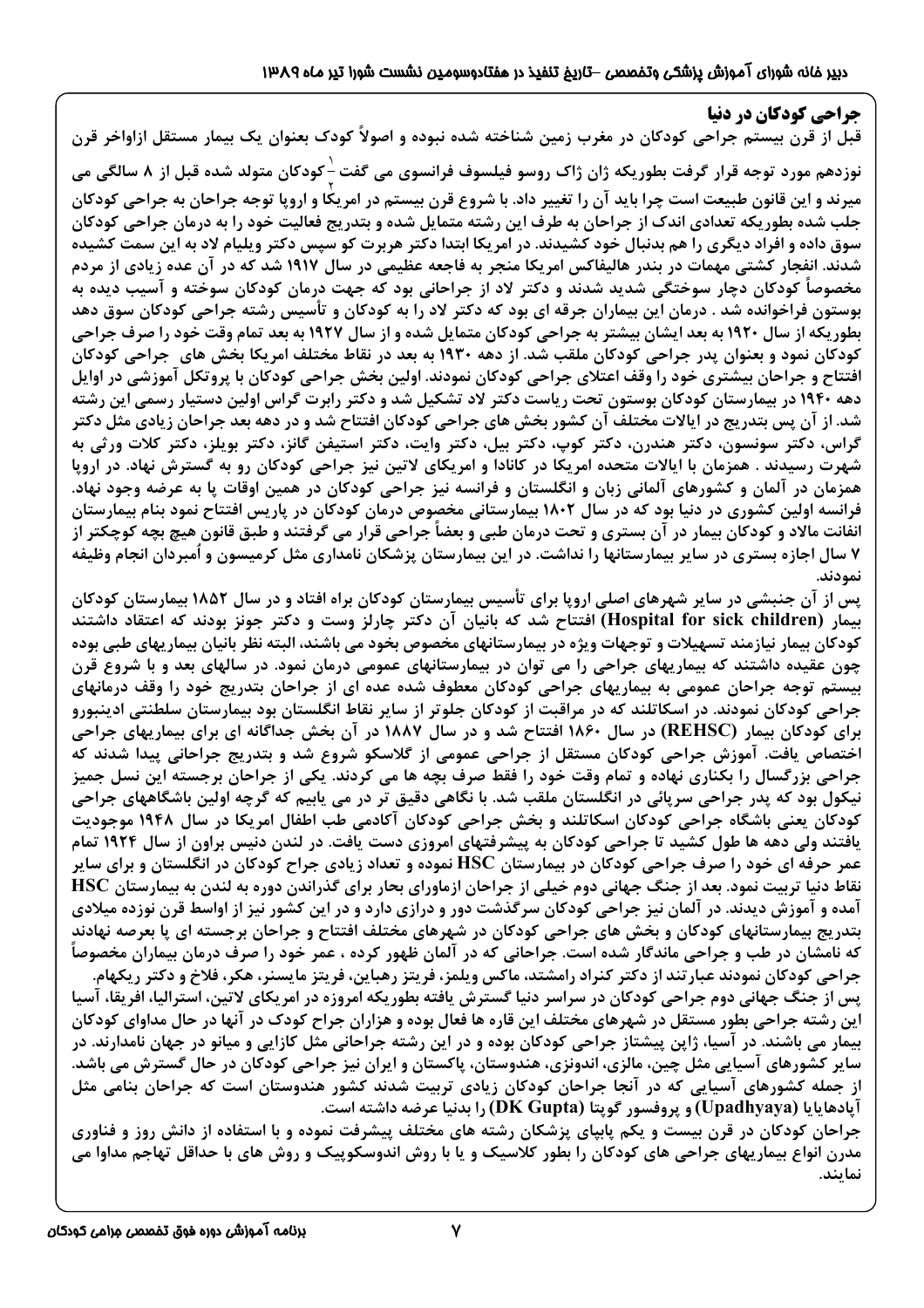#### دبیر فانه شورای آموزش پزشکی وتفصصی –تاریغ تنفیذ در هفتادوسومین نشست شورا تیر ماه ۱۳۸۹ دلايل نياز به اين دوره :

بنا به دلایل زیر ، تداوم فعالیت دوره فوق تخصصی کودکان در کشور موردنیاز است :

#### \* شيوع بالاي ناهنماري هاي مادرزادي و نقايص تكاملي در بين كودكان كشور

بیش از ۳۵٪ازجمعیت کشور را کودکان بین تولد تا ۱۸ سالگی تشکیل می دهند.

طبق آمار بین المللی ۲تا۳٪ نوزادان زنده متولد شده دارای نقص تکاملی هستند که تعداد کمی از آنها به دلیل شدت نقص تکاملے مے میرند ولی با تشخیص و درمان زودھنگام مے توان از اغلب معلولیت و ناتوانی آنها جلوگیری نمود.

بعضی از ناهنجاریهای مادرزادی با رشد و افزایش سن کودک مشخص می شود. به همین دلیل شیوع ناهنجاریهای مادرزادی در پایان سال اول زندگی ۳تا ۰٫۵و در پایان سال پنجم زندگی ۴تا ۰٫۶ می باشد. در۹مطالعه انجام شده در شهرستانهای مختلف ایران متوسط ناهنجاریهای تکاملی در ایران ۳/۴۸٪ می باشد.

با توجه به ۱۸/۷ تولد زنده بازاء هر ۱۰۰۰ نفر در سال در ایران که توسط دفتر منطقه ای WHO EMROدر سال۲۰۰۶ گزارش شده و با احتساب جمعیت ۷۳۶۵ ۰۰۰۰ نفری ایران در سال ۲۰۰۸ میزان کل تولد زنده در سال معادل ۱/۳۷۷/۲۵۵ نفر خواهد بود و با احتساب میزان ۳/۴۸٪ بیماریهای تکاملی و مادرزادی در ایران در تولدهای زنده تعداد آنومالیهای مادرزادی در سال معادل ۴۸۰۰۰ در سال خواهد بود.

#### \* بالا بودن مرگ های ناشی از ناهنماری های مادرزادی در کشور

– علیرغم پیشرفت های حاصل شده در شناخت اتیولوژی و پاتوژنز ناهنجاریهای مادرزادی ، ۳۲٪از مرگ های نوزادی ناشی از ناهنجاریهای مادرزادی می باشد.عدم تشخیص و درمان به موقع بسیاری از این ناهنجاری توسط جراحان کودکان ونوزادان آموزش دیده مطمئنا آمار مرگ و میر کودکان زیر یکسال و ۱تا ۵سال در کشور بالا خواهد رفت . لذا تربیت جراحان کودکان و نوزادان با تجربه و مهارت جهت کنترل این بیماریها و حوادث و ترومای کودکان و سرطانهای کودکان از ضروریات جدی در کشور می باشد.

این رشته بیش از نیم قرن است که در دنیا ایجاد شده وبا سرعت سیر تکاملی خود را طی کرده است که به تفصیل در قسمت تاریخچه به آن اشاره شده و در کشور ما بیش از ۲۵سال است که آموزش این رشته به صورت مدرن شروع شده است که تاکنون توانسته اند خدمات خوبی برای درمان این بیماران انجام دهند.

#### $\ast$  بالا بودن مرگ های کودکان به علل مـفتلف در کشور

- طبق گزارش دفتر سلامت خانواده و جمعیت ، در سال ۱۳۸۷ براساس طبقه بندی ICD10میزان مرگ و میر کودکان ۱تا۵۹ ماهه ۲۳٪ به علت بیماریهای مادرزادی و ناهنجاریهای کروموزومی ، ۲۰٪به علت سوانح و حوادث و نزدیک به ۱۰٪ بعلت بیماریهای تنفسی و پس از آن بیماریهای عفونی ، قلبی و عروقی ، دستگاه عصبی – گوارش و غدد و متابولیک و سایر علل بوده است.

#### \* فقدان مرام کودکان در ۱۷ استان کشور

\* **(اه اندازی و تداوم تربیت نیرو در این مقطع فوق تفصصی توسط** کمیته برنامه ریزی وراهبردی رشته فوق ت*خصص*ی جراحی کودکان و هیات ممتحنه مربوطه مورد تائید قرار گرفته است.

\*ب**ا تومِه به طول مدت آموزش این دوره که مداقل سه سال** پس از آموزش کامل جراحی عمومی می باشد امکان گنجاندن برنامه آموزشي اين دوره در رشته جراحي عمومي مقدور نمي باشد.

\* **انتظار می رود با ت<u>ربی</u>ت نیروی کافی در دوره فوق تفصصی مِرامی کودکان** و گسترش منطقی و مطابق با نیاز این دوره در کشور و ارائه خدمات لازم، بار بیماریهای مادرزادی و ترومای کودکان و سرطانهای کودک در کشور کاهش یابد و شاخص میزان مرگ و میر نوزادان و کودکان زیر یکسال و ۱تا ۵ سال در کشور بهبود پابد.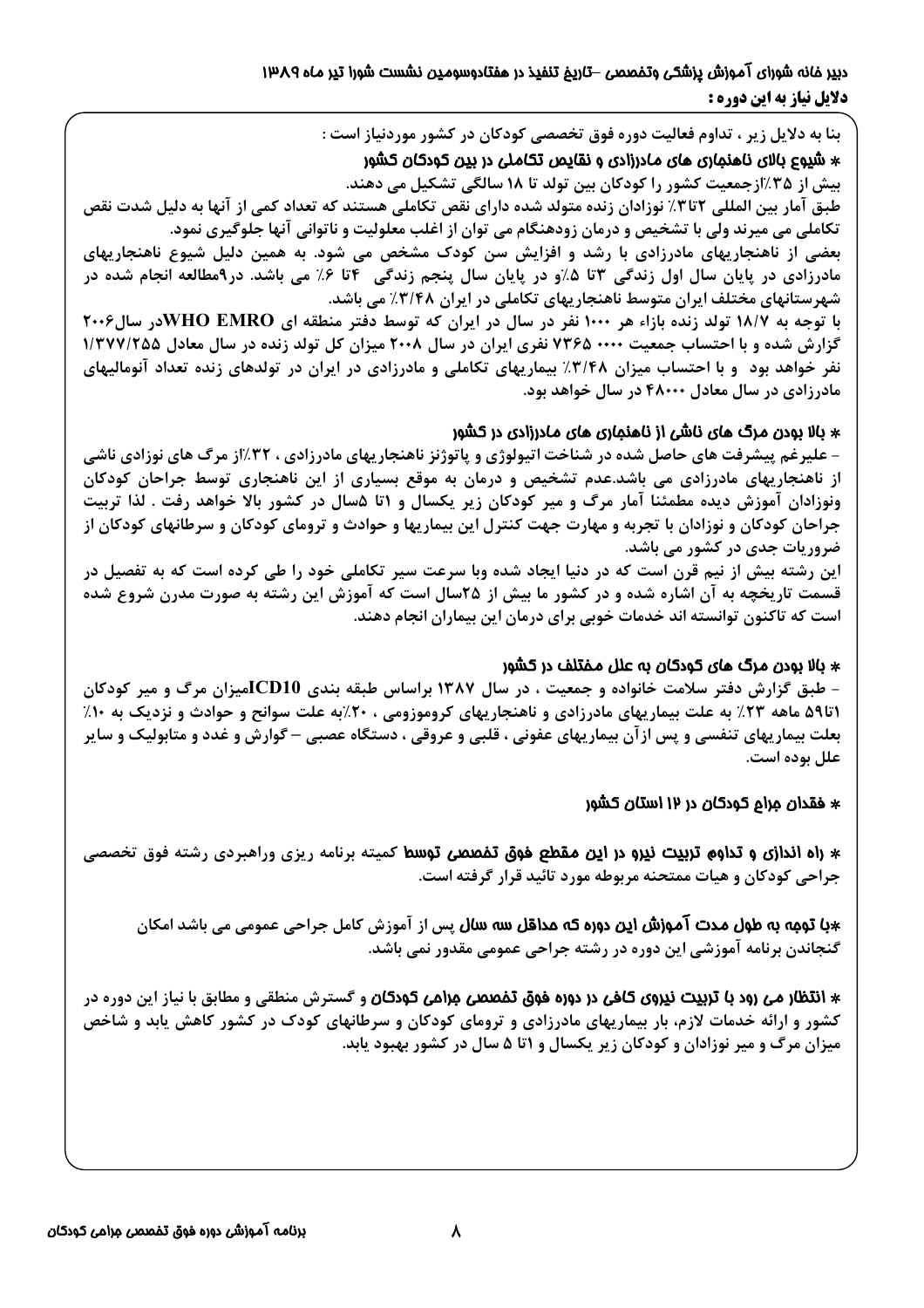## دبیر فانه شورای آموزش پزشکی وتفصصی –تاریخ تنفیذ در هفتادوسومین نشست شورا تیر ماه ۱۳۸۹ **حدود نیاز به تربیت متخصص در این دوره در ده سال آینده :**

بر اساس مطالعه انجام شده در دانشگاه مونیخ در سال ۲۰۰۳ جهت بررسی وضعیت آموزش جراحی کودکان در ۲۵ کشورجهان و برآوردانجمن جراحان کودکان انگلستان ،ایده آل ترین عدد،یک جراح کودکان برای هر ۵۰۰۰۰۰ نفرجمعیت کشور میباشد. با توجه به جمعیت ۷۳۶۵۰۰۰۰ نفر ایران در سال ۱۳۸۷ تعداد جراحان کودکان مورد نیاز کشور ۱۴۷ نفر میباشد و با توجه به تعداد ۸۰ جراح کودکان موجود کشور در سال ۱۳۸۸ ( طبق اعلام انجمن جراحان کودکان ایران ) و با احتساب رشد ۱/۵درصدی جمعیت کشور و بازنشسته شدن تعدادی از جراحان موجود ، تعداد جراحان کودکان و نوزادان مورد نیاز کشور برای ده سال آینده حدود ۹۰ الی ۱۰۰ نفر دیگربر آورد میشود .

## فلسفه (ارزش ها و باورها) :

ارزشهایی که در این برنامه مورد تاکیدند عبارتند از : \* ازآنجا که کودکان آینده سازان جامعه اند ، تامین ، حفظ و ارتقای سلامتی آنها در همه ابعاد جسمی ، روانی و اجتماعی ، یک اصل مهم در توسعه پایدار در هر جامعه است. \* توجه به حفظ سلامتي جنين \* تاکید بر امکان دسترسی و مشاوره والدین با جراح کودکان در مورد جنین در صورت نیاز \* هرجنین ، نوزاد و یا کودک بمثابه یک انسان ، با تمامی کرامت یک انسان تلقی می شود و بدون توجه به خاستگاه طبقه اجتماعی و نژادی ، خدمات لازم در زمینه جراحی را دریافت خواهند کرد. \* حفظ کیفیت زندگی در تمام مراحل آموزش مورد تاکید و توجه خواهد بود. \* حفظ اسرار بیمار و خانواده بیمار یک اصل اجتناب ناپذیر آموزش در همه زمینه ها خواهد بود. \* خانواده بیمار در تمامی مراحل درمان ، بعنوان بخشی از اعضای تیم درمانی در نظر گرفته میشوند. \* حق طبیعی بیمار و خانواده بیمار است ، در هر زمان که بخواهند سئوالات خود را مطرح کنند و پاسخ منطقی دریافت نمایند. \* در این برنامه اولویتهای آموزشی با توجه به شیوع بیماریها و میزان خطرناک تر بودن آنها در نظر گرفته میشوند. \* در این برنامه ، رعایت اخلاق حرفه ای ، حفظ حرمت و رعایت کلیه حقوق بیمار و خانواده اش مورد تاکید جدی است. \* محتواي برنامه آموزشي با توجه به علم روز جهان و تكنولوژيهاي جديد بين المللي طراحي شده است. \* کسب علم و مهارت های بالینی به تر تیب با اولویت های ملی ، منطقه ای و جهانی ، طراحی و اجرا خواهد شد.

## رسالت (ماموريت):

**Mission:** 

رسالت این دوره، تربیت متخصصینی آگاه ،مدیر، مولد، نوآور، جستجوگر ومتخلق به اخلاق معنوی و حرفه ای است که با کسب دانش، مهارت ، بینش و مدیریت بهینه بتوانند به گونه ای مؤثر و تلفیق یافته و در سطح عالی این توانمندی ها را در خدمت جامعه بکار گیرند و با استفاده مناسب از مداخلات به هنگام،توانایی لازم در انجام اعمال جراحی فوق تخصصی برای کودکان و نوزادان نیازمند راداشته باشند ودرار تقاء سلامت کودکان ونوزادان و خانواده آنان وارتقاءدانش این رشته در کشور تلاش نمایند.

## دورنما(چشم انداز):

در ده سال آینده با تربیت فوق تخصص جراحی اطفال توانمند ومتعهد وارائه بهترین خدمات آموزشی وپژوهشی وتولید علم ونیز ارائه مراقبتهای جراحی کودکان ونوزادان مطابق استاندارد های جهانی در سطح منطقه سر آمد ومرجع خواهیم بود.

٩

Vision:

**Philosophy (Beliefs & Values)**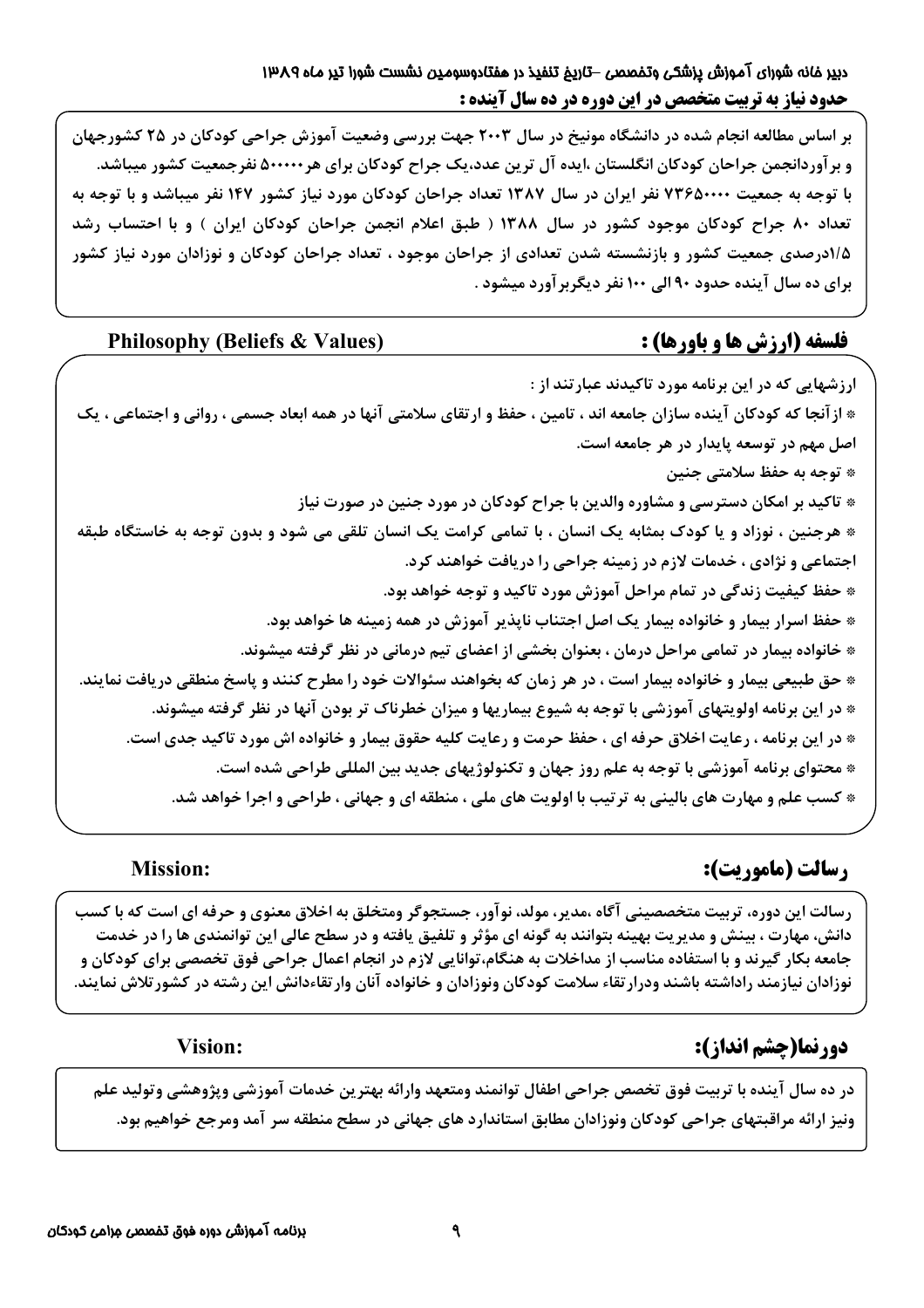## **Expected outcomes**

## پیامد های مورد انتظاراز دانش آموختگان:

| انتظار می رود، دانش آموختگان دوره فوق تخصصی جراحی کودکان و نوزادان، قادر باشند:                              |
|--------------------------------------------------------------------------------------------------------------|
| ۱- با کودکان ، والدین آنها و همکاران ارتباط مناسب و موثر حرفه ای برقرار نمایند.                              |
| ۲- آمشکلات جراحی نوزادان و کودکان و نوجوانان را در شرایط مختلف،به هنگام تشخیص داده ،برای آنها اقدامات درمانی |
| لازم را انجام دهند.                                                                                          |
| ۳-   سلامت نوزادان وکودکان و نوجوانان را در شرایط مختلف با تأکید بر رشد و تکامل آنها مراقبت و پایش کنند.     |
| ۴- در زمان انجام مداخلات تشخیصی و درمان ،حمایت های روانی لازم را برای کودک و خانواده او فراهم آورند.         |
| ۵-۔ توانمندی آموزش مفاهیم جراحی کودکان ونوزادان را به رده های مختلف پزشکی و حرف وابسته داشته باشند.          |
| ۶- با گروه های چندتخصصی همکاری نمایند و توانایی مشاوره با دیگر همکاران را داشته باشند.                       |
| ۷- در مسئولیت های آموزشی، پژوهشی و مراقبتی ویژه جراحی کودکان ونوزادان رهبری و مدیریت گروهی را عهده دار       |
| شوند.                                                                                                        |
| ۸-۔ به عنوان مسئول گروه جراحی کودکان ونوزادان، حمایت های روانی لازم را برای سایر اعضا تیم فراهم آورند.       |
| ۹- از حقوق کودکان و نوجوانان و خانواده ها در شرایط ویژه در صورت نیاز دفاع و حمایت کنند.                      |
| ۱۰- پژوهش های مناسب و کاربردی را در زمینه جراحی کودکان و نوزادان طراحی و اجرا نمایند.                        |
| ۱۱- با پیشنهاد وبکارگیری راهکارهای مختلف در ارتقای وضعیت سلامت جامعه نقش موثر ایفا نمایند.                   |
| ۱۲- در کلیه اقدامات، مسائل مرتبط با اخلاق حرفه ای را رعایت نمایند.                                           |
|                                                                                                              |

## نقش های دانش آموختگان در جامعه:

## **Roles:**

#### - تشخیصی –درمانی ومراقبتی

- آموزشی
- پژوهشی
- مدیریتی
- مشاور و حامی
- **مراقب و مروج سلامت**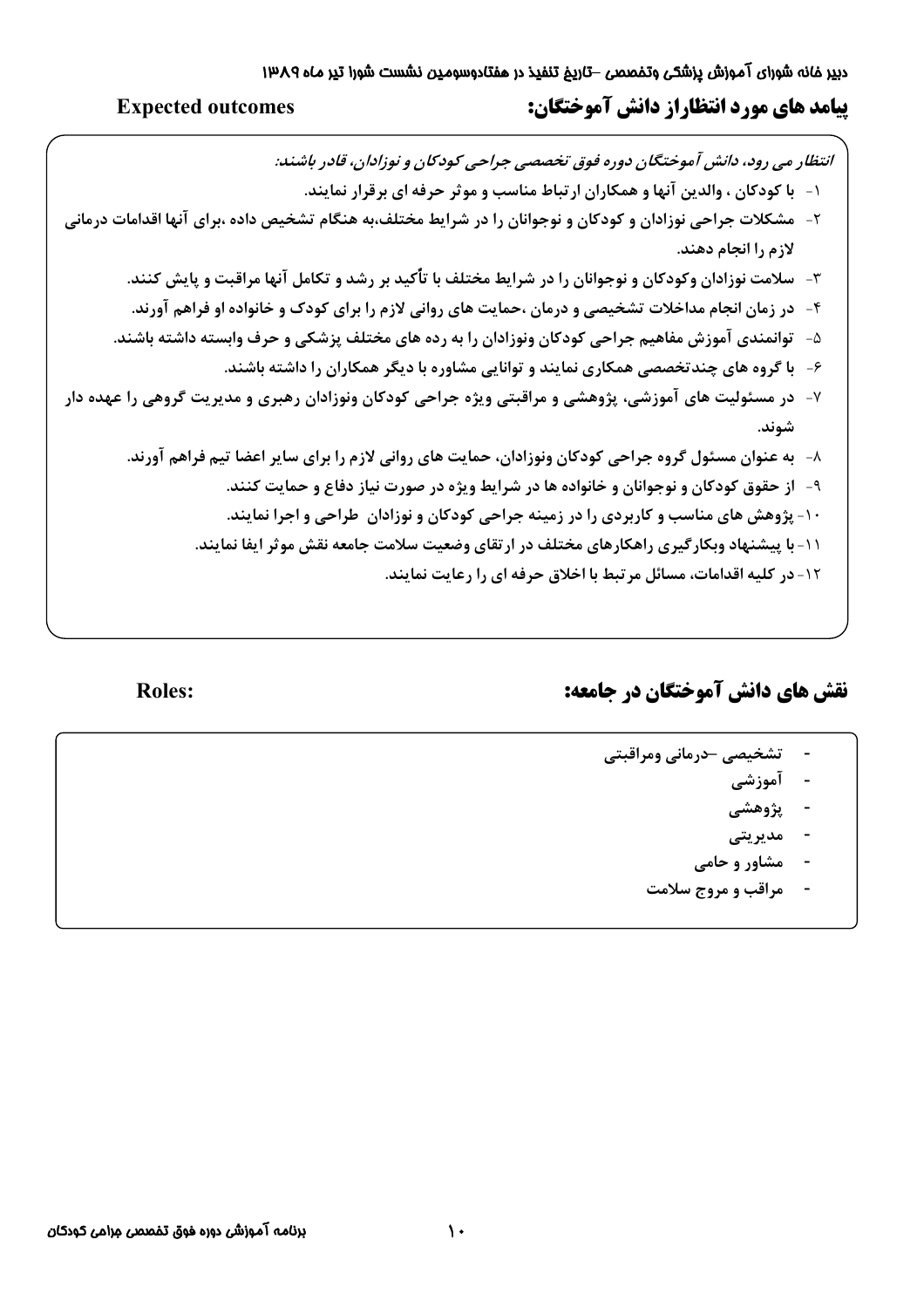## وظایف حرفه ای دانش آموختگان:

|  | l`asks: |  |
|--|---------|--|
|  |         |  |

| تشفيصى –درمانى ومراقبتى                                                                                                                                     |       |
|-------------------------------------------------------------------------------------------------------------------------------------------------------------|-------|
| برقراری ارتباط مؤثر و حرفه ای با کودک و خانواده                                                                                                             |       |
| تهیه شرح حال کامل از بیماران                                                                                                                                |       |
| معاينه دقيق بيماران                                                                                                                                         |       |
| درخواست آزمایشات پاراکلینیکی مورد نیاز                                                                                                                      |       |
| انجام اقدامات پروسیجرال تشخیصی مندرج در این برنامه                                                                                                          |       |
| تشخیص به هنگام بیماری                                                                                                                                       |       |
| انجام اعمال جراحی مرتبط با دوره و متناسب با آموخته های این دوره<br>پایش بالینی بیماران                                                                      |       |
| تجویز منطقی داروهای مسکن و استفاده مناسب از روش های تسکینی و داروهای ضددرد                                                                                  |       |
| تجویز داروهای حساس و مایع درمانی مناسب و به هنگام                                                                                                           |       |
| انجام روش های مناسب تغذیه ای وریدی و معدی-روده ای                                                                                                           |       |
| پیگیری های درمانی و انجام اقدامات مراقبتی به هنگام و سریع بعد از اعمال جراحی                                                                                |       |
| ثبت دقیق یافته ها درکلیه مراحل تشخیص و درمان                                                                                                                |       |
| توجه به شرایط هر کودک و فضای فیزیکی بخش و حل مسائل بیمار                                                                                                    |       |
| توجه به جنبه های روانی بیماری ها و انجام مداخلات مناسب                                                                                                      |       |
| تلاش در به کار بستن قواعد و رفتار حرفه ای در تعامل با کودک، خانواده و همکاران                                                                               |       |
| تجویز اقدامات باز توانی کودکان با عوارض حاصله یا بیماری های مزمن                                                                                            |       |
| دخالت در روند مناسب تثبیت و انتقال کودک بدحال                                                                                                               |       |
| درخواست مشاوره های تخصصی مورد نیاز<br>انجام کارهای پیچیده مولتی دیسیپلینری در قالب تیم درمانی                                                               |       |
| ثبت وتنظيم مدارك پزشكي                                                                                                                                      |       |
| آموزشى                                                                                                                                                      |       |
| اموزش بیماران ،همراهان ،اعضای تیم سلامت و آموزش دانشجویان ،دستیاران و جامعه در صورت نیاز                                                                    |       |
| تهیه راهنماهای آموزشی مرتبط درمانی و مراقبتی برای رده های مختلف                                                                                             |       |
| تاكيد بر Life Long Learning (آموزش مداوم)                                                                                                                   |       |
|                                                                                                                                                             |       |
| پیشنهاد طرح های پژوهشی در زمینه های مربوط به مسئولین نظام سلامت                                                                                             | يزوهش |
| ثبت اطلاعات بیماران ومشارکت در راه اندازی وتثبیت نظام ثبت داده ها                                                                                           |       |
| تفسیر و ارزیابی نقادانه نتایج تحقیقات دیگران و به کارگیری آنها                                                                                              |       |
| همکاری درطراحی و اجرای طرح های پژوهشی مرتبط با برنامه های کشوری و جراحی کودکان و نوزادان با نظام سلامت                                                      |       |
| تهیه گزارش و نشر یافته های تحقیق و متون علمی                                                                                                                |       |
| مديريتى                                                                                                                                                     |       |
| رهبری و مدیریت تیم جراحی کودکان و نوزادان                                                                                                                   |       |
| استفاده بهینه از وسایل و تجهیزات                                                                                                                            |       |
| تحلیل نظام ارائه خدمات به کودکان و نوزادان نیازمند به جراحی وارائه پیشنهادات لازم به سیاستگزاران                                                            |       |
| به کارگیری ابزارها و روش های مدیریتی جهت ارتقا ی عوامل موثر بر مراقبت از کودکان و نوزادان نیازمند جراحی و کاهش میزان مرگ و میر<br>وعوارض بعد از اعمال جراحی |       |
| مدیریت کنترل کیفی ارائه خدمات بخش جراحی کودکان و نوزادان                                                                                                    |       |
| همکاری در امر مشاوره، طراحی و کمک به توسعه و اداره بخش های جراحی کودکان و نوزادان                                                                           |       |
| مشارکت در امر سیاستگذاری های بهداشتی و مراقبت از کودکان خصوصاً در فوریت ها و پیشگیری از حوادث                                                               |       |
| مشاور و مامی                                                                                                                                                |       |
| برقراری ارتباط حرفه ای مؤثر و دلسوزانه با کودک و خانواده                                                                                                    |       |
| ارائه مشاوره تخصصی به والدین بیماران ،اعضای تیم سلامت ، همکاران ،متخصصین دیگر ،مدیران نظام سلامت ومراجع وسازمانهای قانونی                                   |       |
|                                                                                                                                                             |       |
| حمایت از تداوم ارتباط عاطفی مناسب و پیوستگی کودک و خانواده                                                                                                  |       |
| حمایت از سلامت روان کودک بستری و خانواده                                                                                                                    | -     |
| حمایت از سلامت روان کارکنان بخش های جراحی کودکان و نوزادان                                                                                                  |       |
| آماده سازی خانواده در خصوص دادن خبر بد                                                                                                                      | ۳     |
| اماده نمودن کودک و خانواده در مورد پذیرش درمانهای جراحی و اقدامات عملی دردناک                                                                               |       |
| حمایت از حقوق کودکان، خانواده ها و همکاران                                                                                                                  |       |
| مراقب و مروج سلامت                                                                                                                                          |       |
| توانمندسازی کودکان وخانواده ها به منظور افزایش نقش آنان درمراقبت ازسلامت خودوفرزندانشان در شرایط عادی وبحرانی                                               |       |
| شناسایی عوامل اجتماعی و شرایط زندگی مؤثر بر سلامت و تلاش در رفع عوامل خطر                                                                                   |       |
| به کارگیری راهکارهای چندگانه و تلفیقی در مراقبت های ارتقای سلامت در موارد خطیر                                                                              | ۳     |
| پایش رشد و تکامل کودک جراحی شده<br>توجه به ایمن سازی و پیشگیری از عفونت های قابل پیشگیری در شرایط مختلف                                                     | ۳     |

- -
-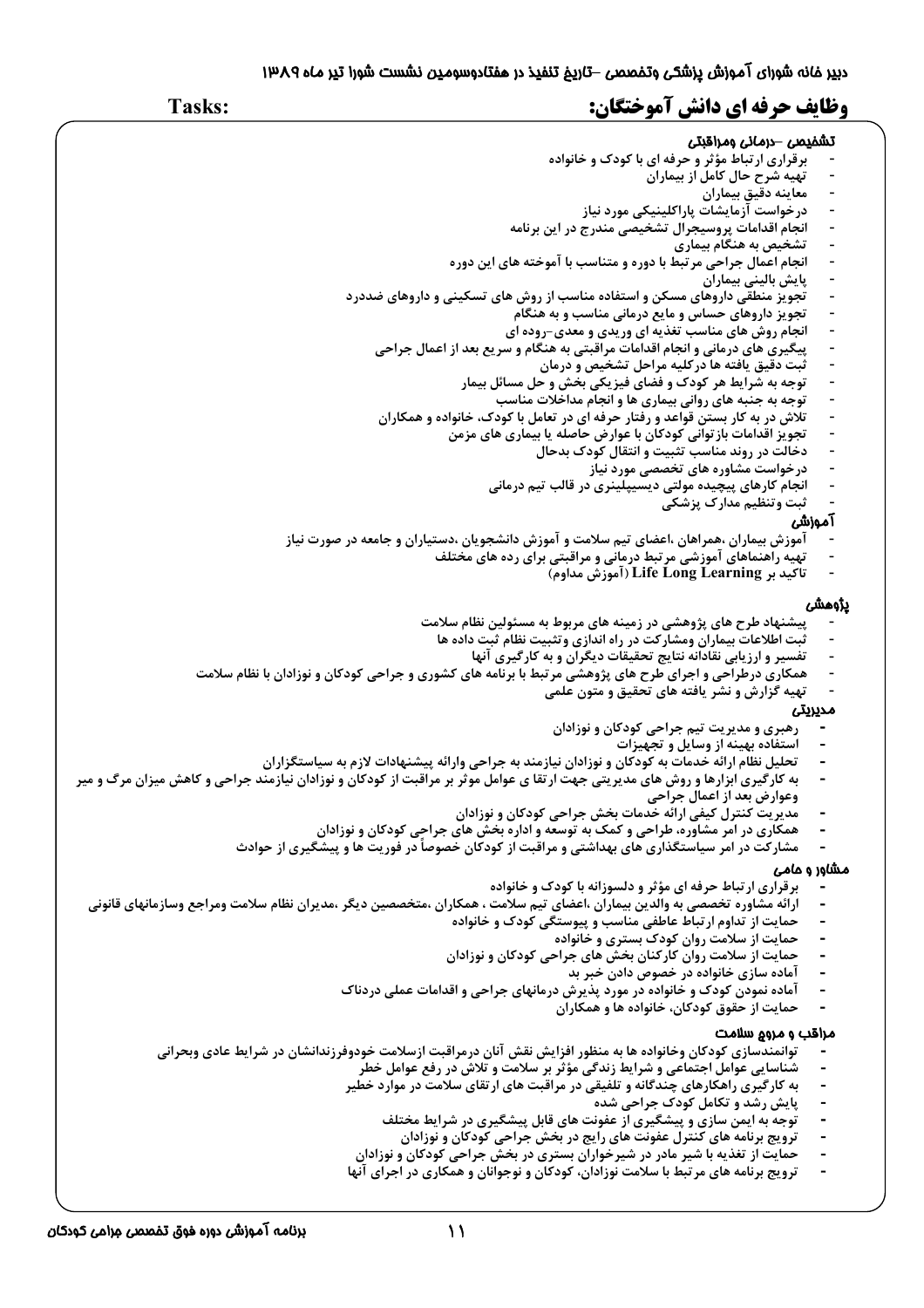## توانمندی هاومهارت های پروسیجرال مورد انتظار:

## **Expected Competencies & Procedural Skills:** (Expected Competencies): الف: توانمندي ها

## گردآوری و ثبت اطلاعات :

- برقراري ارتباط مؤثر حرفه اي
	- |خذ شرح حال تخصصی
- ارزیابی و معاینه تخصصی بیماران
- درخواست منطقي آزمايشات پاراكلينيكي
- تشكيل پرونده ، ثبت اطلاعات وتنظيم مدارك پزشكي

## **استدلال بالینی ، تشخیص و تصمیم گیری برای بیمار :**

- درک، تطبیق بالینی ونحوه استفاده از نتایج آزمایشات پارا کلینیکی نظیر :انواع آزمایشات هماتولوژیک ،بیوشــیمیک ،ایمنوهیستوشیمی ،تومور مار کرها ،هورمونی ،پاتولوژیک وانواع اقدامات تصویر برداری مورد نیاز
	- ادغام يافته هاي باليني وياراكلينيكي
		- استنتاج و قضاوت باليني
			- تشخيص بيماري
	- تصمیم گیری بالینی جهت حل مساله بیمار

## اداره بیمار ( Patient Management ):

- مراقبت از بیمار ( Patient care )
- تجویز منطقی دارو (نوشتن نسخه دارویی و order )
- انتخاب مناسبترین رویکرد تشخیصی ـ درمانی و اجرای آن برای بیمار
	- درخواست و ارائه مشاوره یزشکی
	- ایجادهماهنگیهای لازم و ارجاع بیمار
		- آموزش بيمار
		- پیگیری بیمار

## توانمندي هاي ديگر :

يژوهش

- رهبری و مدیریت
- ارائه مشاوره های تخصصی
- حمايت ودفاع از حقوق بيماران
	- طبابت مبتنی بر شواهد
- استفاده از رایانه وجستجوی اطلاعات علمی در منابع الکترونیکی Е
	- يايش سلامت جامعه

تذکر :دستیاران در طول دوره تخصصی خود ، اکثر توانمندیهای فوق را کسب ودر مقاطع بالاتر بر آن ها مــسلط خواهنــد شد.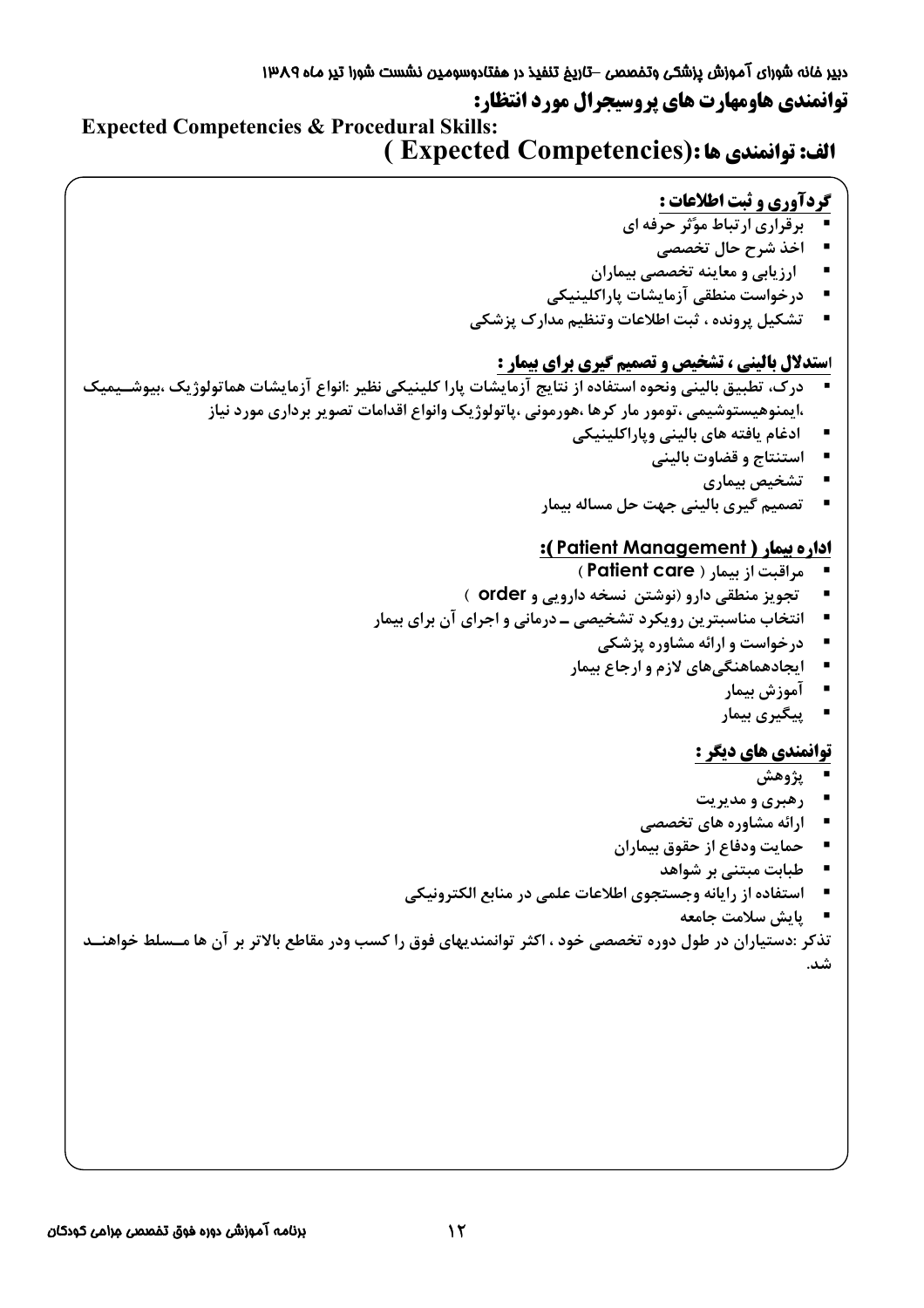## ب: مهارت های پروسیجرال(اقدامات تشخیصی - درمانی) :

#### **Surgical Skills**

**تذکر :**دفعات ذکر شده در این جدول برای "یـادگیری " است ودفعات انجام هر اقدام در طول دوره محدودیتی ندارد وبر حسب<br>نیاز خواهد بود. کادر در صورت نیاز قابل گسترش است .

| کل         | انجام مستقل   | کمک در انجام  | مشاهده | پروسيجر ( Procedure )                                                   |
|------------|---------------|---------------|--------|-------------------------------------------------------------------------|
| دفعات<br>۶ | ۲             | ۲             | ٢      | به کار گیری صحیح ونگهداری کلیه دستگاههایی که دستیاران با آن کار می کنند |
| ۵۰         | ٢٠            | ۲۰            | ١٠     | انواع لاپاراسکوپی ٌ وتوراکوسکپی تشخیصی                                  |
| 25         | ١٠            | ١٠            | ۵      | اندوسکپی دستگاه گوارشUpperوLowerبه صورتRigidوفیبروپتیک                  |
| 25         | ١٠            | ١٠            | ۵      | سيستوسكپى                                                               |
| 40         | ٢٠            | ١٠            | ١٠     | گذاشتن Vascular acessدر نوزادان وشیرخواران وکودکان                      |
| ۴۰         | ٢٠            | ١٠            | ١٠     | جراحیهای سر وگردن برای بیماریهای مادر زادی واکتسابی                     |
| ۴۰         | ٢٠            | ١٠            | ١٠     | انواع استومی های سیستم گوارش ادراری وراههای هوایی                       |
| ۴          |               | ۲             | ۲      | اصلاح نقايص مادر زادى قفسه سينه                                         |
| ۱۵         | ۵             | ۵             | ۵      | ترمیم انواع هرنی های دیافراگم                                           |
| ۱۵         | ۵             | ۵             | ۵      | جراحیهای انواع بیماریهای پستان کودکان اکتسابی ومادر زادی                |
| ۱۵         | ۵             | ۵             | ۵      | انواع بيوپسى غدد لنفاوى                                                 |
| 25         | ١٠            | ١٠            | ۵      | جراحی انواع شکاف های کام ولب                                            |
| 25         | ١٠            | ١٠            | ۵      | جراحی انواع ضایعات مادر زادی کیستها وتوده ها ی خوش خیم وبدخیم مدیاستن   |
| 25         | ١٠            | ١٠            | ۵      | انواع جراحی های نای ،ریه شامل بیماری اکتسابی ومادرزادی                  |
| ۶٠         | 25            | ۲۰            | ۱۵     | انواع جراحیهای مری اعم از مادرزادی واکتسابی                             |
| 25         | ۱۰            | ۱۰            | ۵      | انواع جراحیهای آترزی مری                                                |
| ۶          | ٢             | ۲             | ۲      | انواع جراحیهای پارگی مری                                                |
| ٩          | ٣             | ٣             | ٣      | انواع جراحیهای جایگزینی مری                                             |
| ٢٠         | ١٠            | ۵             | ۵      | انواع جراحی های GERD                                                    |
| ۱۵         | ۵             | ۵             | ۵      | جراحی انواع دیفکت های جدار شکم                                          |
| 25         | ١٠            | ۱۰            | ۵      | جراحي شرايط حاد اسكروتوم                                                |
| ۲۵         | ١٠.           | ١٠            | ۵      | جراحی انواع بیماریهای مادرزادی واکتسابی بیضه اعم از خوش خیم وبدخیم      |
| 25         | $\mathcal{L}$ | $\mathcal{L}$ | ۵      | جراحی بیماریهای دستگاه گوارش شامل آنومالیهای واکتسابی با استفاده        |
|            |               |               |        | از تکنولوژی روز (از جمله استفاده از انواع استپلر،لیزرلیگاشورو)          |
| ٢۵         | $\mathcal{L}$ | $\mathcal{L}$ | ۵      | جراحی انسدادها ی دستگاه گوارش اعم از مادر زادی واکتسابی (از جمله        |
|            |               |               |        | آترزي ها، انواژيناسيون- ايلئوس مكونيوم –استنوز هيپر تروفيک پيلور –      |
|            |               |               |        | ديور تيکول مکل –دوپليکاسيون و مالروتاسيون و)                            |
| ۳۵         | ۱۵            | ۱۵            | ۵      | جراحی انواع پولترودر بیماری هیرشپرونگ و                                 |
| ٣۵         | ٢٠            | $\mathcal{N}$ | ۵      | جراحي انواع آنوماليهاي مادرزادي آنوركتال                                |
| 15         | ۵             | ۵             | ۵      | جراحي بيماريهاي اكتسابي آنوركتال(پوليپ ها- فيستول ها–پرولاپس-فيشرو)     |

\*منظور از لاپارسکوپی ، لاپارسکوپی تشخیصی ترمیم فتق ها ،اورکیوپکسی،واریکوسل،آپاندکتومی و فوند اپلیکاسیون است كه تعداد آن توسط بخش مشخص می شود.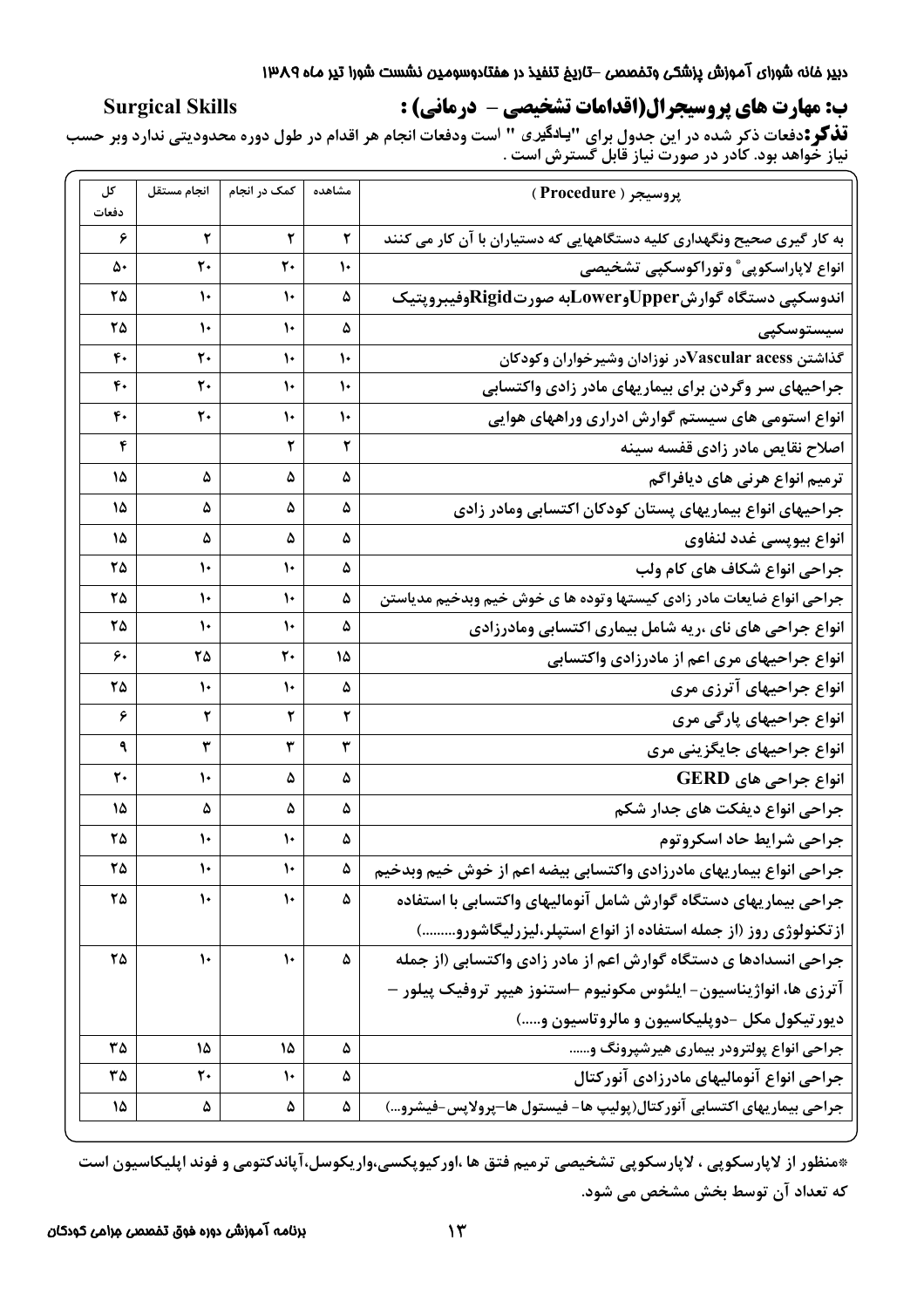| كل دفعات      | انجام مستقل   | کمک در انجام  | مشاهده | پروسيجر ( Procedure )                                              |
|---------------|---------------|---------------|--------|--------------------------------------------------------------------|
| ۴             |               | ۲             | ٢      | انواع درمان وجراحي هيپر تانسيون پورت هاي عروقي (انواع شانتها-      |
|               |               |               |        | اسپلنکتومی - ترانس سکشن مری و….)                                   |
| ۱۵            | ۵             | ۵             | ۵      | انواع درمان جراحي آترزي مجاري صفراوي وكيسه صفرا                    |
| ۱۵            | ۵             | ۵             | ۵      | جراحي انواع كيستهاى كلدوك ومجارى صفراوي وكيسه صفرا                 |
| ۱۵            | ۵             | ۵             | ۵      | جراحی انواع توده ها وکیست های خوش خیم وبدخیم مادر زادیواکتسابی کبد |
| ۶             | ۲             | ٢             | ۲      | جراحی انواع بیماریهای آدر نال                                      |
| ۲۵            | ١٠            | ١٠            | ۵      | جراحى تومور ويلمز                                                  |
| $\mathcal{U}$ | ۵             | ٣             | ٣      | جراحي انواع رابدوميوساركوما                                        |
| ١١            | ۵             | ٣             | ٣      | جراحي انواع لنفوما                                                 |
| ۲۵            | ١٠            | ١٠            | ۵      | جراحي انواع نوروبلاستوما                                           |
| ۲۵            | ۱۰            | ١٠            | ۵      | جراحی انواع جرم سل تومورها (جراحی انواع تراتوما )بخصوص             |
|               |               |               |        | ساركوكوكسيژال                                                      |
| ۱۵            | ۵             | ۵             | ۵      | جراحي تومور هاي نسج نرم خوش خيم وبدخيم                             |
| ۱۵            | ۵             | ۵             | ۵      | جراحي انواع مالفورماسيونهاي لنفاتيك وعروقي                         |
| ۱۵            | ۵             | ۵             | ۵      | درمان جراحی انواع سنگهای ادراری                                    |
| ۲۵            | ١٠            | ١٠            | ۵      | درمان جراحی upjc                                                   |
| ٣.            | ۱۵            | ١٠            | ۵      | درمان جراحی ریفلاکس ادراری                                         |
| ۱۵            | ۵             | ۵             | ۵      | درمان جراحى دوپليكاسيونهاى واور تروسلها                            |
| ۱۵            | ۵             | ۵             | ۵      | درمان جراحی مگا یورتر                                              |
| ۱۵            | ۵             | ۵             | ۵      | درمان جراحى سييتوپلاستى(از جمله ميتروفانوف و)                      |
| 25            | ₩             | ۱۰            | ۵      | درمان جراحي اكستروفي مثانه وكلوآك                                  |
| ۵۰            | ٢٠            | ۲۰            | ١٠     | اعمال جراحى ترميمى(يورترااز جمله هيپوسيادياس واپيسپادياس وتنگى     |
|               |               |               |        | هاويوتروپلاستي و)                                                  |
| ۱۵            | ۵             | ۵             | ۵      | درمان جراحی دوپلیکاسیونهای سیستم ادراری                            |
| ٢۵            | $\mathcal{L}$ | ١٠            | ۵      | درمان جراحي ابهام جنسي                                             |
| ۱۵            | ۵             | ۵             | ۵      | جراحي انواع پوريناري دايورژن                                       |
| ۵۰            | ۲۵            | ٢٠            | ۵      | ختنه                                                               |
| ۱۵            | ۵             | ۵             | ۵      | جراحي كار گذاري انواع شانتهاي پريتوان ودياليزصفاقي                 |
| ٢۵            | $\mathcal{L}$ | $\mathcal{L}$ | ۵      | جراحي انواع ناهنجاريهاي مادرزادي واژن وتروما                       |
| ۱۵            | ۵             | ۵             | ۵      | جراحی انواع سینداکتیلی و پولی داکتیلی                              |
| ١             |               | ١             |        | کمک در تیم جداسازی دوقلوهای بهم چسبیده                             |
| ۶             | ۲             | ٢             | ٢      | گذاشتن AVFبرای دیالیز اطفال                                        |
| ۵             |               | ۵             |        | کمک در تیم جراحی پیوند                                             |
| ٣۵            | ٢٠            | ۵             | ١٠     | احياي كودكان ونوزادان                                              |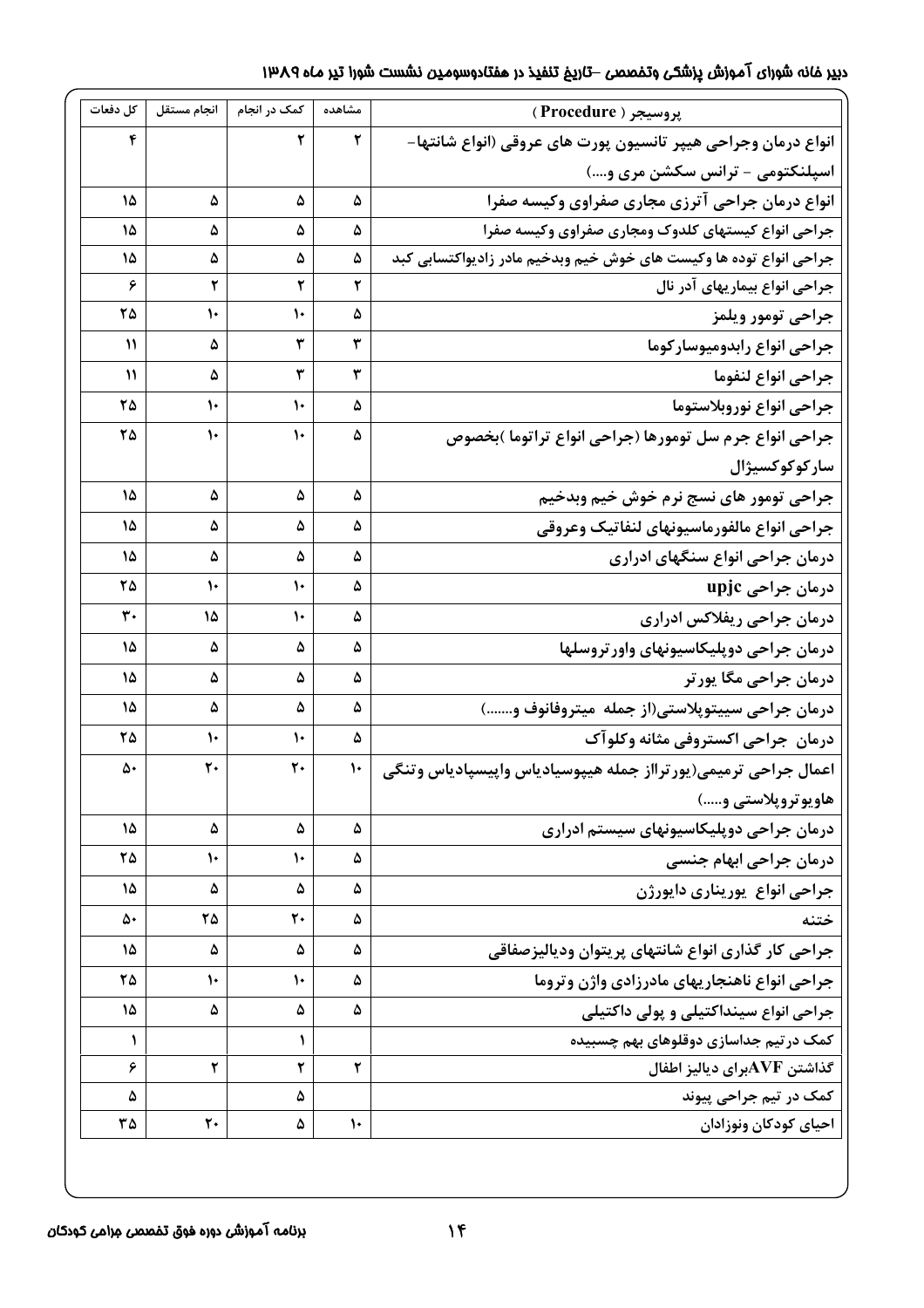#### **اسامی رشته ها یا دوره هایی که با این دوره در انجام بعضی پروسیجرها همپوشانی یا تداخل باز دارنده دارند :**

طبق استانداردهای پذیرفته شده بـین المللــی کــه اکنــون در اکثــر کــشورهای پیــشرفته در حــال اجــرا ســت ، مداخلــه جراحی در درمان کودکان در محدوده سنی از زمان تولــد تــا ســن بلــوغ نیازمنــد آموزشــهای اضــافی و مــدارک اضــافی (added Qualification)علاوه بر آموزش دوره تخصصی می باشــد . بــا توجــه بــه تعریــف فــوق هــیچ رشــته تخصــصی دارای همپوشانی و تداخل با رشته فوق تخصصی جراحی کودکان و نوزادان نمی باشد.

بعبارت دیگر سایر رشته های تخصصی اگر مدت لازم آموزش و مهارت را جهت مداخله در محدوده سنی فوق نداشته باشند مجاز به مداخله در درمان و جراحی این افراد نیستند و حداقل آموزش لازم برای مداخله جراحی در کودکان و نوزادان هم سه سال علاوه بر دوره تخصصی می باشد.

با توجه به موارد فوق،رشته جراحی کودکان با جراحی پلاستیک کودکان ،ارولوژی کودکان ،ارتوپدی کودکان ،جراحی اعصاب کودکان همپوشانی دارد.بدیهی است ،در موارد پیچیده ،در قالب تیم جراحی به رهبری جراح کودکان اقدام خواهد شد.

## راهبردهای آموزشی :

در تدوین این برنامه راهبردهای زیر تاکید می شود :

- کل نگری
- فراگير محوري
- یادگیری فرا برنامه ای
- یادگیری برپایه حل مسئله
- رویکرد نظامند و مبتنی بر هدف
	- یادگیری مبتنی بر توانمندی
- یادگیری مبتنی بر وظیفه (Task Oriented)
- یادگیری مبتنی بر مشکل (Problem Oriented)
	- یادگیری مبتنی بر موضوع (Subject Based)
		- apprentiship استفاده از مدل
		- آموزش بیمارستانی (Hospital Based)
- آموزش با استفاده حداكثري از شبكه اطلاعات علمي جهاني (Web Based) و با تكيه بر شواهد (Evidence Based )

## **روشها و فنون آموزش (روش های یاددهی و یادگیری) : :Teaching & Learning Methods**

۱- Self education , self study همراه با ارائه کنفرانسهای هفتگی از روی یکی از مباحث کتب مرجع جراحی کودکان معرفی شده ازطرف هیئت بورد در جمع دستیاران و اساتید بخش ۲- حضور در درمانگاه های جراحی کودکان ودرمانگاههای مشترک (Joint Clinics) طبق برنامه بخش و ویزیت روزانه بخش های جراحی جهت اقدامات تشخیصی و مراقبت های قبل و بعد از عمل جراحی ۳- شرکت در انجام اعمال جراحی طبق برنامه تنظیمی بخش تحت نظر مستقیم استاد مربوطه و با روش تفویض تدریجی (graded responsibility) مسئوليت ۴- حضور در گزارش صبحگاهی-گزارش بالینی ، راند و گراندراندهای آموزشی و معرفی مورد (Case presentiation) با رویکرد به مسئله (Approach to problem) ورویکرد به بیمار (Approach to case) ، کنفرانس پاتولوژی بالینی CPC، گزارش مرگ و میر و عوارض ( Morbidity and Mortality report)، تومور بورد( Tumor Board) ، ترخیص و پیگیری بیماران( follow up and discharge report)وکنفرانس رادیولوژی ۵- ٪ مطالعه نشریات مهم داخلی و خارجی این رشته و ارائه آنها در Journal Club طبق برنامه تنظیمی بخش ۶- شرکت در کارگاههای روش تدریس ، روش تحقیق طبق برنامه تنظیمی بخش و دانشگاه ۷- آموزش دانشجویان ، انترنها و دستیاران چرخشی بخش جراحی کودکان و پرستاران بخشهای جراحی کودکان ۸- شرکت در کنگره های مرتبط داخلی و خارجی با رویکرد ارائه مقالات علمی رشته جراحی کودکان ۹- ۱استفاده از امکانات رسانه ای برای به روز کردن اطلاعات علمی خود اعم از کتب موجود در کتابخانه مرکز آموزشی و امكانات ديجيتالي (Ejournals , Ebooks) ١٠- استفاده از شبيه سازي ها ١١- روش ها و فنون آموزشي ديگر طبق اهداف آموزشي وامكانات موجود

**Educational Strategies:**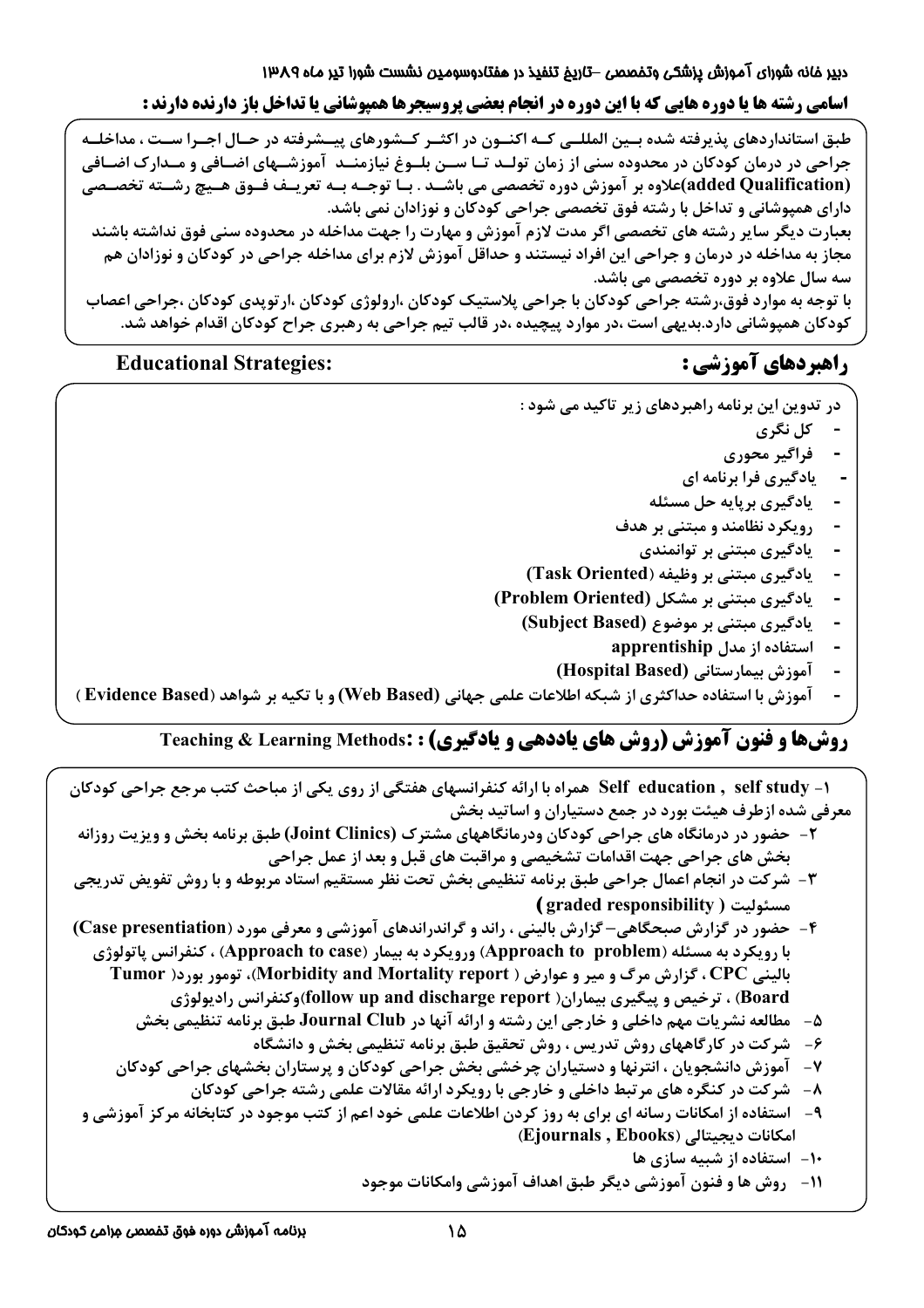## دبیر فانه شورای آموزش پزشکی وتفصصی –تاریغ تنفیذ در هفتادوسومین نشست شورا تیر ماه ۱۳۸۹ ساختار کلی دوره آموزشی:

| مدت زمان              | محتوى ـ اقدامات                                          | بخش ، واحد یا عرصه     |
|-----------------------|----------------------------------------------------------|------------------------|
| $($ ماه )             |                                                          | آموزش                  |
| در طول دوره هفته ای   | ویزیت بیماران سرپایی ـ انتخاب ، تشکیل پرونده و بستری     | درمانگاه               |
| حداقل دوروز براي      | بیماران ــ پیگیری مشاوره های تخصصی بیماران ــ انجام      |                        |
| هر دستیار             | پروسیجرهای سرپایی ــ آموزش رده های پایین تر ــ پاسخگویی  |                        |
|                       | به مشاوره های تخصصی درخواست شده زیر نظر استادو اقدامات   |                        |
|                       | دیگر طبق برنامه های تنظیمی بخش                           |                        |
| در طول دوره هر روز به | ویزیت بیماران بستری شده ــ مراقبت از بیماران ــ تثبیت    | بخش بسترى              |
| جزایام بخش های        | بیماران بستری شده در بخش معمولی ومراقبتهای ویژه ـ انجام  |                        |
| چرخشي                 | پروسیجرهای تشخیصی درمانی بر بالین بیمار ــ آموزش رده های |                        |
|                       | پایین تر و اقدامات دیگر طبق برنامه های تنظیمی بخش        |                        |
| در طول دوره حداقل     | شرکت در عمل های جراحی بصورت مشاهده ، کمک یا انجام        | اتاق عمل               |
| هفته ای سه روز        | مستقل ، طبق برنامه تنظیمی بخش .                          |                        |
| در طول دوره به صورت   | شرکت در انجام پروسیجرها بصورت مشاهده ، کمک یا انجام      | اتاق پروسیجرهای سر     |
| موردی                 | مستقل ، طبق برنامه تنظیمی بخش                            | ا يا<br>پائی (درمانگاه |
|                       |                                                          | اورژانس                |
| یک ماه در سال اول     | در صفحه ۲۱ آورده شده است                                 | بخش مراقبت های         |
|                       |                                                          | ویژه کودکان PICU       |
|                       |                                                          | جنرال                  |
| یک ماه در سال اول به  | بخش آمراقبت های   در صفحه ۲۱ آورده شده است               |                        |
| صورت مداوم ودر طول    |                                                          | ويژه نوزادان NICU      |
| دوره                  |                                                          | جنرال                  |
| سه ماه                | بخش لاپاراسكوپی ⊣رولوژی كودكان –جراحی پلاستیک،           | بخش انتخابي            |
|                       | ترميمي وسوختگي                                           |                        |

توضیح:دستیاران ،در طول دوره خود ،بر حسب نیازشان وعلاقه ،با هماهنگی با رئیس بخش ،به مدت ۳ ماه به یک یا چند بخش از بخش های لاپاراسکوپی – پلاستیک ،ترمیمی وسوختگی –اورولوژی کودکان ورادیولوژی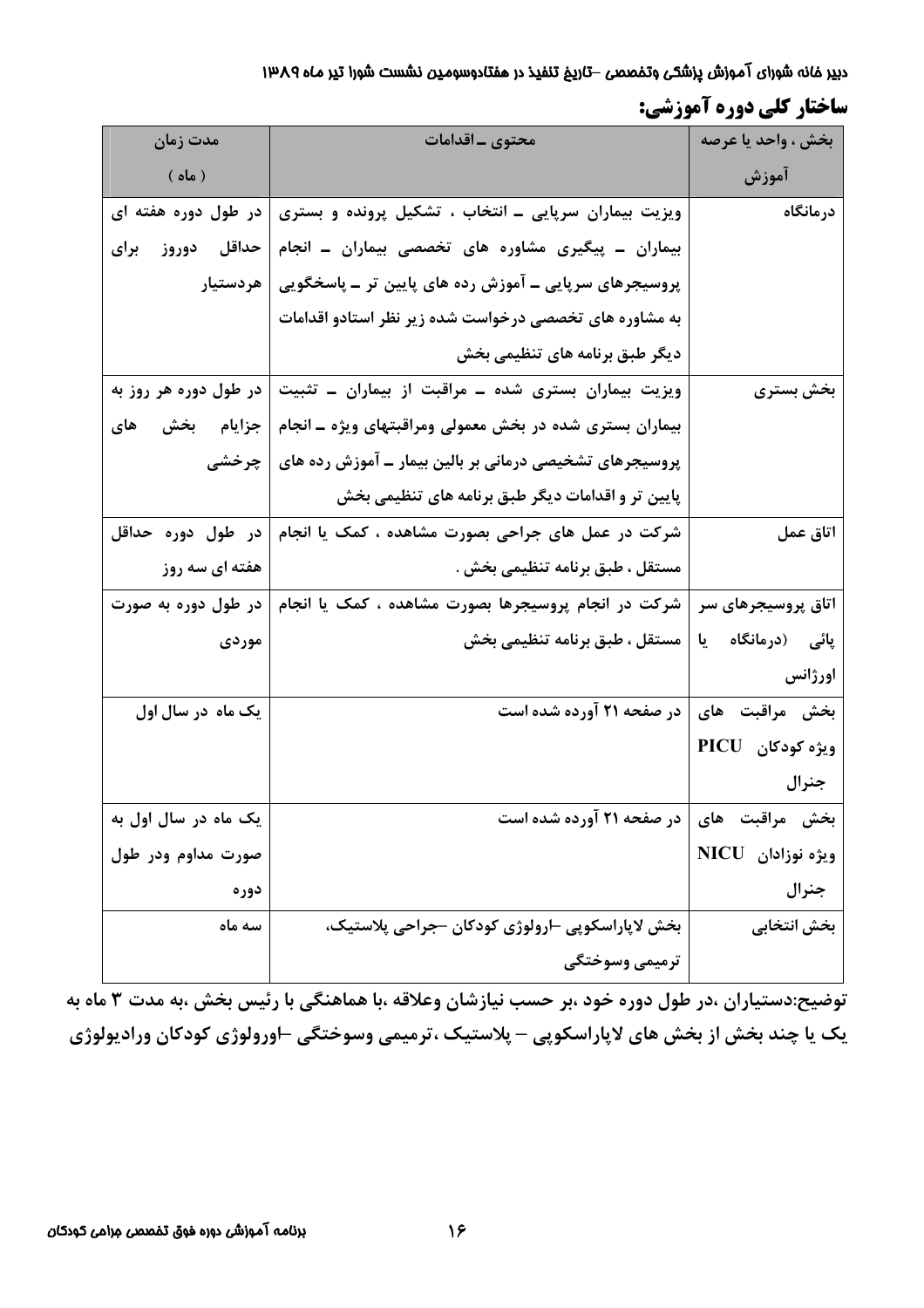عناوين دروس اعم از عمومي ،تخصصي يايه يا تخصصي باليني :

#### Part I: General

- 1. A Brief History of Pediatric Surgery
- 2. Molecular Clinical Genetics and Gene Therapy
- 3. The Impact of Tissue Engineering in Pediatric Surgery
- 4. New and Emerging Surgical Technologies and the Process of Innovation
- 5. The Fetus as a Patient
- 6. Neonatal Physiology and Metabolic Considerations
- 7. Respiratory Physiology and Care
- 8. Extracorporeal Life Support for Cardiopulmonary Failure
- 9. Neonatal Cardiovascular Physiology and Care
- 10. Sepsis and Related Considerations
- 11. Surgical Implications of Hematologic Disease
- **12. Nutritional Support**
- 13. Pediatric Anesthesia
- **14. Ethical Considerations**

#### Part II: Trauma

- 15. Accident Victims and Their Emergency Management
- **16. Thoracic Injuries**
- 17. Abdominal Trauma
- **18. Genitourinary Tract Trauma**
- 19. Musculoskeletal Trauma 337
- 20. Hand, Soft Tissue, and Envenomation Injuries
- 21. Central Nervous System Injuries
- 22. Vascular Injury
- 23. Burns
- 24. Child Abuse and Birth Injuries

**Part III:Major Tumors of childhood** 

25. Principles of Pediatric Oncology, Genetics

- of Cancer, and Radiation Therapy
- 26. Biopsy Techniques for Children
- with Cancer
- 27. Wilms' Tumor
- 28. Neuroblastoma
- 29. Nonmalignant Tumors of the Liver
- **30. Liver Tumors**
- **31. Gastrointestinal Tumors**
- 32. Rhabdomvosarcoma
- **33. Other Soft Tissue Tumors**
- 34. Teratomas and Other Germ
- **Cell Tumors**
- 35. Hodgkin's Disease and
- Non-Hodgkin's Lymphoma
- **36. Ovarian Tumors**
- **37. Testicular Tumors**
- **38. Adrenal Tumors**

برنامه آموزشى دوره فوق تفصصى مرامى كودكان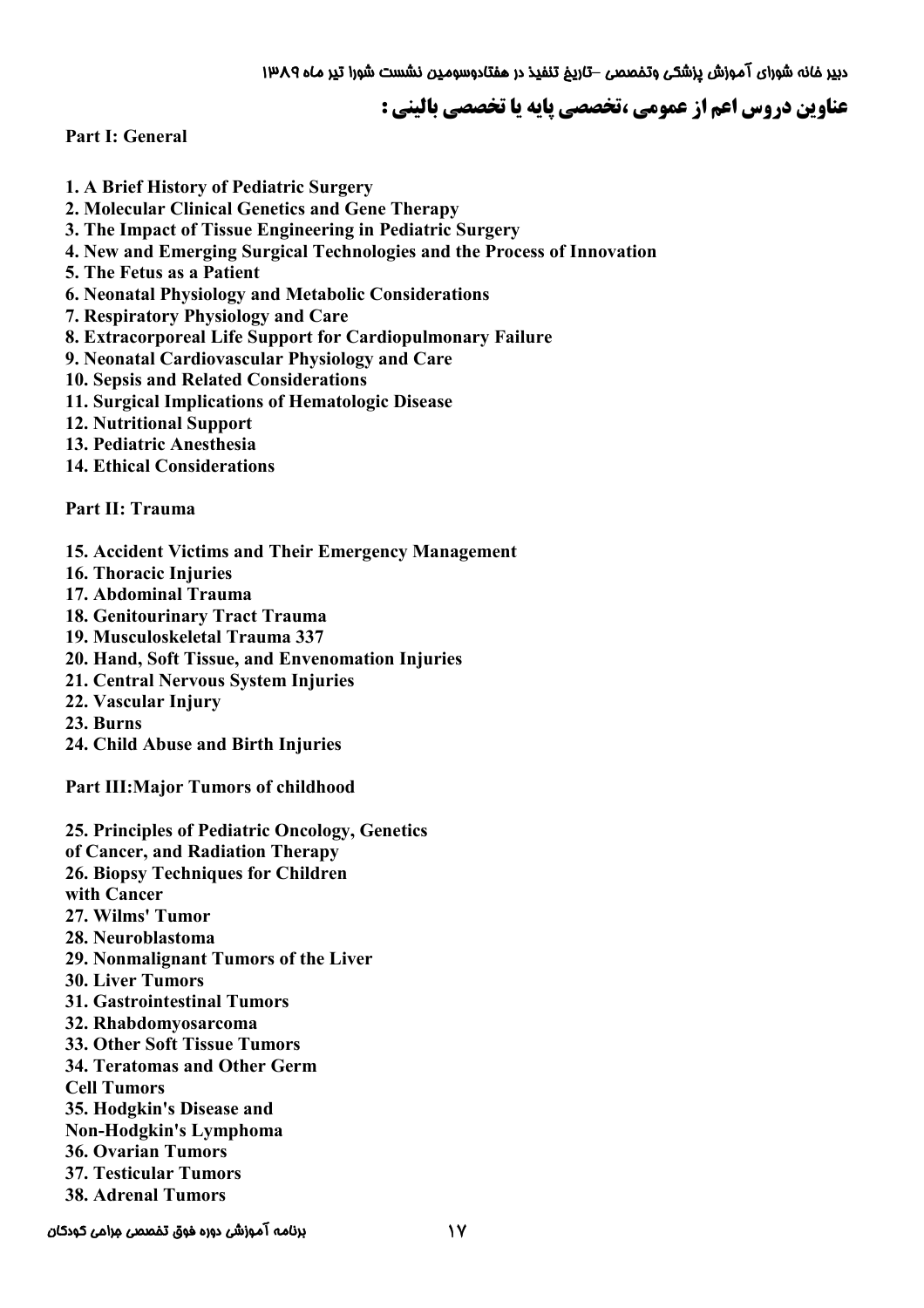- 39. Tumors of the Lung
- **40. Bone Tumors**
- **41. Brain Tumors**

**Part IV: Transplantation** 

- **42. Principles of Transplantation**
- **43. Renal Transplantation**
- 44. Pancreas and Islet Cell Transplantation
- **45. Liver Transplantation**
- **46. Intestinal Transplantation**
- **47. Heart Transplantation**
- **48. Lung Transplantation**
- 49. Surgical Implications Associated with Bone

Part V: Head and Neck

**MarrowTransplantation** 

- **50. Craniofacial Anomalies**
- 51. Cleft Lip and Palate
- 52. Otolaryngologic Disorders
- **53. Salivary Glands**
- 54. Lymph Node Disorders
- 55. Surgical Diseases of the Thyroid and Parathyroid Glands
- 56. Cysts and Sinuses of the Neck
- 57. Torticollis

Part VI: Thorax

- 58. Disorders of the Breast
- 59. Congenital Chest Wall Deformities
- The Nuss Procedure for Pectus Excavatum
- 60. Congenital Diaphragmatic Hernia and Eventration
- 61. Cysts of the Lungs and Mediastinum
- 62. Laryngoscopy, Bronchoscopy, and Thoracoscopy
- **Bradley M. Rodgers and**
- 63. Lesions of the Larynx, Trachea, and Upper Airway
- 64. Infections and Diseases of the Lungs, Pleura, and Mediastinum
- 65. Esophagoscopy and Diagnostic Techniques
- 66. Esophageal Rupture and Perforation
- 67. Congenital Anomalies of the Esophagus ....
- **68. Caustic Strictures of the Esophagus**
- 69. Esophageal Replacement
- 70. Disorders of Esophageal Function
- 71. Gastroesophageal Reflux Disease
- Part VII: Abdomen
- 72. Disorders of the Umbilicus
- 73. Congenital Defects of the Abdominal Wall...
- 74. Inguinal Hernias and Hydroceles
- 75. Undescended Testis, Torsion, and Varicocele.
- 76. Hypertrophic Pyloric Stenosis
- برنامه آموزشى دوره فوق تفصصى مرامى كودكان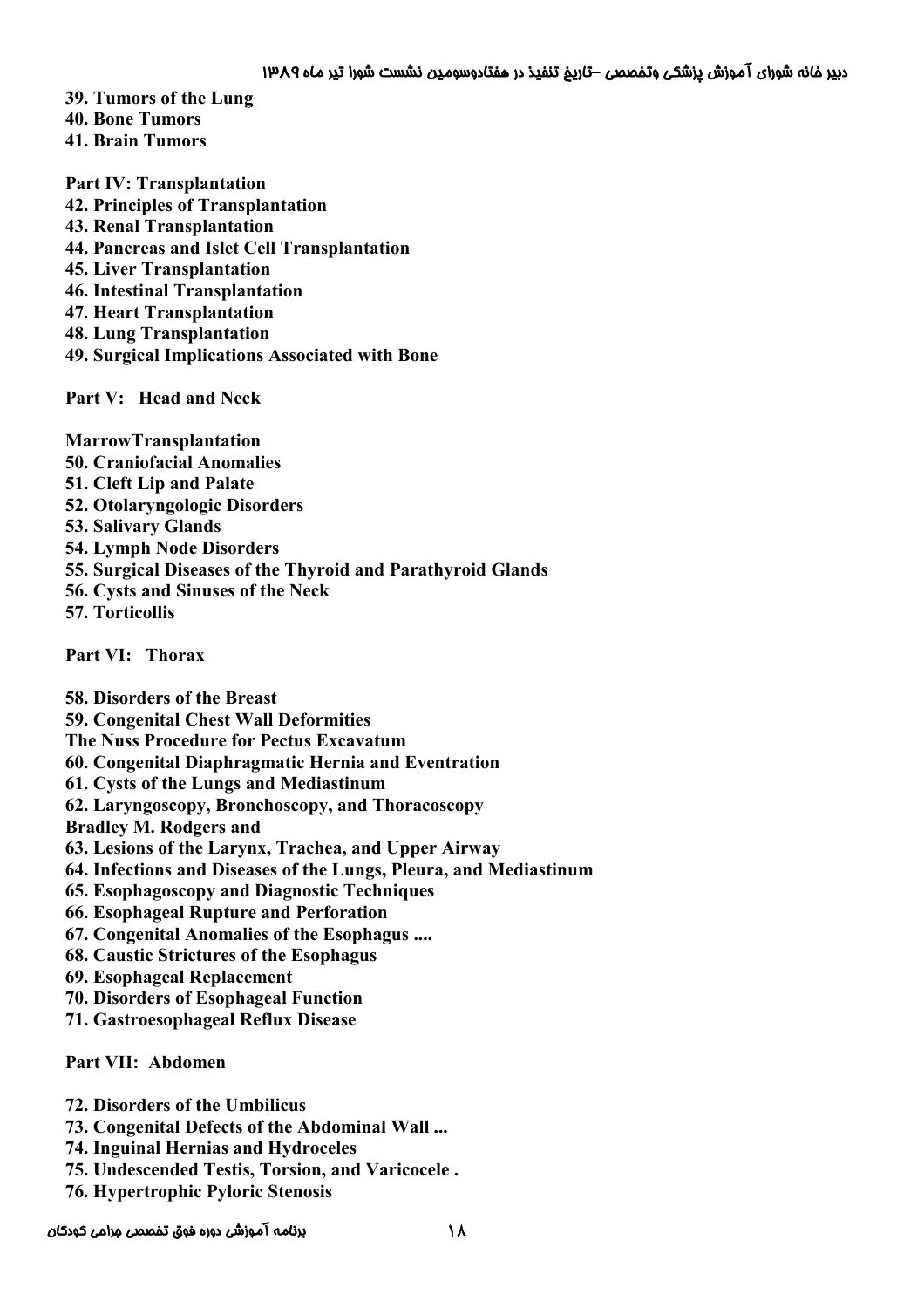- 77. Peptic Ulcer and Other Conditions of the Stomach
- 78. Bariatric Surgery in Adolescents
- 79. Duodenal Atresia and Stenosis Annular Pancreas
- 80. leiunoileal Atresia and Stenosis
- 81. Meconium Ileus
- 82. Meckel's Diverticulum
- 83. Intussusception
- 84. Disorders of Intestinal Rotation and Fixation
- 85. Other Causes of Intestinal Obstruction
- Cynthia A. Gingalewski
- 86. Short-Bowel Syndrome
- 87. Gastrointestinal Bleeding
- **88. Alimentary Tract Duplications**
- 89. Mesenteric and Omental Cysts
- 90. Ascites
- 91. Polypoid Diseases of the Gastrointestinal Tract
- 92. Necrotizing Enterocolitis
- 93. Crohn's Disease
- **94. Ulcerative Colitis**
- 95. Primary Peritonitis
- 96. Stomas of the Small and Large Intestine ...
- 97. Atresia, Stenosis, and Other Obstructions of the Colon
- 98. Appendicitis
- 99. Hirschsprung's Disease and Related Neuromuscular Disorders of the Intestine
- 100. Intestinal Neuronal Dysplasia
- 101. Anorectal Malformations
- 102. Other Disorders of the Anus and
- 103. The jaundiced Infant: Biliary Atresia
- 104. Choledochal Cyst
- 105. Gallbladder Disease and Hepatic Infections
- 106. Portal Hypertension
- 107. The Pancreas
- 108. Spleen

**Part VIII: Genitourinary Disorders** 

- 109. Renal Agenesis, Dysplasia, and Cystic Disease
- 110. Renal Fusions and Ectopia
- 111. Ureteropelvic junction Obstruction
- 112. Renal Infection, Abscess, Vesicoureteral Reflux, Urinary Lithiasis, and Renal Vein **Thrombosis**
- 113. Ureteral Duplication and Ureteroceles
- 114. Megaureter and Prune-Belly Syndrome.
- 115. Incontinent and Continent Urinary Diversion
- 116. Disorders of Bladder Function
- 117. Structural Disorders of the Bladder, Augmentation
- 118. Bladder and Cloacal Exstrophy
- 119. Hypospadias
- 120. Abnormalities of the Urethra, Penis, and Scrotum
- 121. Ambiguous Genitalia
- 122. Abnormalities of the Female Genital Tract Surgery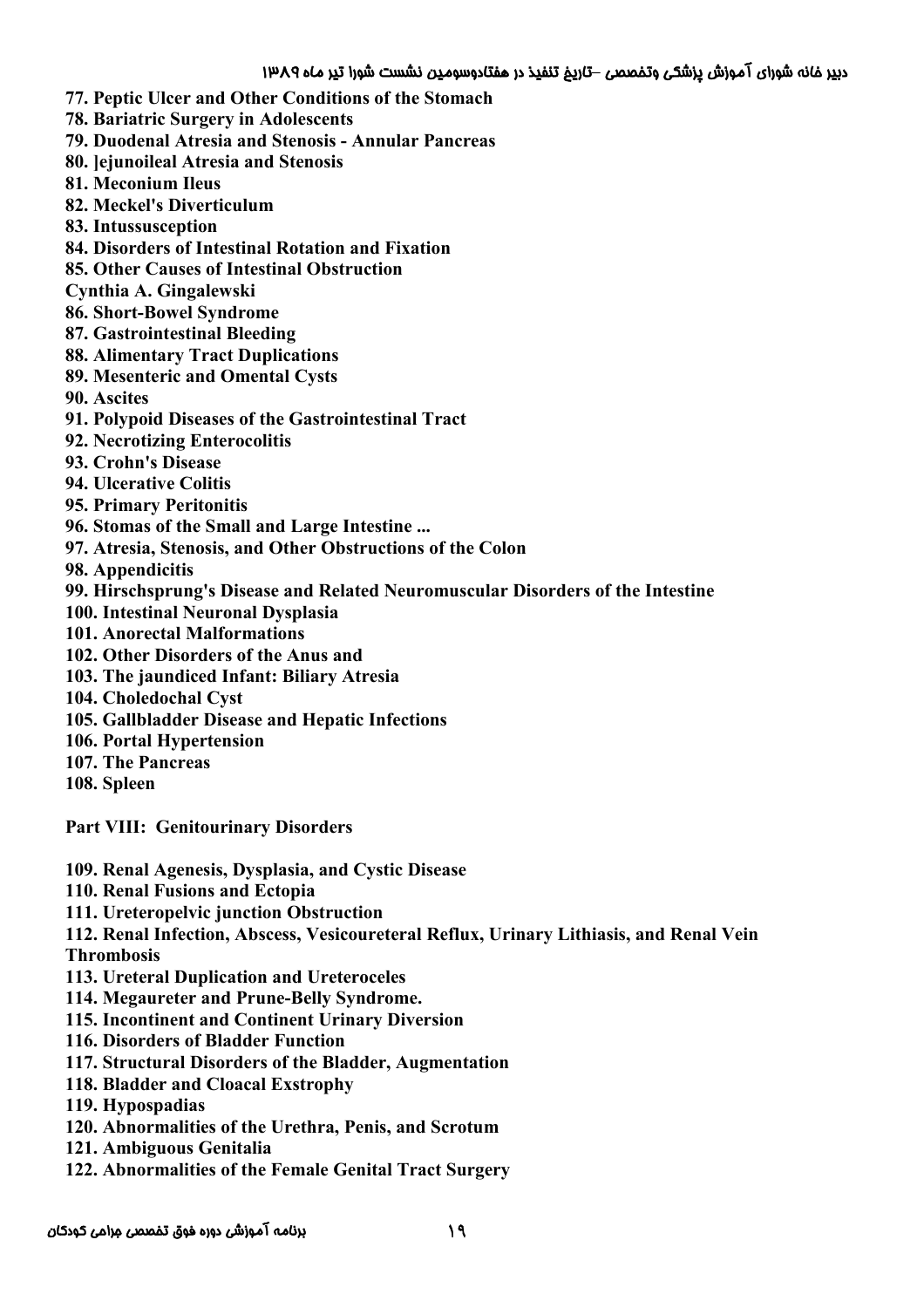Part IX: special Areas of pediatric surgery

- 123. Congenital Heart Disease and Anomalies of the Great Vessels
- 124. Management of Neural Tube Defects, Hydrocephalus, Refractory Epilepsy, and Central
- **Nervous System Infections....**
- 125. Major Congenital Orthopedic Deformities
- 126. Bone and Joint Infections
- 127. Amputations in Children
- 128. Congenital Defects of the Skin, Connective Tissues, Muscles, Tendons, and Hands
- **129. Conjoined Twins**
- 130. Vascular Anomalies: Hemangiomas and Malformations
- **131. Arterial Disorders**
- 132. Venous Disorders in Childhood
- 133. Lymphatic Disorders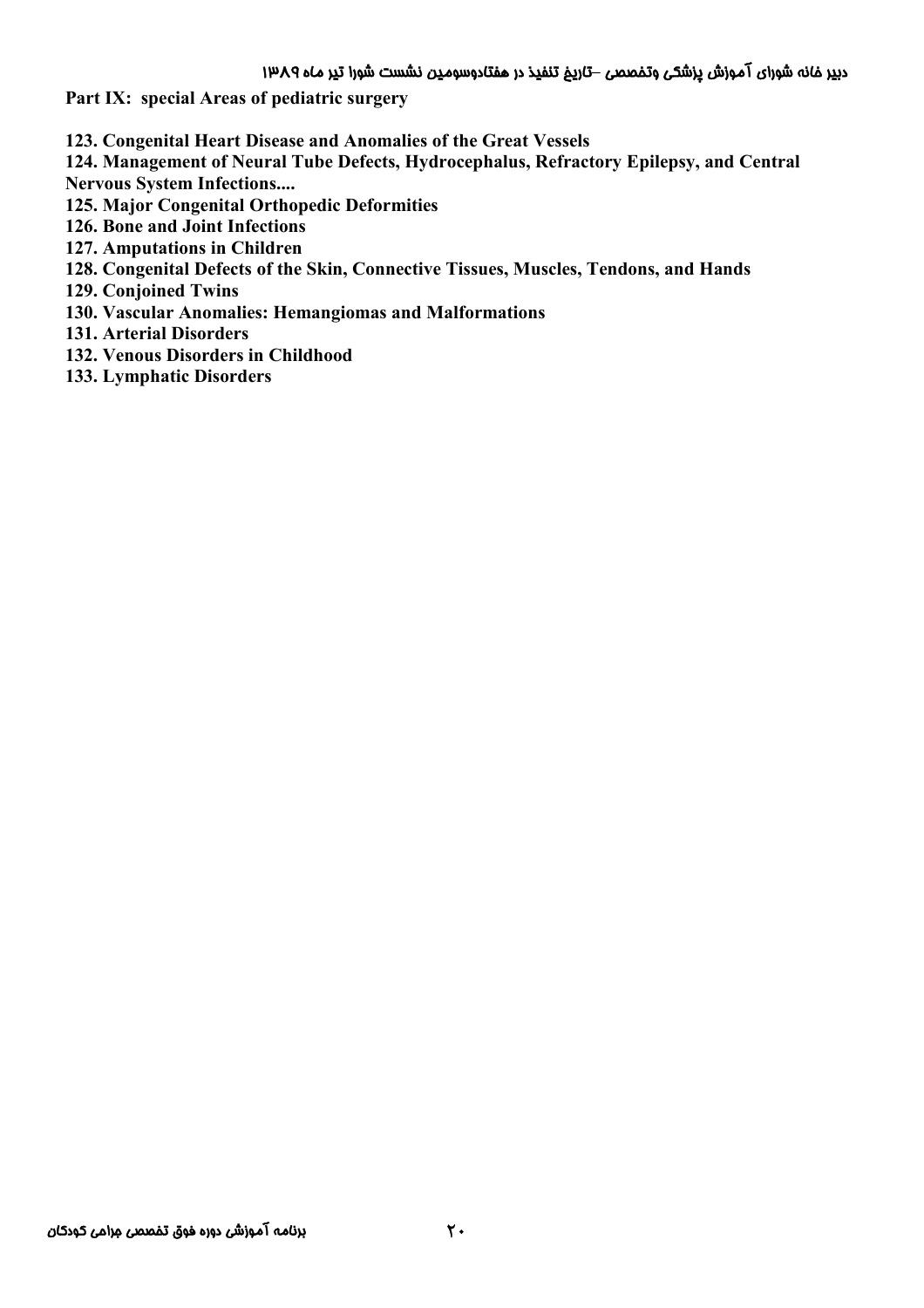## دبیر فانه شورای آموزش پزشکی وتفصصی –تاریغ تنفیذ در هفتادوسومین نشست شورا تیر ماه ۱۳۸۹ عناوین مباحثی که باید دستیاران در بخش های چرخشی به آنها بیردازند (به تفکیک هر بخش):

## ۱. یخش مراقبت های ویژه نوزادان و اطفال الف) آشنايي با وسايل : ۱) انکوباتور ۲) یمپ انفوزیون ۳)۔ مونیتورینگ های غیر تهاجمی و تهاجمی ۴) اصول کار با ونتیلاتور (قراردادن نوزاد بر روی ونتیلاتور و آزادسازی از ونتیلاتور) ب) آشنایی و آموزش رگ گیری محیطی و مرکزی(Vascular access) در نوزادان و شیرخواران پ) آنتی بیوتیک تراپی و TPN در نوزادان و شیرخواران و نیز سرم تراپی ت) تفسیر و آشنایی با گازومتری (ABG) درمان اختلالات اسیدوباز ث) نحوه برخورد با ایکتر نوزادی و تغییرات آنزیم هاو اندکسهای کبدی در جریان اعمال جراحی ج) رویکرد با نوزاد پره ماتور (شناخت مشکلات شایع نوزادان پره ترم) چ) کنترل درد و تشنج در نوزادان وSepsis work up ح) آشنایی با مبحث NEC

## 2. حراجي بلاستيك الف) آشنایی با اصول فلپ ها ، گرفت ها و برش های جراحی زیبایی ب) اصول برخورد با Cleftسر و صورت پ) نحوه برخورد با آنومالی های مادرزادی اندام فوقانی و تحتانی پیچیده ت) آشنایی و برخورد با همانژیوم و AVM ث) سوختگی در اطفال و نحوه مراقبت های طبی و جراحی

## 3. ارورولوژي

الف) آشنایی با دیسفانکشن های ادراری تحتانی ب) آشنایی با اصول پورودینامیک و ماشین پورودینامیک پ) جراحی هیپوسپادیاس شدید و کریپل ت) آشنایی با درمان های جراحی آندوسکوپیک برای درمان رفلاکس ث) آشنایی با tissue engineering در اورولوژی اطفال ج) حضور در درمانگاه اورولوژی جهت معاینه بیماران غیر جراحی( مثل برخورد با بیمار انورزی)

## 4. حراجي مغز و اعصاب

الف) آشنایی با دیسرافیسمهای نخاعی (میلومننگوسل و …) ب) آشنایی با اصولVP Shunt پ) آشنایی با اصول کرانپوسینوستوزیس ج) آشنایی با آنومالیهای مغزی چ) آشنایی با نورواندوسکویی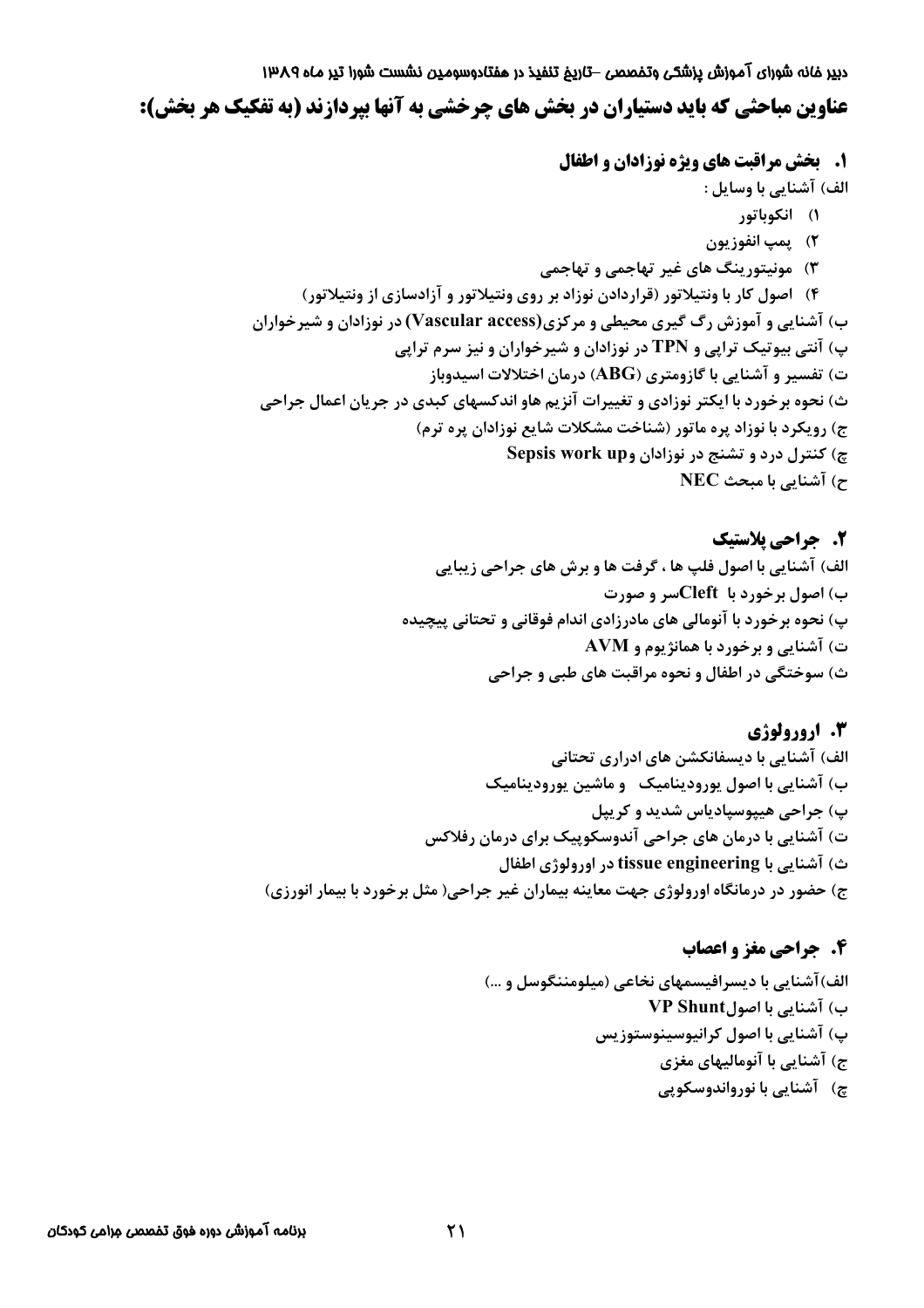#### انتظارات اخلاق حرفه ای (Professionalism)ازدستیاران:

از دستیاران و دانش آموختگان این رشته انتظار می رود:

#### الف– در موزه نوع دوستی

- ۱) \_ منافع بیمار را بر منافع خود ترجیح دهند.
- ۲) در مواجهه با بیماران مختلف عدالت را رعایت کنند.
- ۳) در برخورد با بیماران به تمام ابعاد جسمی، روانی واجتماعی آنان توجه داشته باشند.
	- ۴) در تمامی مراحل مراقبت از بیماران وقت کافی صرف نمایند.
		- ۵) به خواسته ها و آلام بیماران توجه داشته باشند.
	- ۶) منشور حقوق بیمار را در شرایط مختلف رعایت کرده و از آن دفاع کنند.

#### ب- در موزه وظیفه شناسی و مسئولیت

- ۱) نسبت به انجام وظائف خود تعهد كافي داشته باشند.
	- ٢) به سوالات بیماران یاسخ دهند.
- ۳) اطلاعات مربوط به وضعیت بیمار را با مناسبترین شیوه در اختیار وی وهمراهان قرار دهند.
- ۴) از دخالتهای بی مورد در کارهمکاران پرهیز نمایندو با اعضای تیم سلامت تعامل سازنده داشته باشند.
	- ۵) در تمامی مراحل مراقبت و انتقال بیماران احساس مسئولیت نمایند.
	- ۶) برای مصاحبه، انجام معاینه و هر کار تشخیصی درمانی از بیماران اجازه بگیرند.
- ۷) در رابطه با پیشگیری از تشدید بیماری، بروز عوارض، ابتلای مجدد، انتقال بیماری و نیز بهبود کیفیت زندگی بـه طـور مناسب به بیماران آموزش دهند.

#### ج- در موزه شرافت و درستکاری

- ۱) راستگو باشند..
- ۲) درستکار باشند.
	- ۳) رازدارباشند.
- ۴) حریم خصوصی بیمار را رعایت نمایند .

#### د- در موزه امترام به دیگران

- ۱) به عقاید، آداب ، رسوم وعادات بیماران احترام بگذارند.
- ۲) بیمار را به عنوان یک انسان در نظر گرفته ، نام ومشخصات وی را با احترام یادکنند.
	- ۳) به وقت بیماران احترام گذاشته و نظم و ترتیب را رعایت نمایند.
		- ۴) به همراهان بیمار،همکاران و کادر تیم درمانی احترام بگذارند.
			- ۵) وضعیت ظاهری آنها مطابق با شئون حرفه ای باشد.

#### ه–در موزه تعالى شغلى

- ۱) انتقاد ىذىر باشند.
- ۲) محدودیت های علمی خودرا شناخته ، در موارد لازم مشاوره و کمک بخواهند.
	- ۳) به طور مستمر،دانش و توانمندیهای خود را ارتقاءدهند.
- ۴) اقدامات تشخیصی درمانی مناسب را مطابق با امکانات ودستاوردهای علمی در دسترس انجام دهند.
	- ۵) استانداردهای تکمیل پرونده پزشکی و گزارش نویسی را رعایت کنند.

توضيح : شيوه اصلي آموزش اخلاق حرفهاي ، Role modeling و نظـارت مــستمر بـر عملكـرد دستياران است .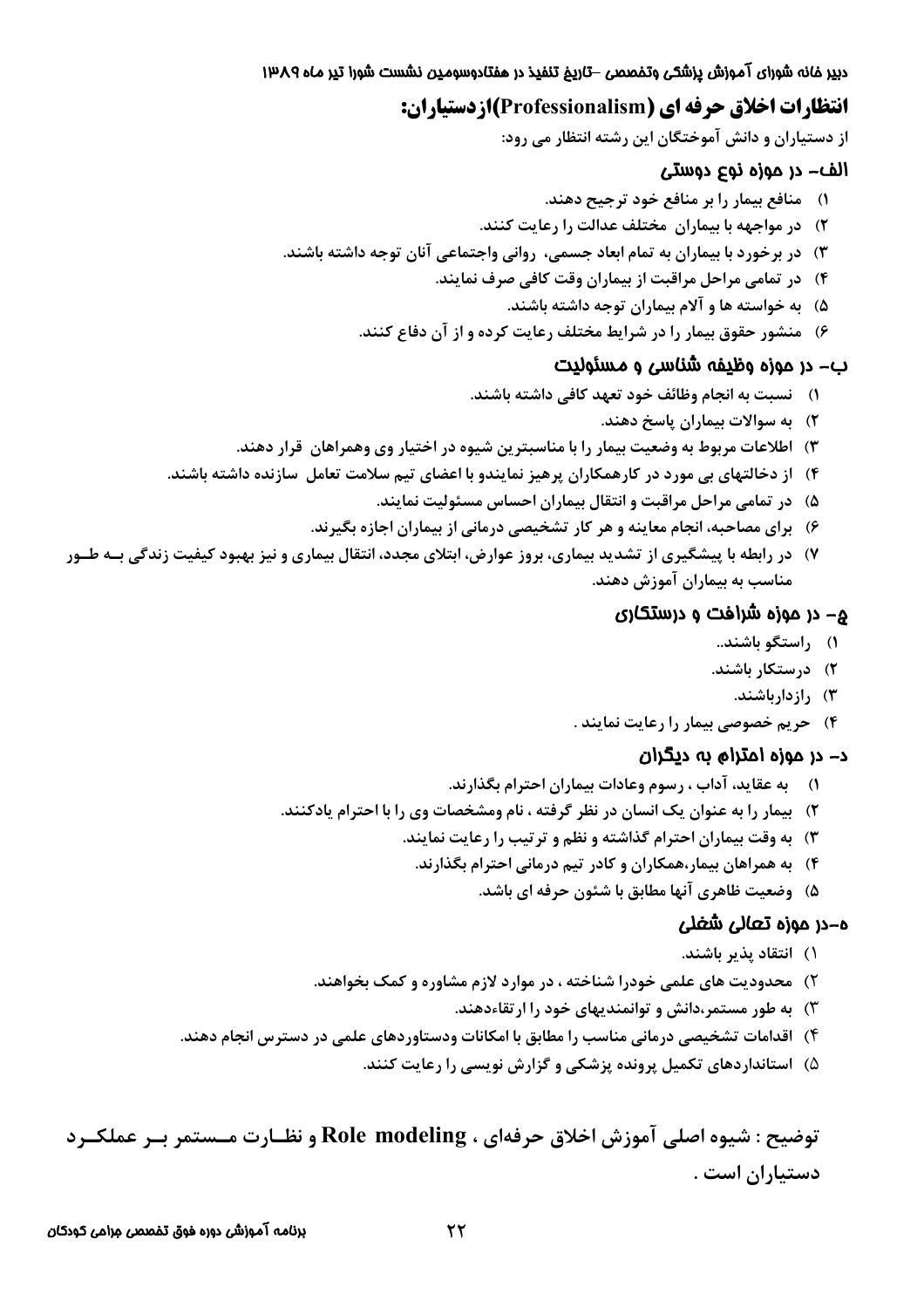دبیر فانه شورای آموزش پزشکی وتفصصی –تاریغ تنفیذ در هفتادوسومین نشست شورا تیر ماه ۱۳۸۹ منابع درسي كه با استفاده از آنها آموزش اين برنامه قابل اجرا است : **References:** الف- كتب اصلي: 1- Pediatric surgery Keith W.Ashcraft 2-pediatric surgery jay L.Grosfeld **3-clinical Pediatric urology** kellalis 4-principles and practice of pediatric surgery **Keith T.oldham** ب مجلات اصلے: 1-Journal of pediatric surgery 2-European Journal of pediatric surgery 3-International Journal of pediatric surgery 4-Seminar in pediatric surgery 5-Europian journal of pediatric urology توضيح : ١) این منابع راهنمایی است برای اجرای این برنامه. منابع آزمونهای کشوری ،بر اساس آئین نامه های موجود،توسط هيئت ممتحنه دوره هم با عنايت به اين منابع اعلام مي شود. ۲) در مورد کتب ، منظور آخرین نسخه چاپشده در دسترس است . ۳) **در مورد مجلات ، منظور** شماره های مربوط به دو سال اخیر از مجلات م*ی* باشد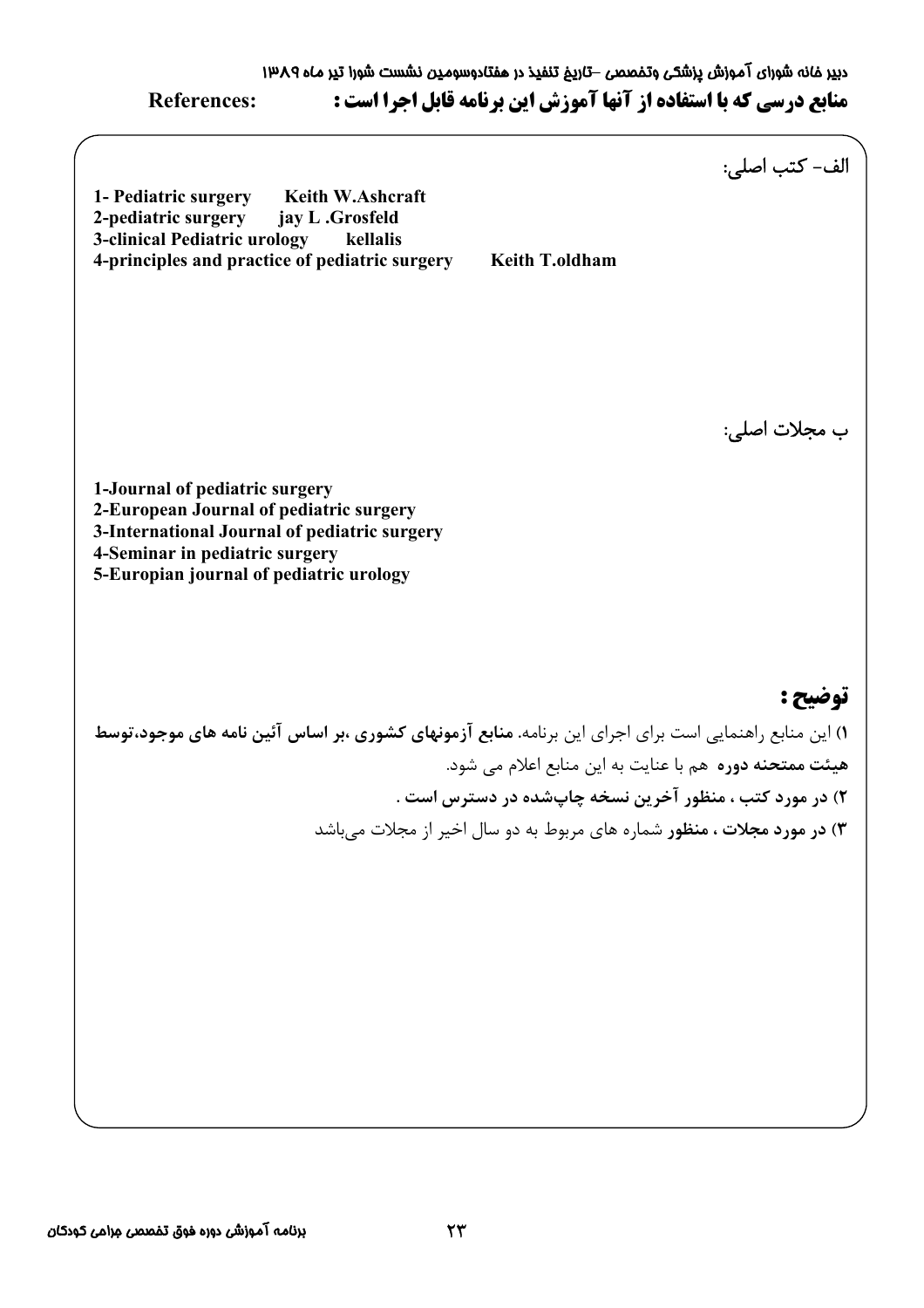## ارزيابي دستيار:

\*یایانی

#### **Student Assessment:**

الف: روشهای ارزیابی Assessment methods -برای ارزیابی از روشهای معتبر ویایا نظیر روشهای زیر استفاده می شود. -\*Mini –CEX(mini clinical examination exercise): تمرين كوچك معاينه باليني \*DOPS(Direct observation of procedural skil): مشاهده مستقيم مهارت هاي عملي cbd(case -base Discussion)\* ارزیابی مستمر دستیار در خصوص یادداشت های نوشته شده در پرونده بیماران ، نحوه تشخیص ، درمان، تصمیم گیری، شرح عمل جراحی، خلاصه پرونده ها ، یادداشت های درمانگاهی و بازخورد مناسب به وی % MSF(Multi Source Feedback) ارزيابي ٣۶٠ درجه بهت ارزیابی دانش نظری پزشکیACQ(Multiple chaice Question)\* \*ارزیابی مقاله و کار پژوهشی دستیار «ارزیابی پرونده دستیاری (پورت فولیو)شامل Log book،نتایج ارزیابیهای انجام شده ،مقالات ،گواهی ها ونظایر آن \*روشهای دیگر بر حسب امکانات و اهداف آموزشی ب: دفعات ارزیابی periods of Assesssment \*ارزیابی دوره ای \*سالانه

## شرح وظایف پیشنهادی گروه برای دستیاران:

۱- اداره بیماران بستری در بخش های جراحی کودکان زیر (نظر اساتید مربوطه ۲- ویزیت وپی گیری بیماران بستری در بخش حداقل دو بار در روز و تکمیل دقیق پرونده بیماران (صبح قبل از شروع فعالیت های درمانی و عصر قبل از ترک بیمارستان) ۳-سازماندهی بستری و ترخیص بیماران در بخش و همچنین انجام مشاوره های بین بخشی زیر نظر اساتید مسئول مشاوره همان روز ۴-حضور فعال در خدمات درمانگاهی زیر نظر اساتید مربوطه جهت سازماندهی بیماران جدید و پیگیری Follow up بیماران عمل شده و درمان شده قبلی و تکمیل یادداشت های پیگیری بیماران Follow up note ۵-حضور در برنامه های اطاق عمل جراحی طبق برنامه تنظیمی زیر نظر اساتید مربوطه ۶–پوشش شبانه روزی بیماران اورژانس جراحی کودکان نیازمند ارجاع شده به بیمارستان و بخش های بیمارستان زیر نظر اساتید آنکال همان روز طبق برنامه تنظیمی گروه. ۷-مشارکت فعال در جلسات آموزش معرفی بیمار ، کنفرانسهای بررسی مرگ و میر،گراند راند،ژورنال کلاب ، تومور بورد، کنفرانس رادیولوژی ، معرفی موارد جالب ، گزارش صبحگاهی و ارائه مطالب مربوطه طبق برنامه تنظیمی از سوی بخش ۸-شرکت روزانه در جلسات مشاوره و آموزش بیماران و خانواده های آنان و اخذ رضایت آگاهانه عمل جراحی از والدین ۹-ارتباط مستقیم ، همکاری و تعامل با سرپرستار، پرستاران، اساتید بخش های جراحی کودکان و سایر بخشها و دستیاران تخصصی و فوق تخصصی و دانشجویان پزشکی. ۱۰-مشارکت فعال درآموزش دستیاران فوق تخصصی سالهای پائین تر و دستیاران چرخشی سایر بخشها ، دانشجویان پزشکی و پرستاری و پرستاران شاغل در بخش 11-انجام پژوهش به صورت مداوم در طول دوره در بخش جهت بررسی عملکرد درون بخشی و بازخورد آن ۱۲-مشاوره و همکاری در اموراجرائی ارجاع شده از سوی روسای بخشها و مدیریت گروه ۱۳- شرکت در کشیک های مقیم بیمارستان ،طبق برنامه تنظیمی بخش،تعداد کشیک ها برای سال اول ۱۰ ،سال دوم ۸وسال سوم ۶ کشیک در ماه است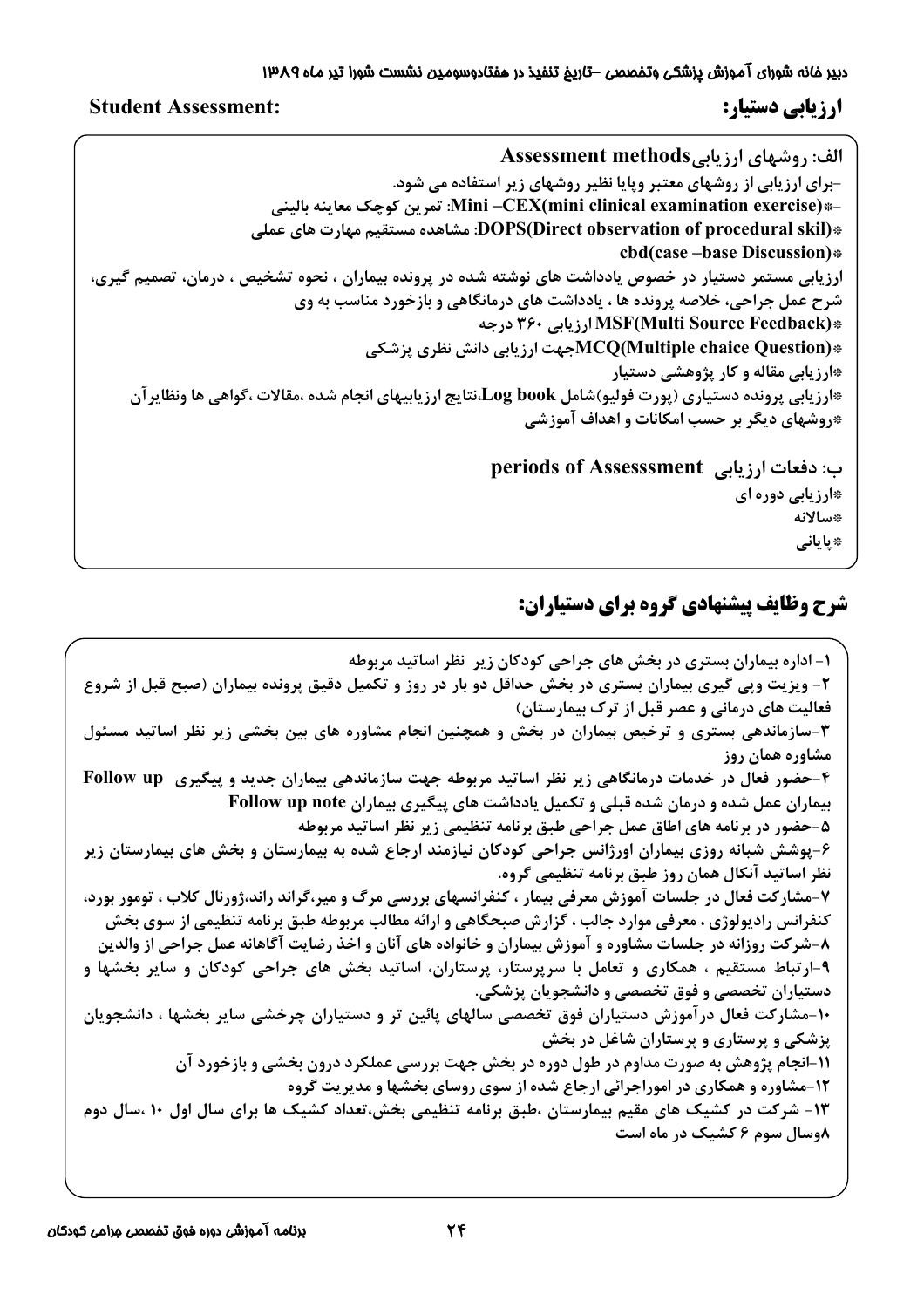حداقل هيئت علمي مورد نياز (تعداد -گرايش -رتبه ) :

– حداقل ۳ نفر عضو هیئت علمی دارای دانشنامه فوق تخصصی جراحی کودکان و نوزادان که حداقل ۱ نفر از آنها دانشیار با شند

## **کارکنان دورهدیده یا آموزش دیده مورد نیاز پرای احرای پرنامه :**

- ۱– کارشناس پرستاری ویژه و آموزش دیده و مجرب بخش های جراحی کودکان و نوزادان که حداقل سه سال سابقه کار در بخشهای عمومی کودکان را داشته اند.
- ۲- سرپرستاران بخش جراحی کودکان و نوزادان ترجیحا با مدرک کارشناسی ارشد در رشته داخلی جراحی، کودکان و مدیریت پرستاری یا کارشناسی پرستاری با حداقل ۵ سال سابقه کار در بخش جراحی کودکان و نوزادان
	- ۳- پرستاران آموزش دیده برای هدایت واحدهای مانیو متری دستگاه گوارش فوقانی و تحتانی ، phمتری و اورودینامیک
		- ۴- کارشناس فیزیوتراپی کاردرمانی- نوتوانی- گفتار درمانی با گرایش کودکان
			- ۵- کارشناس تغذیه کودکان جهت تغذیه روده ای و وریدی و رژیم درمانی
			- ۶– تکنسین و کارشناسان اطاق عمل هوشبری ورادپولوژی با گرایش کودکان
				- ۷- مددکار اجتماعی آشنا به حقوق کودکان

کلیه بخش های تربیت کننده دستیار ،ضروری است ظرف ۵ سال آینده در بخشهای خود کارکنان فوق را تامین نمایند

## فضاهای تخصصی مورد نیاز:

- اطاق عمل جراحي
- بخش مستقل جراحی کودکان و نوزادان
- بخش مراقبت های ویژه کودکان PICU
	- بخش مراقبت های ویژه نوزادان
		- بخش مستقل نوزادان
- بخش های عمومی فوق تخصصی کودکان
- بخش رادیولوژی و تصویر برداری با امکانات سونوگرافی رادیولوژی CTاسکن و رادیوایزوتوپ(اینها باید در دسترس  $\blacksquare$ ىا شند)
	- بخش كلينيكال آناتوميكال ياتولوژى
	- بخش اورژانس کودکان ، نوزادان و ترومای کودکان
	- درمانگاه های تخصصی کودکان، جراحی کودکان ومشترک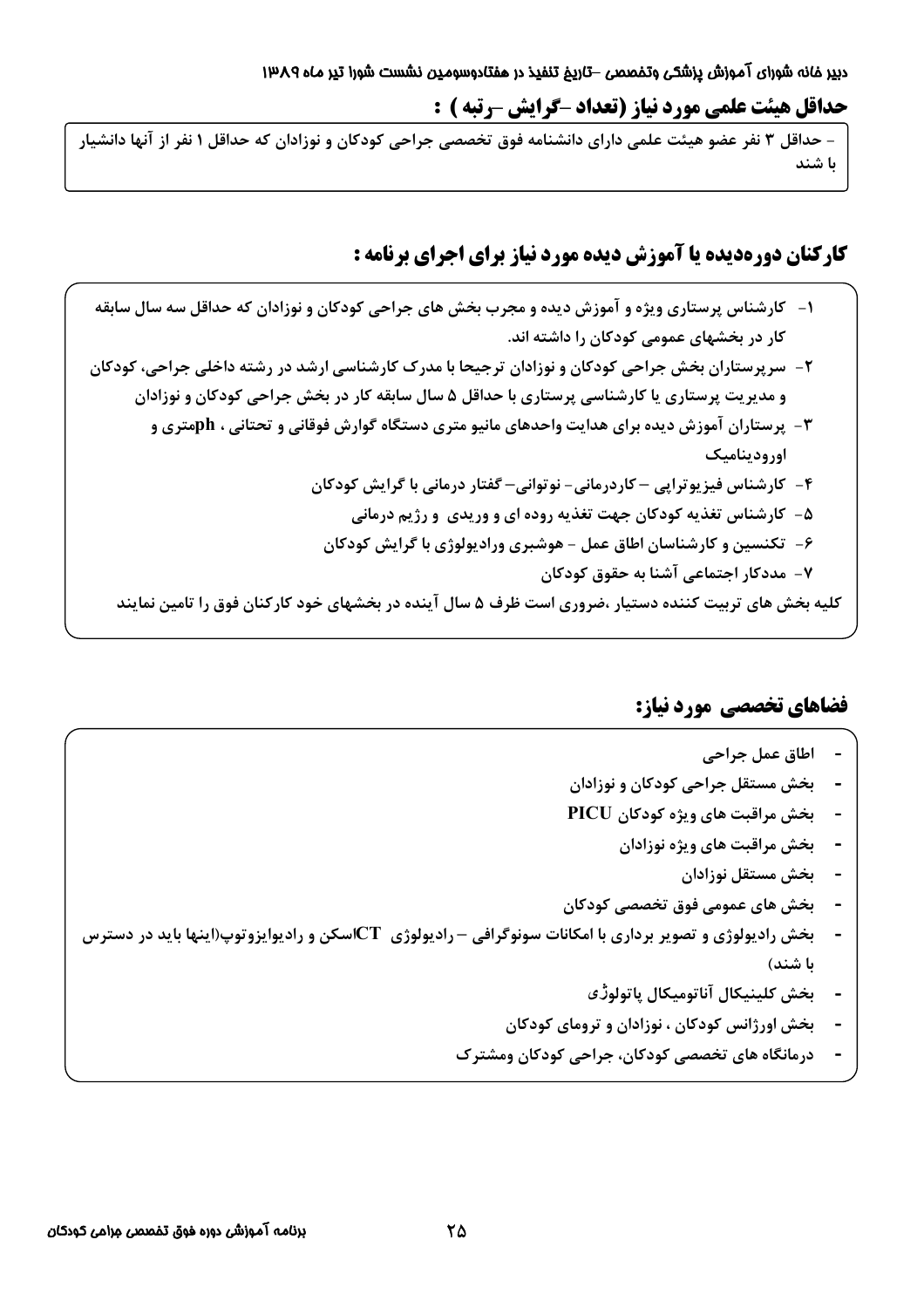**تنوع و حداقل تعداد بیماریهای اصلی مورد نیاز در سال :** 

در دانشگاهی که مجری برنامه فوق تخصصی جراحی کودکان است ، بایستی به تعداد کافی جراحی های موردنیاز انجام شود .

حداقل این تعداد در سال به شرح زیر است :

| تعداد | نوع عمل جراحي               |
|-------|-----------------------------|
| 30    | جراحي نوزادان               |
| ۱۰۰   | جراحي اورژانس               |
| 300   | جراحي رايج روزانه           |
| 30    | جراحى سروگردن               |
| 30    | جراحي قفسه صدري             |
| ۱۰۰   | جراحي دستگاه گوارش          |
| ۱٠    | جراحي سرطانها               |
| ۶٠    | آندوسکوپی و جراحی آندوسکوپی |
| ۶۰    | جراحی سیستم ادراری تناسلی   |

## **تعداد تخت مورد نیاز برای تربیت یک دستیار ورودی :**

- ۱- حداقل ۲۰ تخت جراحی کودکان و نوزادان
	- ٢- حداقل ۶ تخت PICU
	- ٣- حداقل٨ تخت NICU

### تجهيزات تخصصي مورد نياز:

| ۱ – تجهیزات Imaginsمورد نیاز جهت اقدامات تشخیصی و درمانی(سونوگرافی –رادیوگرافی –C.T –رادیو  |
|---------------------------------------------------------------------------------------------|
| ايزوتوپ)                                                                                    |
| ۲ – تجهیزات اطاق عمل ( اندوسکوپی دستگاه گوارش فوقانی و تحتانی – برونکوسکوپی- لاپاراسکوپی-   |
| سیستویور تروسکوپی- ست های اعمال جراحی- میکروسکوب عمل جراحی )                                |
| ۳ - دستگاه رادیولوژی پورتابل برای اطاق عمل و بخشهای مربوطه                                  |
| ۴ – دستگاههای بیهوشی مورد نیاز جهت اطاق عمل جراحی با سیستم مانیتورینگ کامل کودکان و نوزادان |
| ۵ - ونتیلاتورها- انکوباتورها و وارمر های مورد نیاز بخش های NICUو PICU                       |
| دستگاه مانومتری، دستگاه گوارش و phمتری $\mathbf{p}$                                         |
| ۷ - دستگاه فروزن سکشن جهت تشخیص بافتی سریع حین عمل جراحی                                    |
| ۸– دستگاه اورودینامیک                                                                       |
| کتابخانه –امکان دسترسی به منابع علمی اعم از کتب و مجلات و اینترنت                           |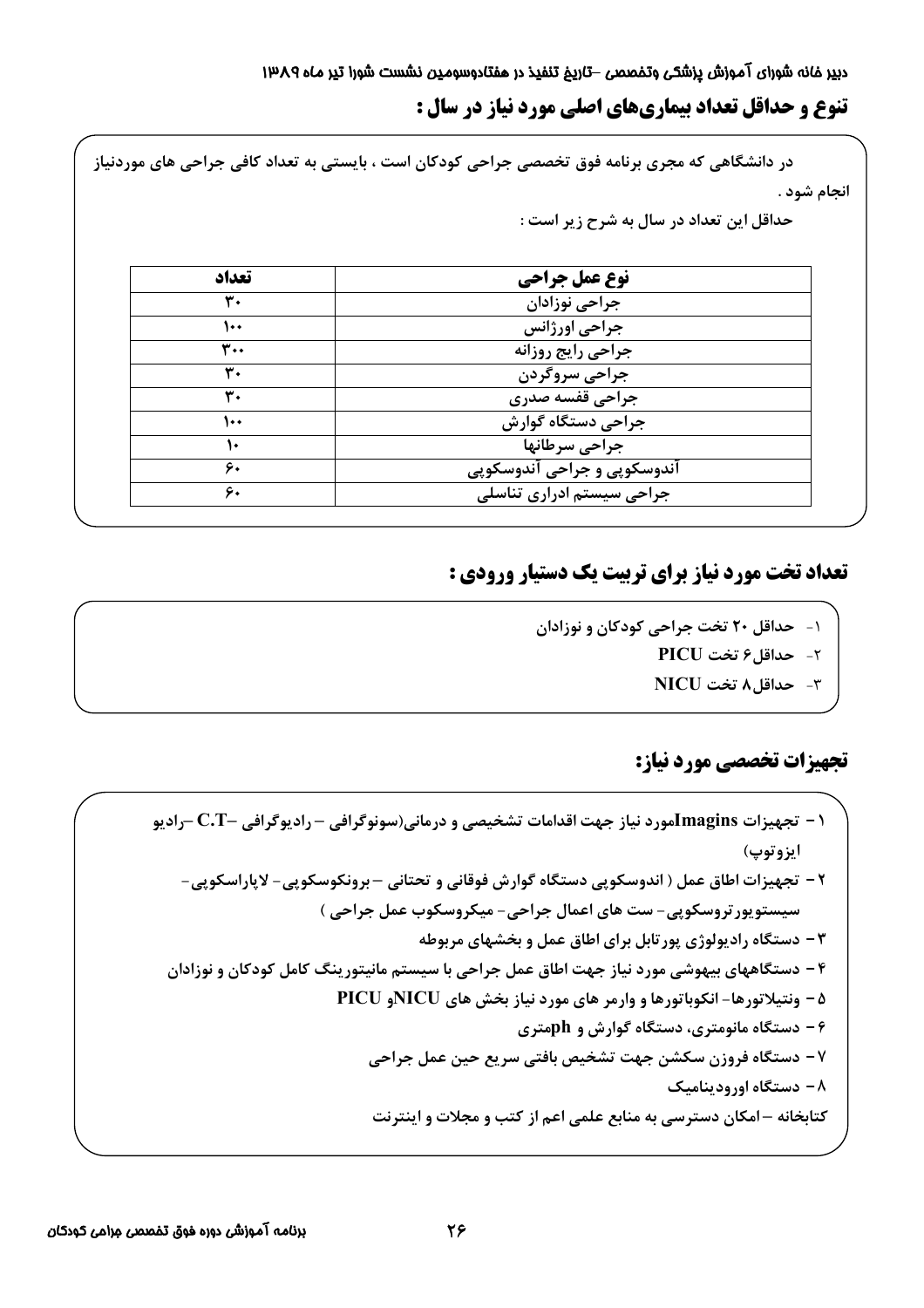**رشته های تخصصی یا تخصص های مورد نیاز :** 

## **معیارهای دانشگاههائی که مجاز به اجرای برنامه هستند:**

## **متخصصین مجاز ورود به دوره :**

-جراحان عمومی دارای بورد تخصصی جراحی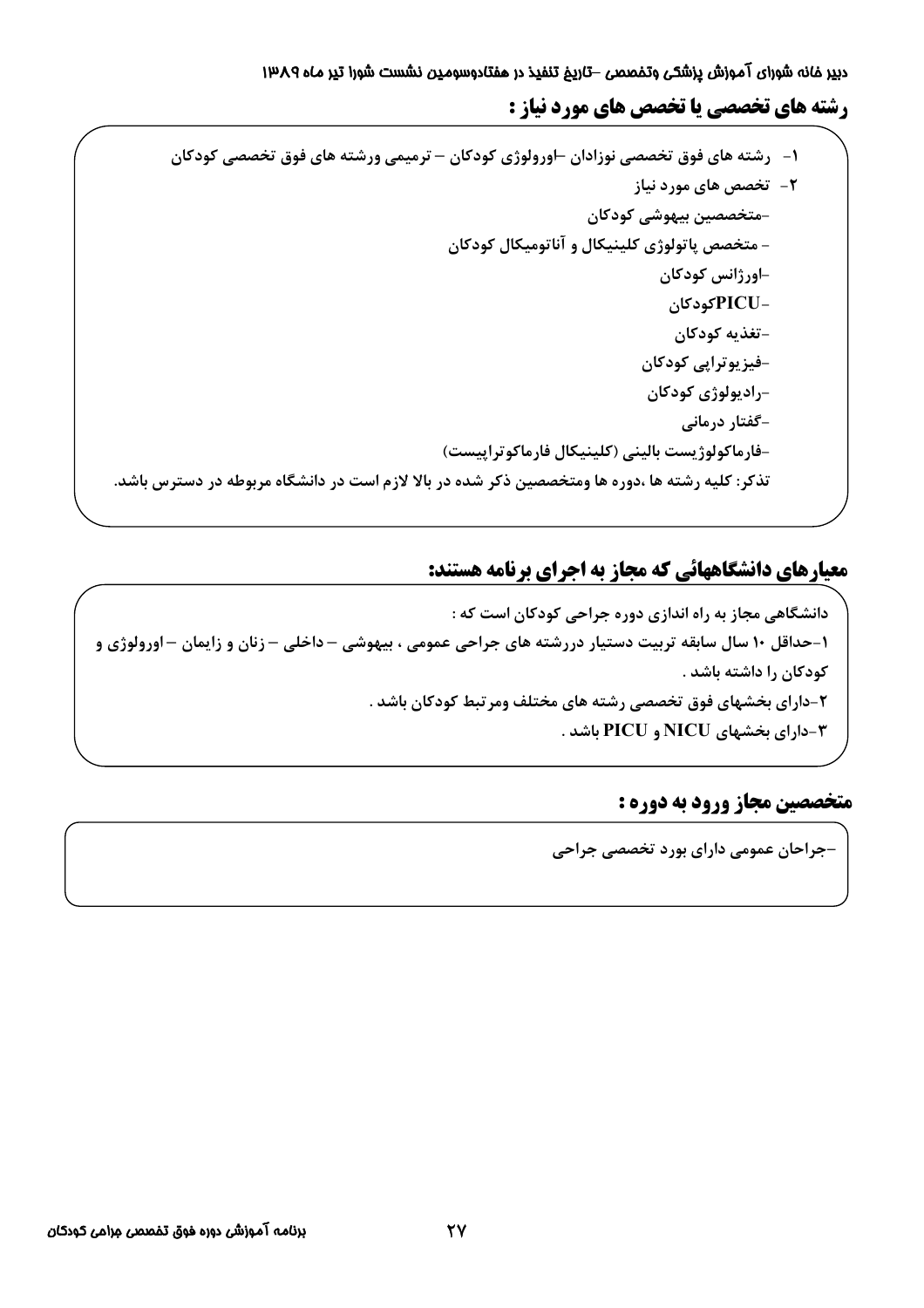ارزشیابی برنامه(Program Evaluation):

الف - شرايط ارزشيابي برنامه:

این برنامه در شرایط زیر ارزشیابی خواهد شد : ۱-گذشت ۶ سال یا دو دوره از اجرای آن ٢-تغييرات عمده فناوري ۳-تصمیم سیاستگزاران اصلی مرتبط با برنامه

ب-شیوه ارزشیایی برنامه:

۱-نظر سنجی مستمر سالانه در طول دوره و پایان آن از دستیار ۲- نظر سنجی سالانه از اعضا هیئت علمی بخش جراحی کودکان و نوزادان ۳-نظر سنجی سالانه از اعضا هیئت ممتحنه بورد فوق تخصصی جراحی کودکان و نوزادان ۴- گزارش تحصیلی اعضا بورد پس از امتحانات بورد فوق تخصص و بررسی نقاط قوت و ضعف برنامه ها ۵-گزارش سالانه مسئولین بخش های فوق تخصصی و ارائه تحلیلی نکات قوت وضعف برنامه آموزشی ۶-بررسی عملکرد دانش آموختگان رشته در جامعه و مراکز آموزشی- درمانی ۷-پیگیری میزان شکایات و قصورپزشکی و بررسی تحلیلی آن به کمک سازمان نظام پزشکی ۸-بررسی یژوهش ها، پایان نامه ها و مقالات تخصصی توسط بخش های آموزشی و معاونت پژوهشی دانشگاه محل آموزش ۹-بررسی تحلیلی و آماری نتایج حاصله هر دو سال یک بار با کمک کارکنان واحد آمار و دبیرخانه شورای آموزش پزشکی و تخصصی و ارائه آن به مسئولین در کمیته تدوین برنامه ۱۰-استخراج اطلاعات حاصله از ارزشیابی های وزارت بهداشت، درمان و آموزش پزشکی

## ج-متولي ارزشيايي يرنامه:

واحد اعتبار بخشي وارزشيابي دبير خانه با همكاري گروه تدوين برنامه

## د-نحوه باز نگری برنامه:

۱-گرد آوری اطلاعات حاصل از: تحقیقات،ارزیابی های درونی،ارزشیابی بیرونی برنامه و نظر سنجی ها از دستیاران, اعضا هیئت علمی درگیر در برنامه. ۲- طرح مستمر اطلاعات در کمیته تدوین برنامه با در نظر گرفتن نتایج بررسی و ارزیابی فرآیندها و شاخص ها و تجزیه و تحليل آنها . ٣-ارائه پیشنهادات تکمیلی مورد تائید کمیته تدوین برنامه به مراجع ذی صلاح جهت پیگیری. ۴-تهيه پيش نويس برنامه جديد با اعمال تغييرات لازم. ۵-ارائه به دبیر خانه جهت طی مراحل بعدی با پیشنهادات جدید به کمیته تدوین و برنامه ریزی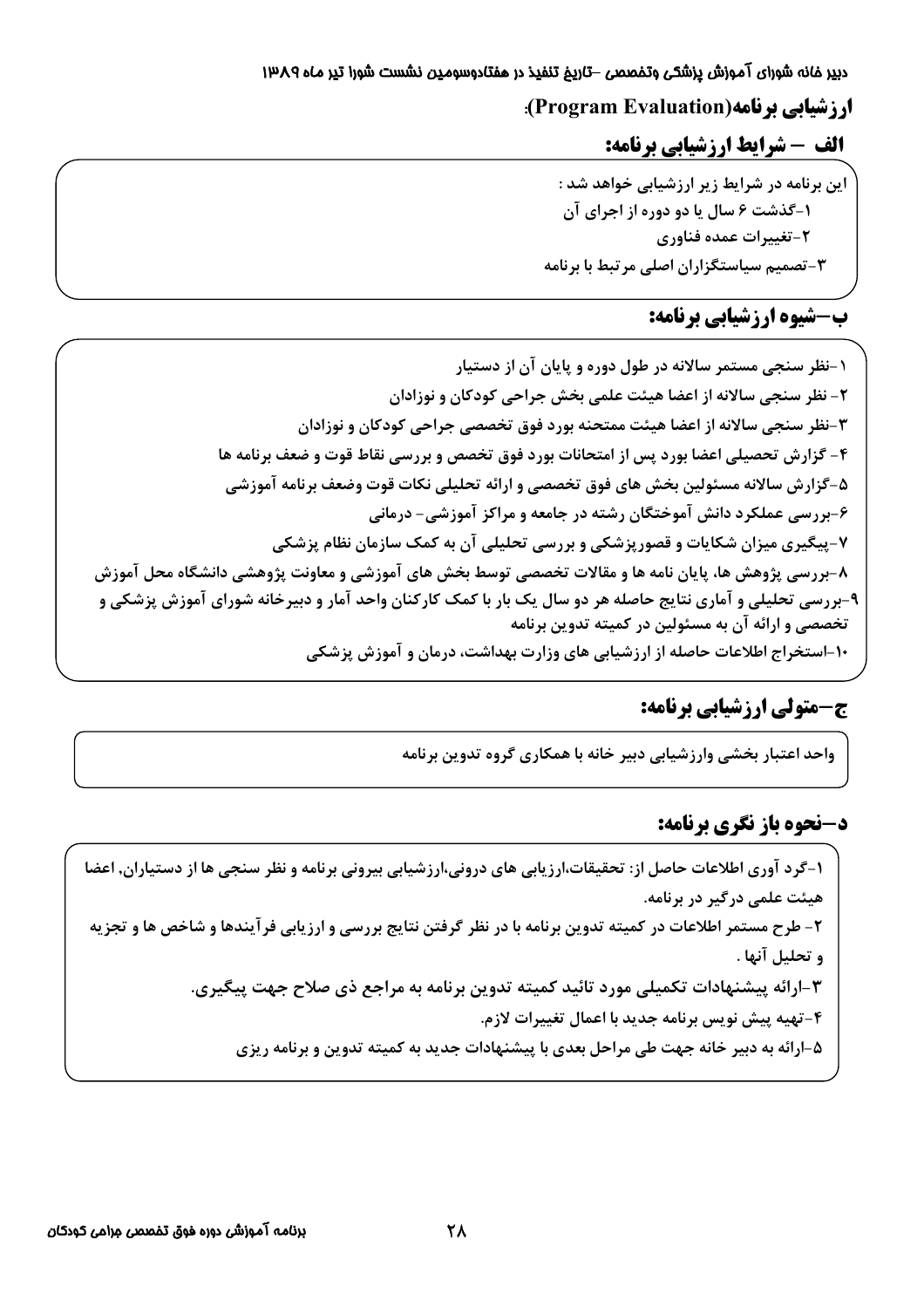## ه-شاخص ها ومعیارهای پیشنهادی گروه برای ارزشیابی برنامه: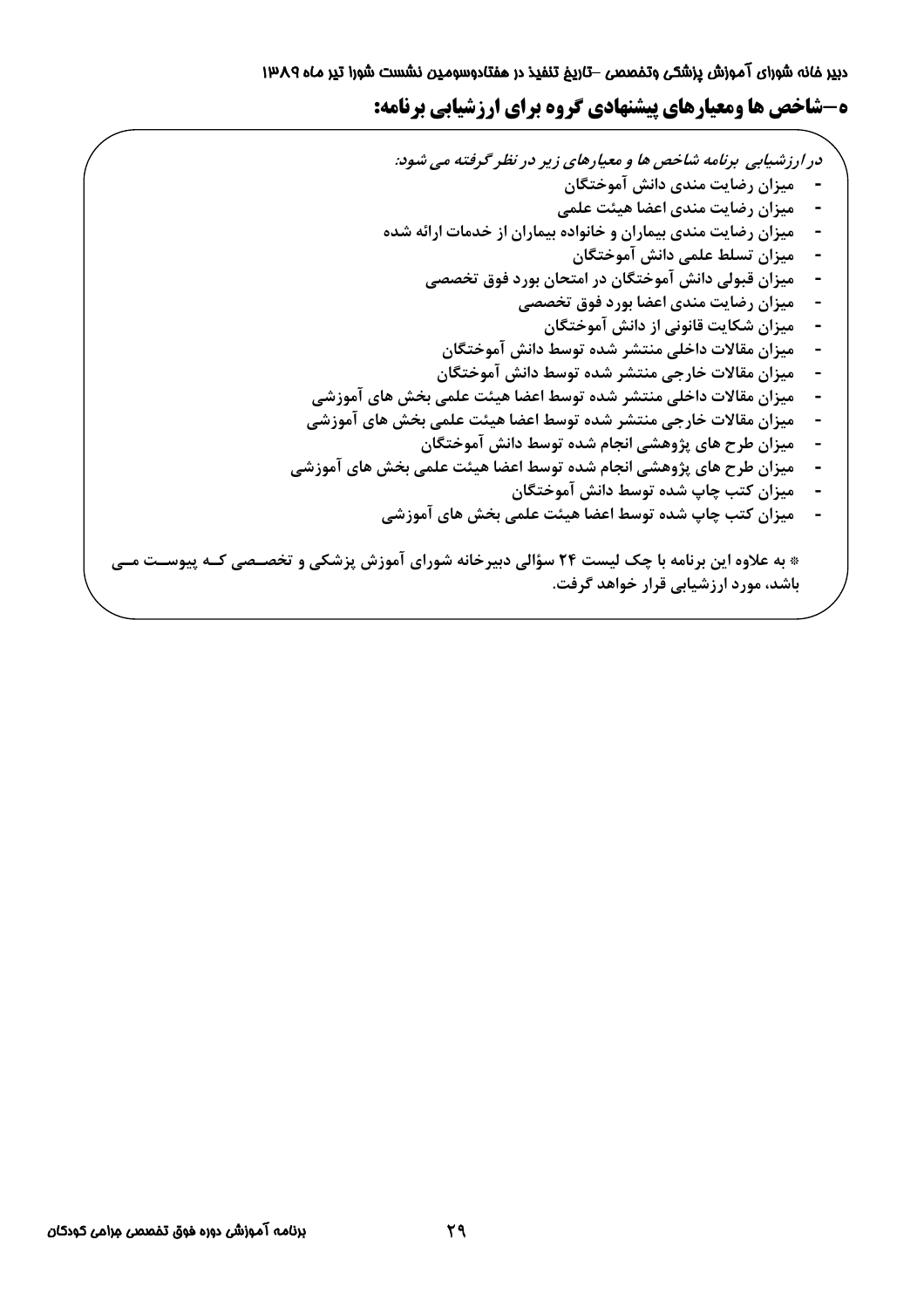## **چارچوب ارزشیابی برنامه:**

تذکر : ممکن است ، در ارزشیابی برنامه از چک لیست ضمیمه استفاده شود .

برنامه با استفاده از چارچوب زیر ارزشیابی خواهدشد .ممکن است پاسخ به هریک از سوالات فوق ، نیازمند انجام یک تحقیق کامل باشد . در این مورد ارزیابان ، پس از تدوین ابزار مناسب ، اقدام به ارزشیابی برنامه خواهند نمود .

| معيار                                 | روش       | منبع گردآوری     | سوال                                                                     | رديف                    |
|---------------------------------------|-----------|------------------|--------------------------------------------------------------------------|-------------------------|
| مورد                                  |           | داده ها          |                                                                          |                         |
| انتظار                                |           |                  |                                                                          |                         |
| $>\lambda \cdot \gamma$               | پرسشنامه  | دستياران -       | آیا برنامه، در اختیار همه اعضای هیئت علمی و دستیاران قرار گرفته است؟     | $\lambda$               |
|                                       |           | اساتيد           |                                                                          |                         |
| $> \lambda \cdot \overline{\lambda}$  | مشاهده    | مستندات          | <mark>آیا محتوای برنامه، اطلاع رسانی کافی شده است</mark> ؟               | ٢                       |
| $>\vee \cdot \vee$                    | پرسشنامه  | دستياران-        | <mark>آیا اعضای هیئت علمی و دستیاران از اجزای برنامه آگاهی دارند؟</mark> | $\overline{\mathbf{r}}$ |
|                                       |           | اساتيد           |                                                                          |                         |
| $>\vee \cdot \vee$                    | مصاحبه و  | تایید اساتید و   | آیا در طول اجرای برنامه، وزارت متبوع، دانشگاه و دانشکده از آن حمایت      | ۴                       |
|                                       | مشاهده    | مديران           | کرده است؟                                                                |                         |
| $>\lambda \cdot \overline{?}$         | پرسشنامه  | ارزیابی فرایند   | آیا باورها و ارزشها در طول اجرای برنامه رعایت شده است؟                   | ۵                       |
| $>\vee \cdot \vee$                    | پرسشنامه  | ارزيابي فرايند   | آیا اجرای برنامه رشته را به دورنما نزدیک کرده است؟                       | ۶                       |
| $>\vee \cdot \vee$                    | پر شسنامه | ارزیابی Out      | آیا رسالت رشته در بعد آموزشی تحقق یافته است؟                             | ٧                       |
|                                       |           | came             |                                                                          |                         |
| + (بلى)                               | مشاهده    | ارزيابي مقالات   | آیا وضعیت تولید علم و نشر مقالات روبه ارتقاء و در جهت دور نما بوده       | ۸                       |
|                                       |           |                  | است؟                                                                     |                         |
| $>\lambda \cdot \gamma$               | پرسشنامه  | ارزيابي عملكرد   | آیا پیامدهای پیش بینی شده در برنامه تحقق یافته اند؟                      | ٩                       |
|                                       |           | دستياران         |                                                                          |                         |
| $1 - 7$ .                             | مشاهده    | مستندات          | آیا برای اجرای برنامه، هیئت علمی لازم وجود دارد؟                         | ١٠                      |
| $\cdots$                              | مشاهده    | مستندات          | آیا تنوع بیماران برای آموزش و پژوهش در رشته کافی بوده است؟               | $\mathcal{V}$           |
| $\cdots$                              | مشاهده    | ارزيابي تجهيزات  | آیا تجهیزات تخصصی پیش بینی شده در اختیار قرار گرفته است؟                 | 12                      |
| $\cdots$                              | مشاهده    | ارزیابی عرصه ها  | آیا عرصه ها، بخش ها و واحدهای آموزشی ضروری برای اجرای برنامه فراهم       | $\mathcal{N}$           |
|                                       |           |                  | شده است؟                                                                 |                         |
| $>\vee \cdot$ %                       | مصاحبه    | دستياران         | میزان استفاده از روشهای فعال آموزشی چقدربوده است؟                        | ۱۴                      |
| $>\lambda \cdot \gamma$               | مشاهده    | مستندات و برنامه | آیا محتوای آموزشی رعایت شده است؟                                         | ۱۵                      |
|                                       |           | ها               |                                                                          |                         |
| $>\lambda \cdot \gamma$               | مصاحبه    | دستياران         | میزان رعایت ساختار دوره و رعایت بخشهای چرخشی چقدر بوده است؟              | ۱۶                      |
| $>\mathbf{Q} \cdot \mathbf{Q}$        | مصاحبه    | اساتيد -بيماران  | آیا رعایت انتظارات اخلاقی رضایت بخش بوده است؟                            | $\mathsf{Y}$            |
| $\cdots$                              | مشاهده    | مستندات          | آیا منابع تعیین شده در دسترس دستیاران قرار دارد؟                         | ١٨                      |
| $>\lambda \cdot \gamma$               | مشاهده    | مستندات          | آیا دستیاران مطابق برنامه ارزیابی شده اند؟                               | ۱۹                      |
| $>9.7$ .                              | پرسشنامه  | دانش آموختگان    | آیا میزان اشتغال به کار دانش آموختگان در پستهای مرتبط رضایت بخش          | ٢٠                      |
|                                       |           |                  | بوده است؟                                                                |                         |
| $>$ Y $\cdot$ /.                      | پرسشنامه  | مديران محل       | آیا دانش آموختگان نقش ها و وظایف خود را در جامعه به شکل مطلوب            | 21                      |
|                                       |           | اشتغال           | انجام می دهند؟                                                           |                         |
| $\leq \left\vert \cdot \right\rangle$ | مصاحبه    | اساتيد           | آیا موضوع تداخل وظایف با رشته های دیگر معضلاتی را در پی داشته است؟       | ٢٢                      |
| $>\vee \cdot$ %                       | پرسشنامه  | دستياران-اساتيد  | میزان رضایت دستیاران و استادان از برنامه؟                                | ٢٣                      |
| $>\lambda \cdot \lambda$              | پرسشنامه  | مديران           | میزان رضایت مدیران محل اشتغال دانش آموختگان از عملکرد آنها؟              | ٢۴                      |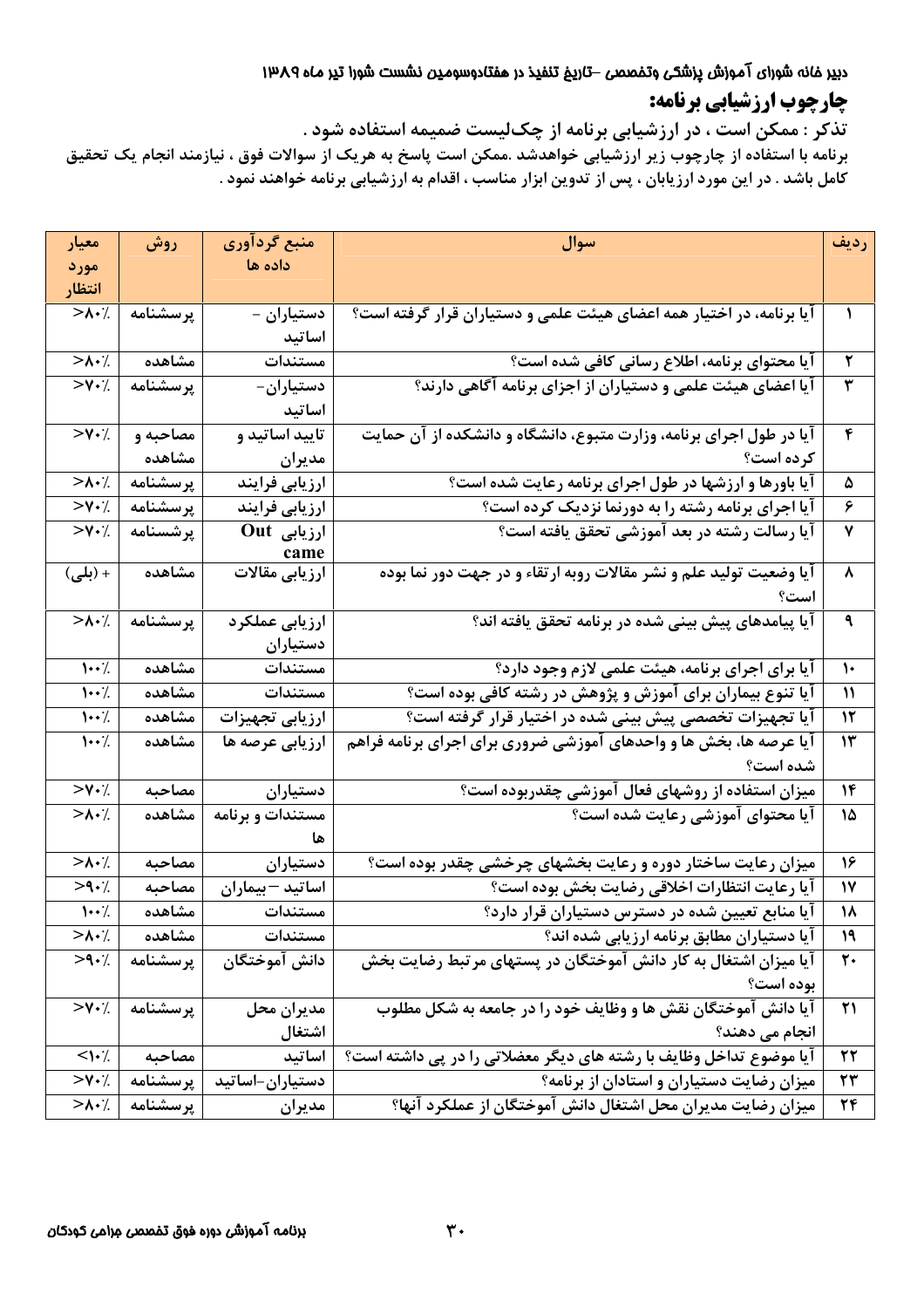منابع مورد استفاده برای تهیه این سند :

شجری حمیده، محمدی نوید، کربلایی آقایی مریم. بررسی شیوع ناهنجاریهای مادرزادی ظاهری در نوزادان متولد  $\mathcal{A}$ شده در بیمارستان شریعتی تهران در سالهای ۱۳۸۱ تا ۱۳۸۳. مجله بیماریهای کودکان ایران. دوره ۱۶ ، شماره ۳، پائیز ۱۳۸۵. صص ۳۱۲ - ۰۳۰۸.

خاتمی فاطمه، معموری غلامعلی. بررسی ناهنجاریهای بزرگ مادرزادی در ده هزار نوزاد. مجله بیماریهای کودکان  $\cdot$ ۲ ایران. دوره ۱۵، شماره ۴، زمستان ۱۳۸۴. صص ۳۲۰ - ۳۱۵.

پولادفر غلامرضا، ملاحزاده عبدالرسول. بررسی شیوع ناهنجاریهای مادرزادی خفیف و واریاسیونهای طبیعی در  $\mathbf{r}$ نوزادان بندر بوشهر. دوفصلنامه طب جنوب. سال هشتم، شماره ۱، شهریور ۱۳۸۴. صص ۵۲ - ۴۳.

گلعلی پور محمدجعفر، احمدپور موسی ، وکیلی محمدعلی. شیوع ناهنجاریهای مادرزادی عمده ظاهری در میان ده  $\cdot$ .۴ هزار تولد در مرکز آموزشی –درمانی دزیانی گرگان. مجله علمی دانشگاه علوم پزشکی گرگان. سال چهارم، شماره ۱۰، یاییز و زمستان ۱۳۸۱. صص ۴۷ - ۴۲.

شکوهی مریم ، کاشانی خسرو مانی. بررسی فراوانی ناهنجاری های آشکار مادرزادی و برخی عوامل مرتبط با آن در  $\Delta$ نوزادان متولد شده در بیمارستان فاطمیه شهر همدان در ۶ ماه اول سال ۱۳۷۸. مجله علمی – پژوهشی دانشگاه علوم پزشکی مازندران. سال دوازدهم، شماره ۳۵، تابستان ۱۳۸۱. صص ۴۷ - ۴۲.

۶. مخسروی شراره. تعیین میزان شیوع ناهنجاری مادرزادی آشکار در نوزادان متولد شده در بیمارستانهای طالقانی و قدس شهر اراک، طی بهار ۱۳۷۹. رهآورد دانش. سال چهارم، شماره اول، بهار ۱۳۸۰. صص ۹-۵.

۷. مرزبان اصغر، صادقزاده منصور، موسوی نسب نورالدین. بررسی فراوانی ناهنجاریهای مادرزادی آشکار در نوزادان زنده متولد شده در بیمارستان ولیعصر زنجان طی سالهای ۸۰-۱۳۷۹. مجله علمی دانشگاه علوم پزشکی و خدمات بهداشتی درمانی استان زنجان. شماره ۳۷، زمستان ۱۳۸۰. صص ۳۸-۳۳.

شاهمحمدی فرشته، احمدی محمدانور. بررسی آماری ناهنجاریهای آشکار مادرزادی در نوزادان زنده بدنیا آمده در  $\lambda$ . بيمارستان طالقاني اراك. رەآورد دانش. سال اول، شماره چهارم ، پاییز ۱۳۷۶. صص ۲۹-۲۳.

۹. دابراهیمی صدیقه. میزان بروز و عوامل مرتبط با ناهنجاریهای مادرزادی نوزادان متولد شده در زایشگاه شهر یاسوج، نیمه اول ۷۸. مجله دانشگاه علوم پزشکی پاسوج. سال چهارم، شماره ۱۳ و ۱۴، بهار و تابستان ۱۳۷۸. ص ۱۵-۹.

10. Rajabian MH, Sherkat M. An epidemiologic study of oral clefts in Iran: analysis of 1,669 cases. Cleft Palate Craniofac J. 2000:37(2):191-6.

11. Rajabian MH, Aghaei S. Cleft lip and palate in southwestern Iran: an epidemiologic study of live births. Ann Saudi Med.  $2005:25(5):385-8$ .

۱۲. اکبری محمد، سبحانی علیقلی، راگردی کاشانی ایرج، امینی الهه، رضایی زهرا، شجری حمیده. شیوع نقصهای هنگام تولد در نوزادان بیمارستانهای میرزا کوچکخان، امام خمینی و دکتر شریعتی۷۹–۱۳۷۸. مجله دانشکده پزشکی دانشگاه علوم پزشکی تهران. سال ۶۱، شماره ۳، ۱۳۸۲. صص ۲۱۶-۲۱۲.

13-UCLA pediatric surgery training curriculum.

14-Curriculum for the Stanford program of pediatric surgery residency. 15-Division of pediatric surgery Fellow, scurriculum (PSF) selected through the national resident matching program (NRMP). Children Hospital Losangeles. International leader of pediatrics.

16-Dbakey department of surgery, pediatric surgery fellowships, Texas children Hospital, pediatric surgery residency program.

17-Training in pediatric surgery  $-\tilde{A}$  comparison of 24 countris in Europe and other countries around the world.C.Driller. A.M.Holschneider

18- Higher specialist training in pediatric surgery. British Association of Pediatric Surgery.

19-The training of pediatric surgeon. Department of pedidiatric surgery, children Hospital of Pittsburg, University of Pititsburg, school of medicine.

20-European Syllabus in Paediatric Surgery, UEMS Section and Board of Paediatric Surgery, ver. 1.0- June 2008

21- World Health Organization, EMRO, Country profile, Islamic Republic of Iran, September 2009

۲۲-مصاحبه با پیشکسوتان جراحی کودکان ایران جهت تهیه تاریخچه جراحی کودکان در ایران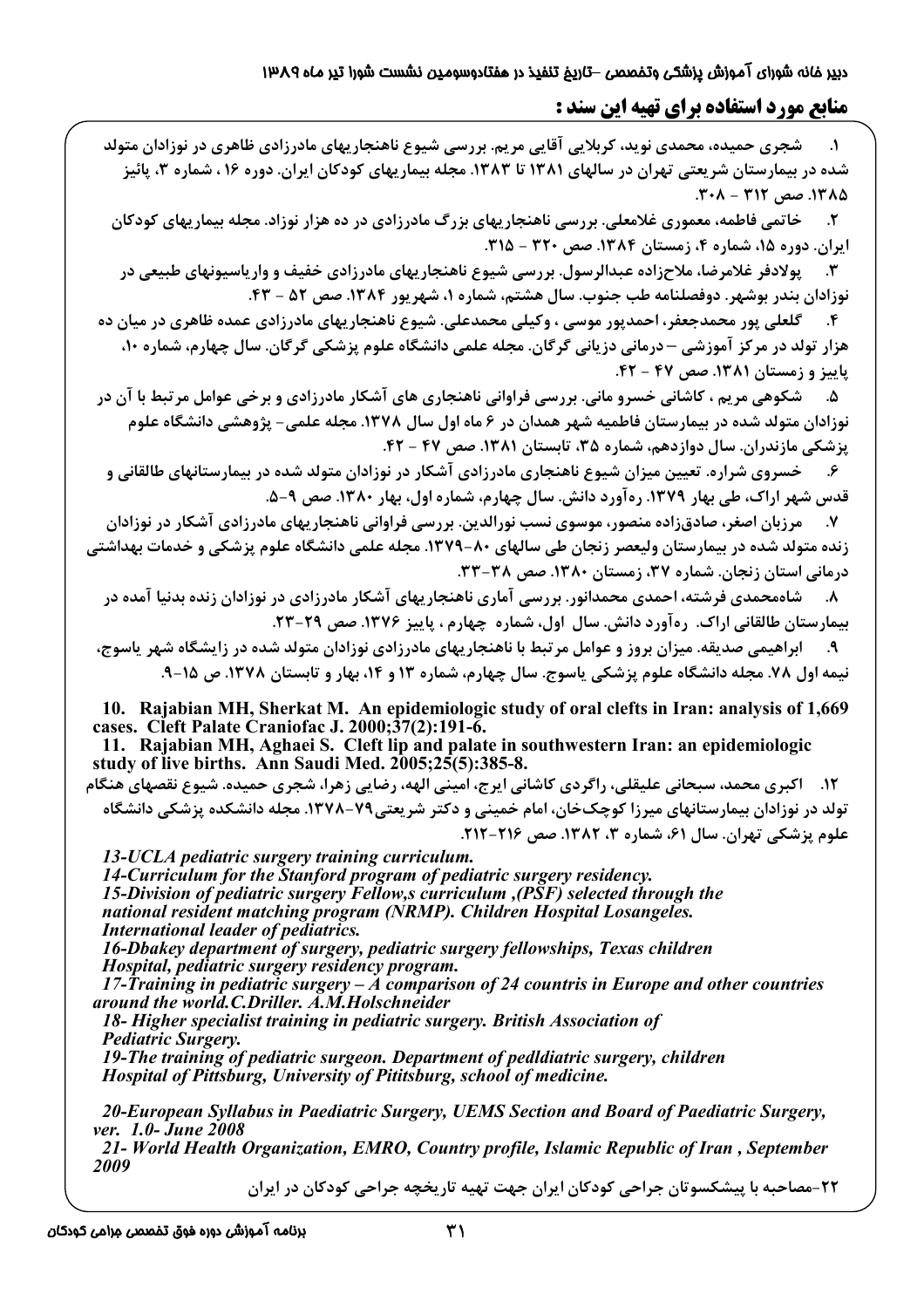## صورتجلسه

برنامه دستیاری دوره فوق تخصصی هراهی کودکان ، با تلاش امضا کنندگان زیر،در تاریخ ۱۳۸۸/۱۰/۹به تصویب رسید و به عنوان سند در دبیرخانه شورای آموزش پزشکی و تخصصی نگهداری می شود. اسامی اعضای کمیسیون تدوین و برنامه ریزی آموزشی :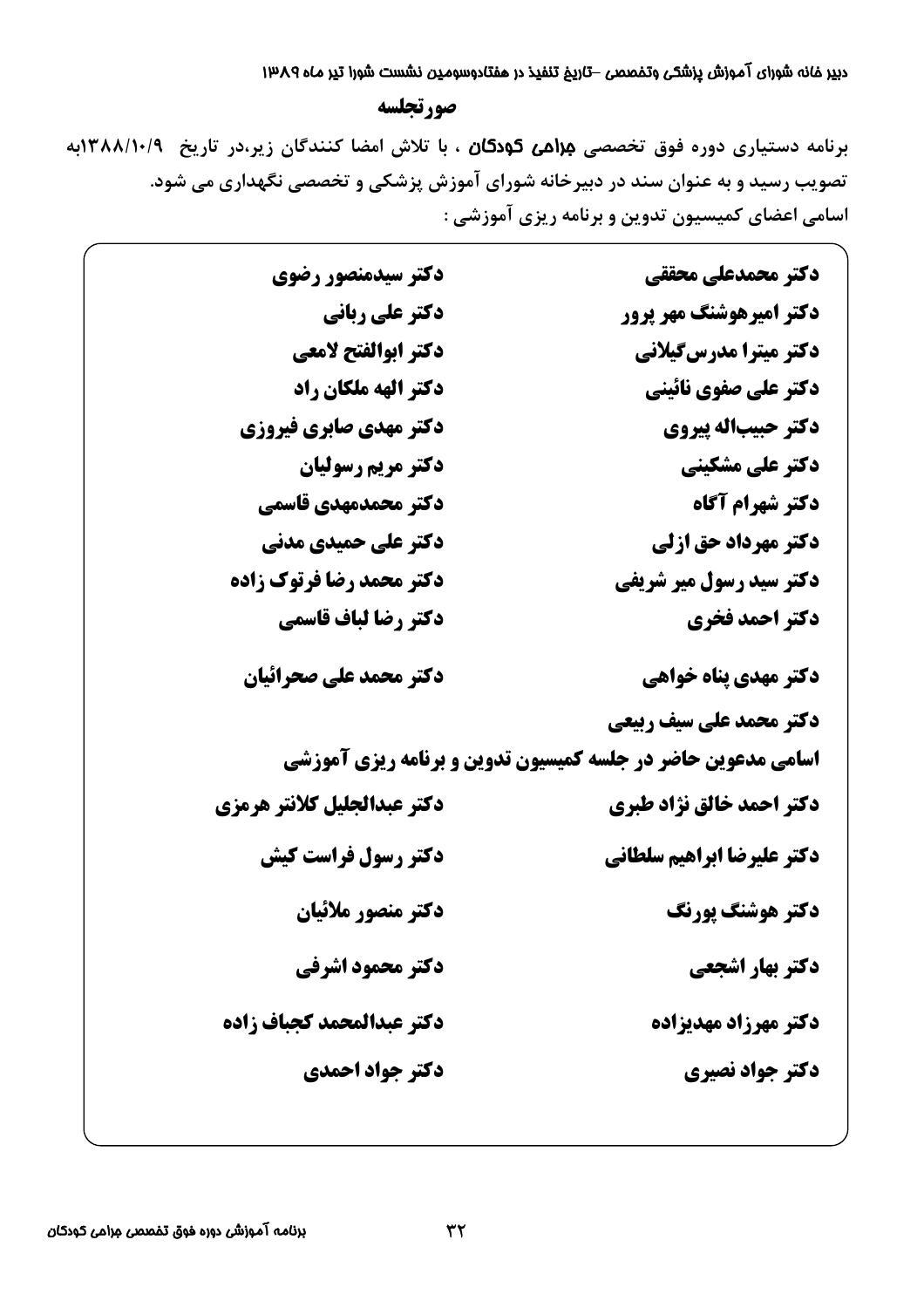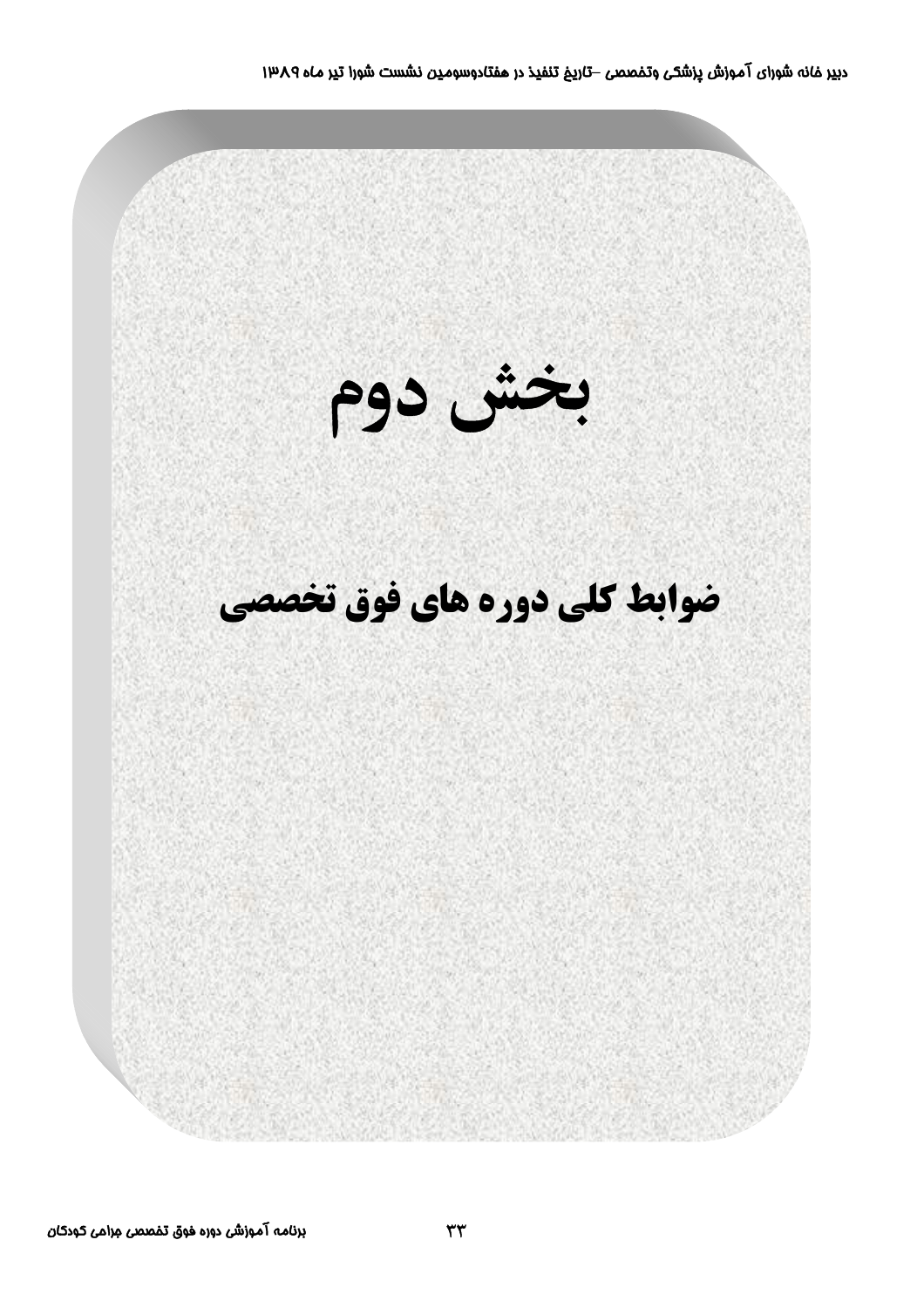## **مقررات و آییننامههای دورههای آموزش فوق تخصصی**

#### بخش اول : كليات

#### ماده ۱- هدف

هدف از برقراری دورههای فوق تخصصی پزشکی ، تربیت پزشک فوق تخصص مورد نیاز کشور ، به منظور ارتقای ســطح علمی آموزش پزشکی ، پژوهش و خدمات پزشکی و نیز دستیابی به آخرین یافتههای علمی پزشکی میباشد

## ماده 2- تعریف دوره

دوره فوق تخصصی پزشکیبالینی ، بالاترین مقطع تحصیلات دانشگاهی پزشکی است . متقاضیان واجدشرایط پــس از موفقیت در آزمون پذیرش دستیار ( کتبی و شفاهی ) و گذراندن دوره آموزش علمی و عملی مصوب ، در یکــی از مراکــز مــورد تائید وزارت بهداشت ، درمان و آموزش پزشکی با دفاع و تائید رساله و موفقیت در آزمون نهایی به اخذ دانشنامه فوق تخصصی نايل مے گردند .

## ماده 3- تعریف دستیار

دستیار فوق تخصصی به فردی اطلاق میشود که با داشتن مدرک دانشنامه تخصصی رشته پیش نیاز یا گــواهی قبــولی آن و پذیرش در آزمون ورودی ، با رعایت کلیه مفاد این آییننامه در مدت زمان مصوب به آموزشهای نظری ، کسب مهارتهای عملی و فعالیتهای پژوهشی بپردازد .

## الف ) شرایط عمومی

**ماده ۴**– شرایط پذیرش دستیار در رشتههای فوق *تخصصی* بالینی : ۴/۱- شرکت و قبولی در آزمون پذیرش دستیار ۴/۲- تائید صلاحیت عمومی طبق ضوابط شورای عالی انقلاب فرهنگی تبصره : اعضای هیاتعلمی رسمی ( قطعی یا آزمایشی ) برای تحصیل در دورههای فوق تخصصی نیاز به گزینش عمومی مجــدد ندار ند .

۴/۳- داشتن مدرک دانشنامه تخصصی رشته پیشiیاز و یا گواهی قبولی آن از دانشگاهها یا مراکز مورد تائید وزارت بهداشت ، درمان و اموزش پزشکی

۴/۴- داشتن برگ پایان خدمت نظام وظیفه یا معافی برای آقایان

**تبصره ۱**— کلمه معافی به مفهوم معافیت دایم میباشد و داوطلبان دارای معافیت موقت پزشکی و یا کفالت بـا مــسئولیت خــود می توانند در آزمون پذیرش دستیار شرکت نمایند . بدیهی است در صورت فراخوانده شدن بــه انجــام خــدمت وظیفــه ، ایــن وزار تخانه هیچگونه تعهدی برای ترخیص آنان به عهده نخواهد داشت .

**تبصره ۲**– داوطلبانی که در حال انجام خدمات قانونی شامل خدمت وظیفه عمومی یا پیامآوران بهداشت میباشند در صــورت ارائه گواهی مبنی بر اینکه مدت سربازی آنان تا تاریخ ۳۱ شهریورماه سال بعد به اتمام میرسـد مجـاز بـه شـرکت در آزمـون پذيرش دستيار خواهند بود .

**تبصره ٣**— آن دسته از متقاضیانی که بعنوان ماده یک قانون نحــوه تــامین هیــاتعلمــی مــشغول انجــام خــدمت وظیفــه در دانشگاههای علوم پزشکی کشور میباشند در صورت موافقت دانشگاه محل خدمت و ارائه گواهی مبنی بر اینکه تــا تــاریخ ۳۱ شهریورماه سال بعد معادل مدت خدمت سربازی مصوب ستاد فرماندهی کل نیروهای مسلح را ( در حال حاضر مـدت ۱۸ تــا ۲۱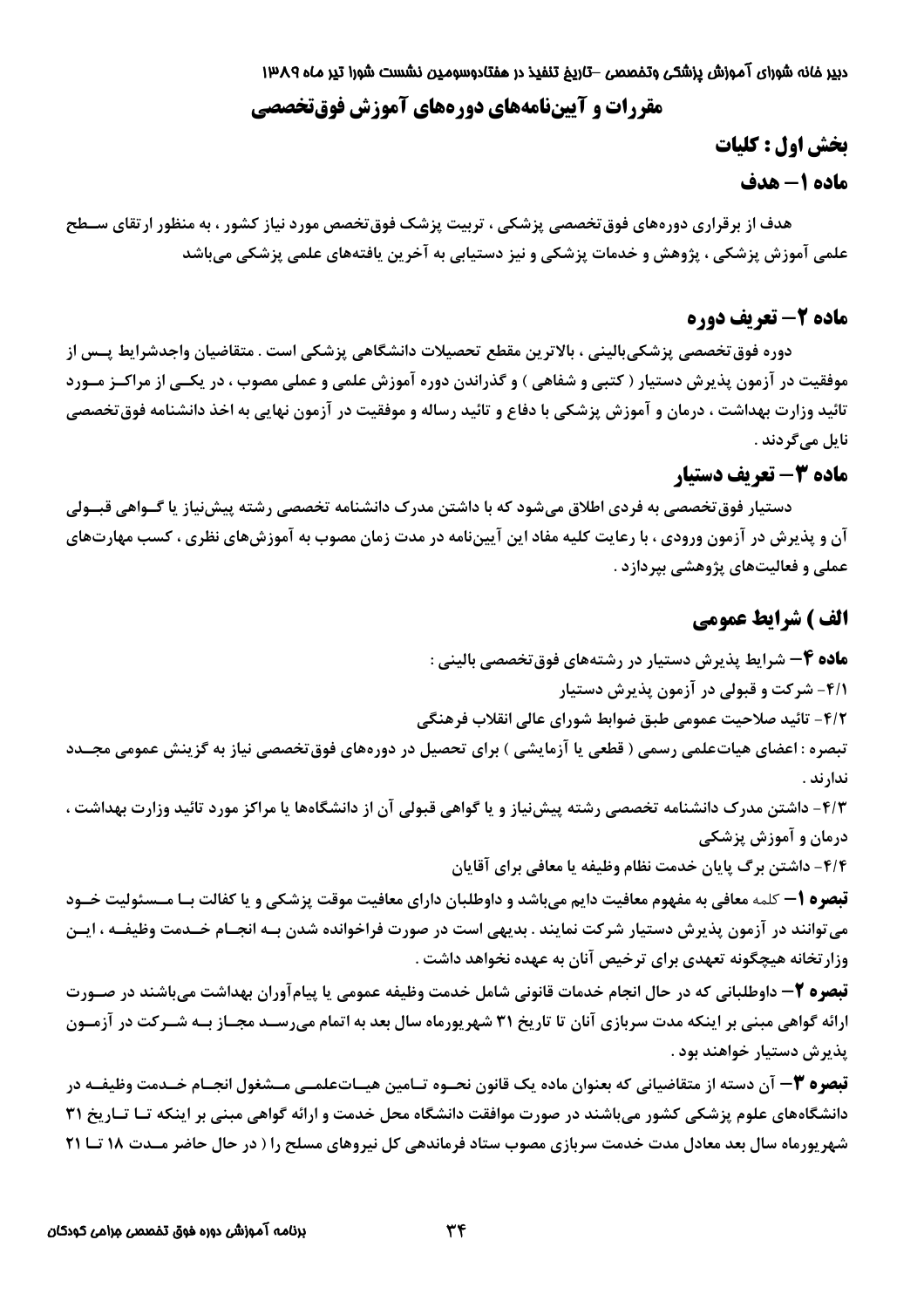ماه ) خواهند گذراند ، می توانند بطور مشروط در آزمون شرکت نمایند و در صورت قبولی و نداشتن منــع قــانونی از نظــر اداره نظاموظيفه ، طبق مقررات شروع به آموزش نمايند .

**تبصره ۴**—از میان حائزین رتبههای آزمون دانشنامه تخصصی هر رشته پیشiیاز در هر سال تحصیلی ، معــادل ۲ برابــر تعــداد رشتههای فوق تخصصی آن رشته پیشنیاز در صورتی که مشمول خدمت وظیفه عمومی باشند با رعایت سایر شرایط مندرج در آییننامه می توانند بصورت مشروط در آزمون پذیرش دستیار ثبتنام و شرکت نمایند و در صورت قبولی با اســتفاده از قــانون نحوه تامین هیاتعلمی و قانون اجازه ادامه تحصیل در مقاطع تحصیلی بالاتر به مشمولان این قانون ، تــا ۳۱ شــهریورماه ســال بعد از خدمت ترخیص شده و شروع به آموزش نمایند انتخاب رشته این افراد در هنگام ثبتنام بر اساس رتبه آزمون دانــشنامه تخصصی رشته پیشنیاز و تا سقف حداکثر ۲ نفر در هر رشته فوق تخصصی میباشد . بعنوان مثال در رشته داخلــی کــه تعــداد رشتههای فوق تخصصی وابسته به آن هفت رشته میباشد به نفرات اول تا چهاردهم آزمون دانشنامه تخصصی رشته داخلــی در صورتی که مشمول خدمت وظیفه عمومی باشند اجازه داده میشود در صورت دارا بودن سایر شرایط آییننامه و حداکثر ۲ نفــر در هر رشته فوق تخصصی در آزمون پذیرش دستیار شرکت نمایند .

۴/۵- داشتن شرایط سنی : هر داوطلب می تواند حداکثر تا سن مجاز ورود به دوره دستیاری { برای اعضای هیاتعلمی رســمی ( قطعی یا آزمایشی ) ۴۵ سال تمام و سایر داوطلبان ۴۲ سال تمام تا پایان شهریورماه سال بعد } بدون محــدودیت دفعــات در آزمون پذیرش دستیار شرکت نماید .

۴/۶– نداشتن نقص عضو موثر حرفهای برحسب رشته

دبیرخانه شورای آموزش پزشکی و تخصصی موظف است با همکاری هیاتهای ممتحنه ، نقص عضو موثر حرفـهای را برحــسب رشته تنظیم و اعلام نماید .

۴/۷- عدم اشتغال به تحصیل در یکی از رشتههای فوق تخصصی پزشکی و دورههای تکمیلی تخصصی ( فلوشیپ ) و Ph.D تبصره : دارندگان مدرک دانشنامه فوق تخصصی و قبول شدگان آزمون نهایی فوق تخصصی در یکی از رشتههای پزشکی مجــاز به شرکت در آزمون پذیرش دستیار نمیباشند .

#### ب ) شرایط اختصاصی

**ماده ۵**– معادل ۲۰٪ از کل ظرفیت پذیرش هر رشته در آزمون پذیرش دستیار به مشمولین قانون ایجاد تسهیلات بــرای ورود رزمندگان و جهادگران داوطلب بسیجی به دانشگاهها و موسسات آموزش عالی که حداقل ۸۰٪ نمره آخرین نفر اعلامشــده بــه آزمون شفاهی برابر ظرفیت را کسب نمایند ، اختصاص می یابد .

**تبصره ۱**— متقاضیان استفاده از سهمیه رزمندگان در کلیه مراحل امتحان کتبی و شفاهی و اعلام نتیجــه بــه عنــوان ســهمیه رزمنده منظور میشود بدین معنا که متقاضیان در صورت احراز هر رتبه از آزمون کتبی ، هنگــام معرفــی بــه شــفاهی بعنــوان رزمنده دیده خواهد شد .

**تبصره ٣-** در رشتههایی که ظرفیت پذیرش کمتر از ۵ نفر میباشد سهمیه مذکور قابل اعمال نیست .

**ماده ۶**— اعضای هیاتعلمی رسمی ( قطعی یا آزمایشی ) دانشگاههــای علــوم پزشــکی و خــدمات بهداشــتیدرمــانی و نیــز داوطلبانی که با استفاده از شرایط تبصره ۴ بند ۴/۴ قصد ورود به دورههای فوق تخصصی را دارند می بایست هنگــام ثبــتنــام یکی از مدارک مستند ذیل را حسب مورد ارائه نمایند :

الف ) حکم استادیاری رسمی ( قطعی یا آزمایشی ) و اعلام نیاز دانشگاه محل خدمت

ب ) گواهی رتبه در آزمون دانشنامه تخصصی رشته پیشiیاز ، به تائید دبیرخانه شورای آموزش پزشکی و تخصصی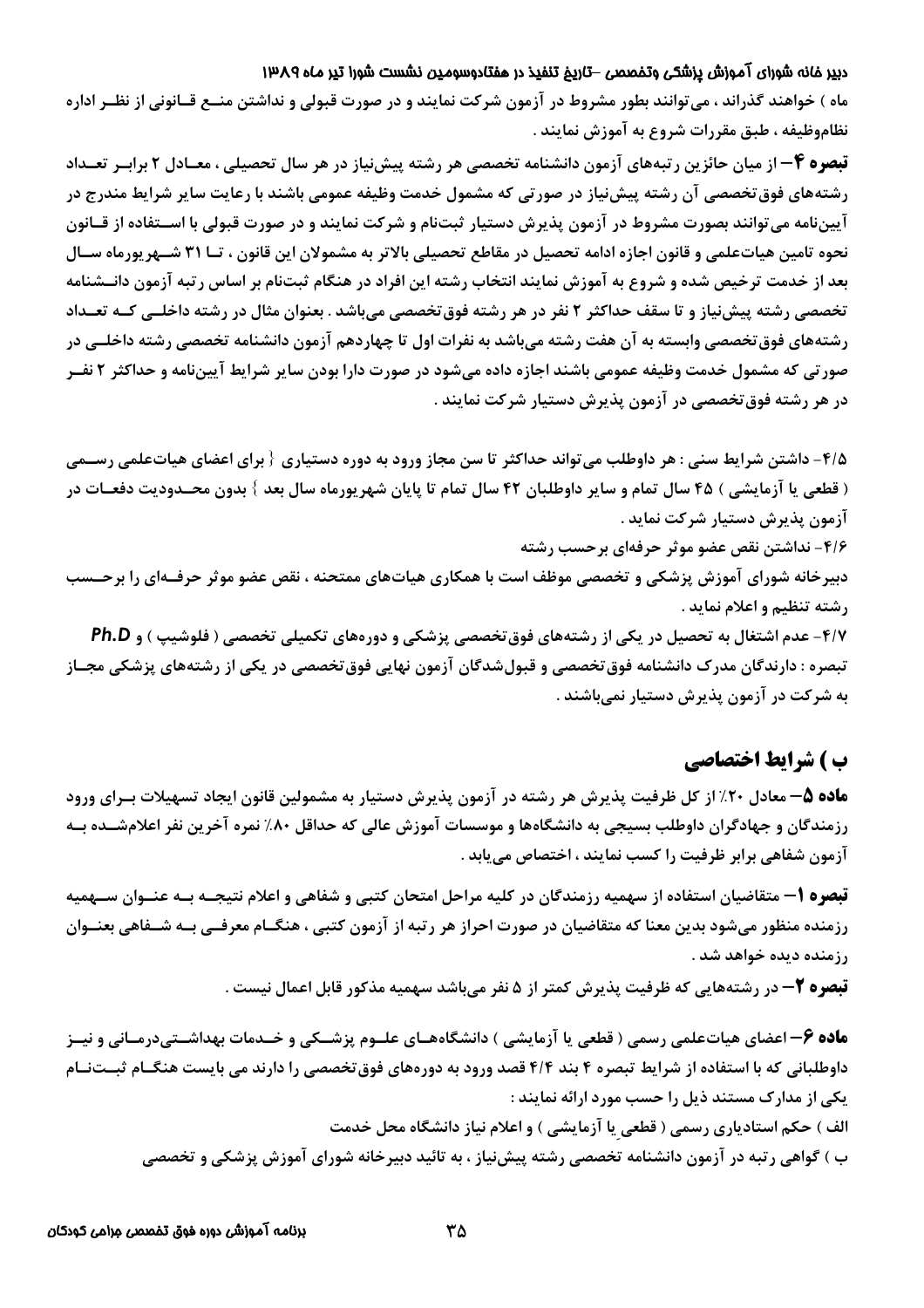| رشتههای فوقتخصصی         | رشته تخصصي پيشنياز | رشتههای فوق تخصصی                  | رشته تخصصی پیشنیاز |
|--------------------------|--------------------|------------------------------------|--------------------|
| كليه اطفال               | اطفال              | نفرولوژي                           |                    |
| قلب اطفال                |                    | بیماری های قلب و عروق              |                    |
| عفوني اطفال              |                    | روماتولوژي                         |                    |
| اعصاب اطفال              |                    | خون و سرطان بالغين                 | داخلی              |
| خون و سرطان اطفال        |                    | غدد درونریز و متابولیسم            |                    |
| نوزادان                  |                    | بیماریهای ریه                      |                    |
| گوارش اطفال              |                    | گوارش بالغين                       |                    |
| ایمونولوژی و آلرژی اطفال |                    | جراحي اطفال                        |                    |
| غدد اطفال                |                    | جراحى قفسه صدرى                    |                    |
|                          |                    | جراحي قلب و عروق                   | جراحىعمومى         |
| روانپزشکی اطفال          | روانپزشکی          | جراحی پلاستیک ، ترمیمے و<br>سوختگى |                    |

حدول رشتههای تخصصی پیش نیاز و رشتههای فوق تخصصی وابسته

**ماده V —** داوطلبان مشغول خدمت در یکی از وزار تخانهها ، سازمانها و نهادها در هنگام ثبتنام موظف به ارائه معرفــیiامــه از سازمان ذیربط مبنی بر موافقت با ماموریت آموزشی خود میباشند .

## ج ) آزمون پذیرش دستیار

**ماده ۸–** آزمون پذیرش دستیار بصورت متمرکز در همه رشتهها و در اسفندماه هر ســال توســط دبیرخانــه شــورای آمــوزش پزشکی و تخصصی برگزار میشود .

**ماده ۹**– هر داوطلب می تواند با توجه به رشته تخصصی پیشنیاز و ظرفیتهای تعیینشده ، یکی از رشتههای فوق *تخصــصی* را انتخاب و در آزمون پذیرش دستیار شرکت نماید .

**ماده ۱۰**– ثبتنام آزمون پذیرش دستیار در مدت زمان اعلامشده توسط دبیرخانه شورای آموزش پزشکی و تخصصی از طریق دانشگاههای علوم پزشکی کشور انجام میشود .

**تبصره :** ثبتنام از داوطلبان مشمول تبصره ۴ بند ۴/۴ به صورت متمركز در دبيرخانه شوراي آموزش پزشكي و تخصصي انجام ميگيرد . ۰۱/۱- مبلغ ثبتنام برای شرکت در آزمون پذیرش دستیار یکصدوشصتوپنجهزار ریال ( ۱۶۵/۰۰۰ ریال ) میباشد . ماده ١١- پس از ثبتنام و انتخاب رشته ، تغيير رشته به هيچ عنوان مجاز نميباشد .

ماده ۱۲- آزمون پذیرش دستیار فوق تخصصی در کلیه رشتهها بصورت کتبی و شفاهی میباشد ، آزمون کتبی دارای ۱۰۰ ســوال چندگزینهای بوده و داوطلبان برحسب اولویت نمره کتبی کسبشده به میزان دوبرابر ظرفیت هـر رشــته بــه آزمــون شــفاهی معرفي مي شوند .

١٢/١- چنانچه در مرحله احتساب نمره كل ، داوطلبين نمرات مشابه كسب نمايند اولويت با اعضاي هياتعلمــي دانــشگاههــاي علوم پزشکی و خدمات بهداشتیدرمانی کشور میباشد .

۱۲/۲– در مرحله آزمون شفاهی ، قبولشدگان نهایی آزمون پذیرش دستیار فوق تخصصی حداکثر تا ظرفیت هر رشته برگزیــده میشوند . اسامی پذیرفتهشدگان مشمول خدمات قانونی برای ترخیص به معاونت درمان ، دانشگاه یـا ســازمان محــل خــدمت اعلام مے شود

**ماده ۱۳**- محل آموزش بر اساس اولويت نمره كل كسبشده ، توسط داوطلب انتخاب مي5ردد .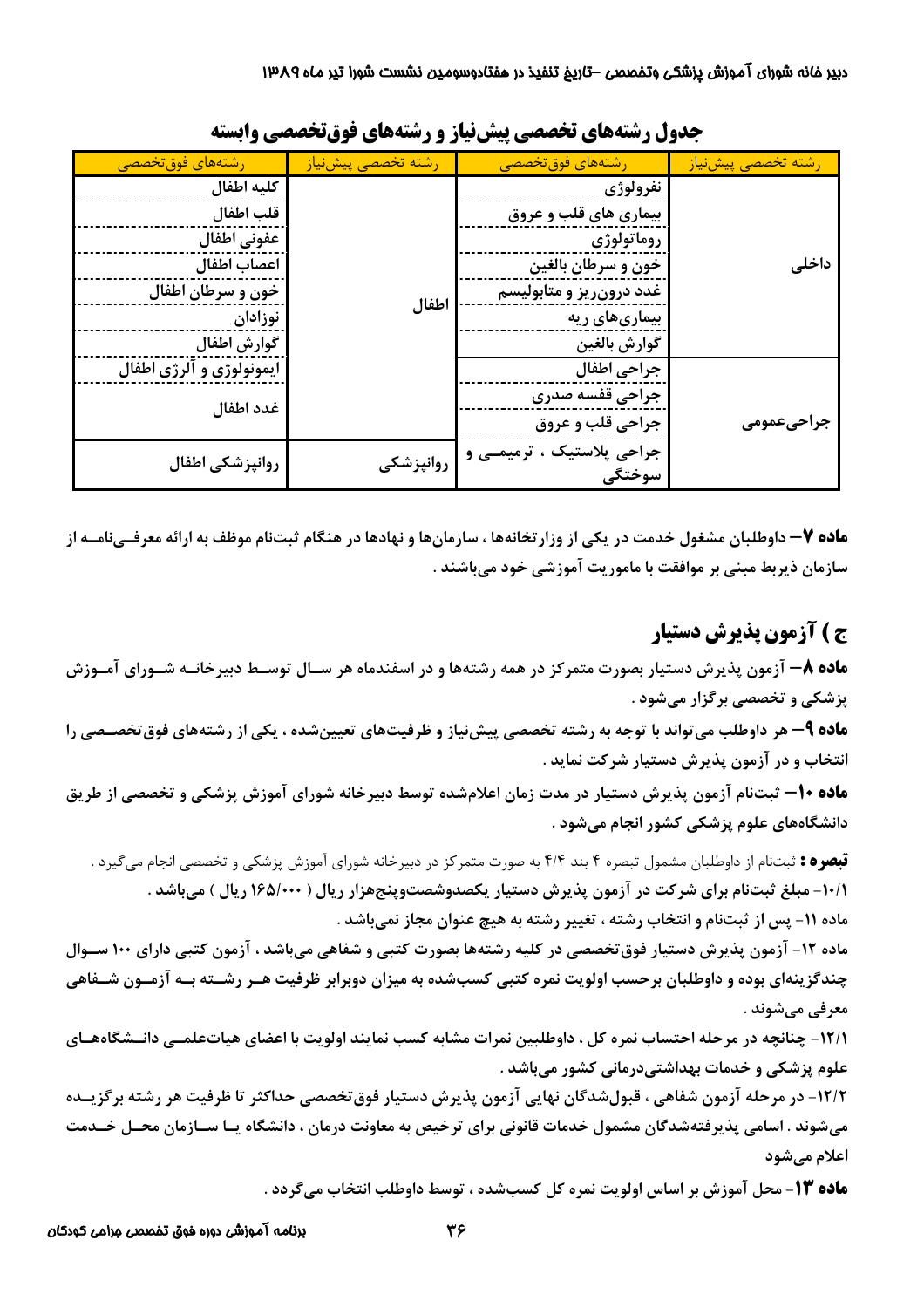**تبصره ۱**- در صورت یکسان بودن نمره آزمون کل ، اولویت انتخاب محل با داوطلبان عضو هیاتعلمی دانشگاههای علـوم پزشـکی و خـدمات بهداشتیدرمانی کشور خواهد بود . در مورد داوطلبان آزاد یا اعضای هیاتعلمی با نمـرات برابـر ، نمـره نهـایی آزمـون دانـشنامه تخصـصی ( ۱۳(دوبرابر کتبی + شفاهی ) ) ملاک عمل قرار خواهد گرفت . در صورتی که در یک دوره نتیجه آزمون شفاهی به صورت قبول یا مردود اعلام شده باشد ، نمره آزمون کتبی ملاک عمل قرار خواهد گرفت .

قبصوه ۲– در مواردی که تعداد شرکتکنندگان در آزمون کتبی کمتر از ظرفیت اعلامشده در هر رشـته باشـد ، محـل آمـوزش دسـتیاران پذيرفتهشده آزمون شفاهي توسط هياتممتحنه رشته مربوطه تعيين مىشود.

## بخش سوم : دوره آموزشي

## الف ) ثبتنام يذيرفتهشدگان

**ماده ۱۴**– دانشگاههای علوم پزشکی و خدمات بهداشتیدرمانی موظفند حداکثر تا پانزدهم شهریورماه هــر ســال نــسبت بــه ثبتنام پذيرفتەشدگان آزمون پذيرش دستيار اقدام نمايند .

۱۴/۱- دانشگاههای علوم پزشکی و خدمات بهداشتیدرمانی موظفند اسامی پذیرفتهشدگانی را کــه در موعــد مقــرر ثبــتنــام ننموده و یا در مهرماه سال تحصیلی شروع دوره انصراف دهند ، حداکثر تا دهم آبانماه به دبیرخانه شورای آمــوزش پزشــکی و تخصصے اعلام نمایند .

۱۴/۲- دبیرخانه شورای آموزش پزشکی و تخصصی حداکثر تا پانزدهم آبانماه هر سال تحصیلی نسبت بــه معرفــی جــایگزین افراد مشمول بند ۱۴/۱ و نیز افرادی که صلاحیت عمومی آنان مورد تائید قرار نگرفته اقدام مینماید .

تبصره : در هر مرحله از آزمون پذیرش دستیار فوق تخصصی ( مرحله اصلی و اعلام جایگزین منصرفین ) در شرایط مساوی از نظـر نمـره کـل اولویت پذیرش بر اساس نمره کتبی آزمون پذیرش و در مرحله بعد بر اساس نمره کل آزمون دانشنامه تخصصی میباشد .

توضیح : به ازاء هر فرد منصرفشده حداکثر سه نفر به دانشگاه محل تحصیل معرفی خواهد شد که برحسب اولویت نمره تا تاریخ معـینشـده اقدام به ثبتنام نمايند .

۱۴/۳- تصمیمگیری در مورد ارزش قبولی علمی و شروع به تحصیل پذیرفتهشدگانی که صلاحیت عمومی آنــان پــس از پایــان مهرماه هر سال تحصیلی توسط هیات مرکزی گزینش دانشجو مورد تائید قرار میگیـرد بـا رعایـت مفـاد مـاده ۱۶ بـه عهـده هياتممتحنه رشته مربوطه مىباشد .

**تبصره ۹**— ثبتنام اولیه فردی که تائید صلاحیت مجد شده موجه تلقی شده و زمان شروع بـه آمـوزش وی بـا نظـر هیـاتممتحنــه رشــته مربوطه تعيين مي5ردد .

ق**بصره ٣**– افزايش ظرفيت ناشي از شروع آموزش فردي كه تائيد صلاحيت مجدد شده بلامانع است .

۱۴/۴- کسانی که در مراکز آموزشی یا بهداشتیدرمانی مسئولیت اداری و اجرایی دارند ، نمی توانند بطور همزمان بـه تحـصیل بيردازند .

۱۴/۵- ارزش قبولی علمی پذیرفتهشدگانی که بنا به تائید وزیر بهداشت ، درمان و آمـوزش پزشــکی عهــدهدار مــسئولیت یــا ماموریت اداری میشوند حداکثر به مدت یک سال از شروع سال تحصیلی پذیرش شده ( اول مهرماه ) با رعایت مفـاد مـاده ۱۶ محفوظ مىباشد .

### ب ) تعهدات

**ماده ۱۵**– ثبتنام پذیرفتهشدگان ، منوط به ارائه تعهدنامه محضری به میزان دوبرابر مدت آموزش میباشد . ۱۵/۱– اخذ تعهد از پذیرفتهشدگان آزاد دورههای فوق *تخصصی* بصورت خاص میباشد و محل انجام تعهد خدمت این دســته از پذیرفتهشدگان بر اساس نیاز دانشگاههای علوم پزشکی و خدمات بهداشتیدرمـانی کــشور توســط معاونــت آموزشــی وزارت بهداشت ، درمان و آموزش پزشکی تعیین و قبل از پذیرش در اختیار داوطلبان قرار میگیرد . پس از اعلام قبـولی ، بـر مبنــای اولويت نمره آزمون كل پذيرش ، محل انجام تعهد خاص توسط پذيرفتهشدگان انتخاب ميگردد . در صورت يكسان بودن نمــره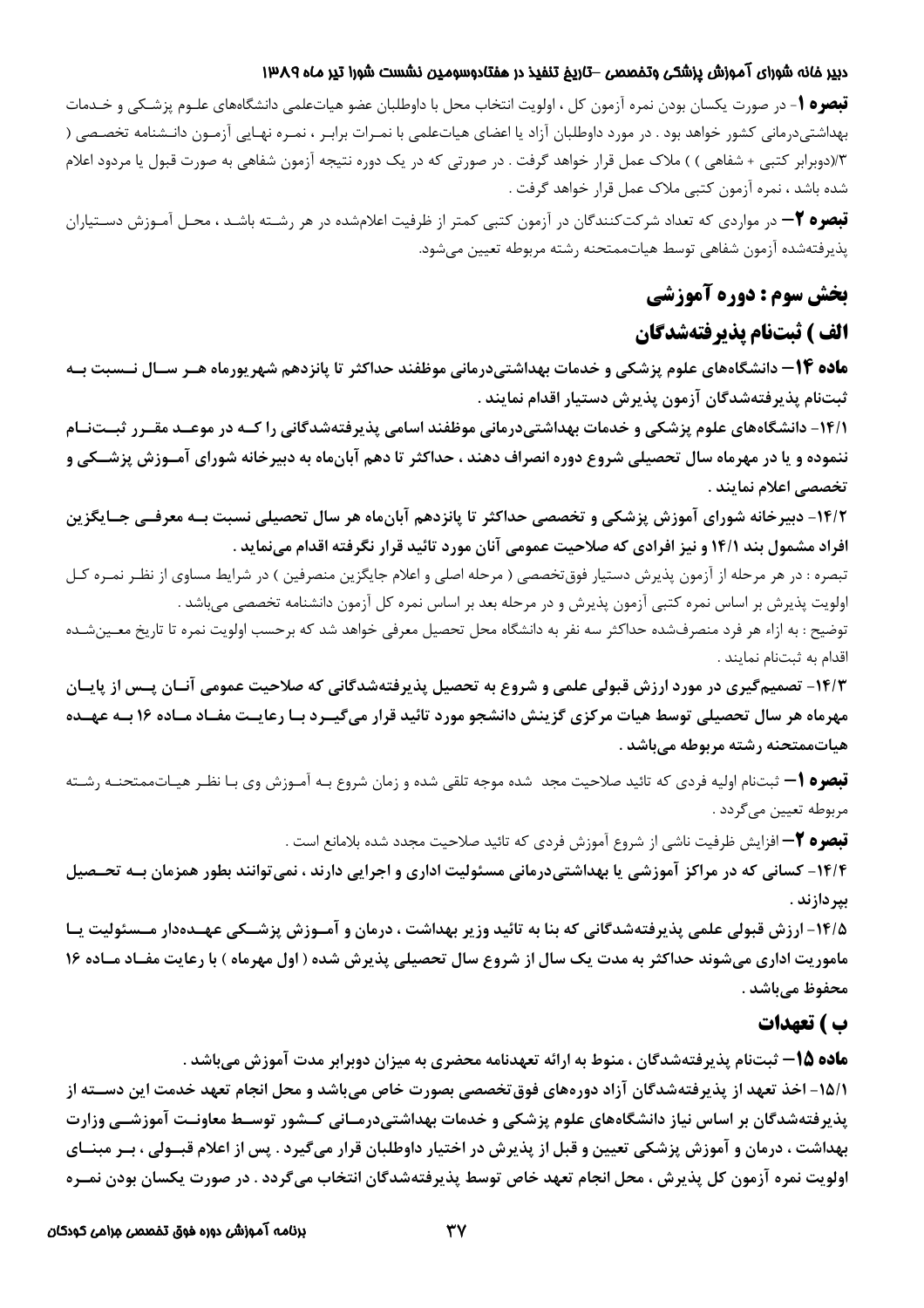آزمون کتبی ، طبق تبصره ماده ۱۳ عمل میشود . دانشگاههای علوم پزشکی محل تعهد موظفند نــسبت بکــارگیری متعهــدین فوق تخصصی برابر مدت تعهد اقدام نموده و در صورت نیاز آنان را استخدام نماید .

<mark>تبصره</mark> : ا<sub>د</sub>ائه مدرک دانشنامه فوق *تخصصی* پذیرفتهشدگان آزاد پس از طی مراحل قانونی منوط به اتمام مدت تعهد در دانشگاه ها بوده و وزارت بهداشت ، درمان و آموزش پزشکی می تواند نسبت به لغو دوره آموزشی افرادی که از انجام تعهد خــدمت ســر باز زدهاند برابر مقررات اقدام نماید .

۱۵/۲– اخذتعهد ازدستیاران به نحوی است که در صورت اضافه شدن به تعهدات قبلی ، در مجموع از ۱۰ سال تجاوز ننماید . ۱۵/۳- مستخدمین دانشگاههای علوم پزشکی و خدمات بهداشتیدرمانی ملزم به سپردن تعهد محضری به میزان دوبرابر مدت آموزش به دانشگاه محل استخدام می باشند .

۱۵/۴- مستخدمین مشمول ماده ۷ این آیینiامه ملزم به سپردن تعهد به محل استخدام خود هستند و سازمان مربوطه موظـف به پرداخت شهریه و کلیه هزینههای تحصیلی ، برابر ضوابط وزارت بهداشت ، درمان و آموزش پزشکی میباشد

## ج ) شروع دوره

**ماده ۱۶**– کلیه پذیرفتهشدگان موظفند پس از انجام ثبتنام ، دوره دستیاری خـود را از اول مهرمـاه سـال تحـصیلی شـروع نماىند .

**تبصره :** مهلت شروع به آموزش افراد جایگزین حداکثر تا پانزدهم آذرماه می باشد .

#### د ) آموزش دوره دستیاری

**ماده ۱۷**– آموزش دوره دستیاری بر مبنای برنامه و محتوای آموزشی هر رشته فوق *تخصصی* که توسط هیــاتممتحنــه همــان رشته پیشنهاد میگردد ، پس از تصویب شورای آموزش پزشکی و تخصصی قابل اجراء است .

۱۷/۱- طول دوره رشتههای دستیاری فوق تخصصی ۲۴ تا ۳۶ ماه کامل است که بنابه پیشنهاد هیاتممتحنــه برحــسب برنامــه آموزشي رشته مربوطه توسط شوراي آموزش پزشكي و ت*خصصي* تعيين و به اجرا گذاشته مي شود .

۱۷/۲- دستیاران موظفند وظایف آموزشی ، پژوهشی و درمانی ، اعم از آموزش دورههای پایین تر ، برگزاری کلاسهای نظـری ، کار آموزیهای بیمارستانی و درمانگاهی و کشیک را مطابق برنامه گروه آموزشی مربوطه انجام دهند .

١٧/٣- خدمت دستيار بطور تماموقت ( حداقل از ساعت ٨ صبح لغايت ١۶ ) و بــر اســاس برنامــه گــروه آموزشــي مــيباشــد . دستیاران در طول دوره آموزش حق هیچگونه اشتغال خارج از برنامه گروه آموزشی مربوطه از جمله طبابت در مطب را ندارند . تبصره : اشتغال دستیاران در رشته مربوطه در کلینیک ویژه ، به شرط موافقت بخش آموزشدهنده حداکثر دو روز در هفتـه بلامـانع اسـت و پرداخت حقالزحمه این گروه از دستیاران برابر مقررات کلینیک ویژه میباشد .

۱۷/۴- از بین قبولشدگان آزمون نهایی فوق تخصصی در رشتههایی که کمتر از ۵ نفر داوطلب داشته باشد فقط رتبــه اول و در صورتی که بین ۹-۵ نفر داوطلب داشته باشد رتبههای اول و دوم و چنانچه ۱۰ نفر و یا بیشتر داوطلب داشته باشد رتبههای اول تا سوم مجاز هستند پس از اتمام دوره آموزشی مقرر و قبولی در آزمون نهایی فوق تخصصی و با کسب موافقت دانــشگاه محــل استخدام در مورد افرادی که با ماموریت آموزشی تحصیل کردهاند ، قبل از فارغالتحصیلی حداکثر به مدت یک سال در مراکــز آموزشی خارج از کشور که مورد تائید هیاتممتحنه و منطبق با مقررات وزارت بهداشــت ، درمــان و آمــوزش پزشــکی باشــد تحصیل نمایند . این دسته از دستیاران پس از مراجعت به کشور و طی مراحل تائید صحت صدور و تعلق و تائیــد ارزش علمــی گواهی اخذشده توسط هیاتممتحنه رشته مربوطه برای طی مراحل فارغ|لتحصیلی معرفی میشوند .

تبصره : در صورتی که نفرات برتر آزمون نهایی فوق تخصصی تا سه ماه پس از اعلام نتایج قبولی آمادگی خود را برای اســتفاده از بورس پایان دوره آموزش فوق *تخصصی* کتباً به دبیرخانه اعلام ننمایند منصرف از استفاده از بورس شــناخته شــده و نفــرات بعدی به ترتیب اولویت نمره به شرط تائید شورای عالی بورس و به تعداد و با شرایط مندرج در ماده ۱۷/۴ آییننامه میتوانند از بورس مذکور استفاده نمایند .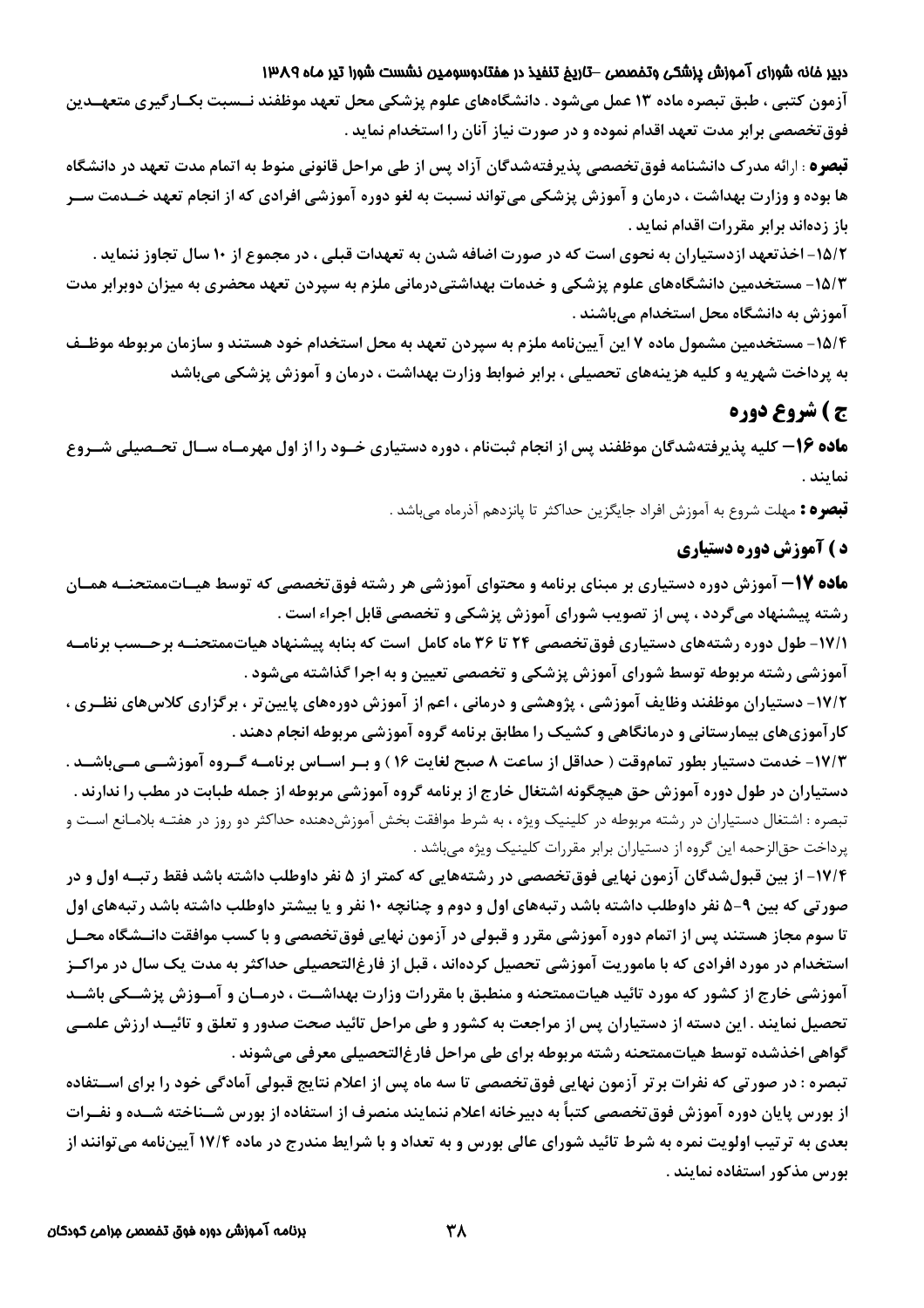۱۷/۵– دستیارانی که با ماموریت آموزشی به دورههای فوق *تخصص*ی وارد میشوند مشمول کلیه مقررات و ضوابط دوره آموزشی مربوطه مے باشند .

## هـ) ارتقای دستیاران

**ماده ۱۸−** ارتقای دستیاران به سال بالاتر توسط گروه آموزشی مربوطـه بـر اســاس مقــررات ارتقــای دســتیاران کــه توســط هیاتممتحنه رشته فوق *تخصصی* تنظیم میشود خواهد بود و دانشگاههای علوم پزشکی و خــدمات بهداشــتیدرمــانی کــشور موظف هستند هر سال نتایج ارتقای دستیاران را به دبیرخانه شورای آموزش پزشکی و تخصصی منعکس نمایند .

۱۸/۱– هیاتممتحنه رشتههای فوق تخصصی ، مقررات ارتقای دستیاران رشته خود را تنظـیم کــرده و پــس از تائیــد بیرخانــه شورای آموزش پزشکی و تخصصی برای اجرا به دانشگاههای علوم پزشکی ابلاغ مینمایند .

١٨/٢- صدور حكم آموزشي دستياران براي سال بالاتر ، پس از احراز شرايط ارتقاء ساليانه ، توسط دانشگاه محل آموزش انجام میشود . در صورت عدم موفقیت در ارتقاء توسط گروه آموزشی نسبت به تمدید دوره اقدام میشود .

۱۸/۳– دستیارانی که در طول دوره دستیاری فوق تخصصی در امتحان ارتقای دستیاری سه بار مردود شوند از سیستم آمــوزش فوق تخصصي باليني پزشكي اخراج ميشوند .

**تبصره :** دستیارانی که در امتحان ارتقای ۱ به ۲ دو بار مردود شوند مجاز به ادامه تحصیل در دوره مربوطه نمیباشـند و از سیـستم آمـوزش فوق تخصصي باليني پزشكي اخراج خواهند شد .

## **و) مرخصیها**

**ماده ۱۹**— دستیاران می توانند از مرخصیهای سالیانه ، استعلاجی و زایمان برحسب مورد استفاده نمایند .

۱۹/۱- دستیاران می توانند با رعایت مقررات ، در هر سال تحصیلی حداکثر پانزده روز از مرخصی سالیانه استفاده نمایند . مدت مذکور جزء دوره آموزشي محسوب ميگردد .

۱۹/۲- دستیارانی که همسر آنان با استفاده از فرصت مطالعاتی یا دوره تکمیلی به تائیــد وزارت بهداشــت ، درمــان و آمــوزش پزشکی و یا وزارت فرهنگ و آموزش عالی عازم خارج از کشور هستند میتوانند با موافقت دانــشگاه محــل تحــصیل حــداکثر ازیک سال مرخصی بدون دریافت کمک هزینه تحصیلی و تنها برای یکبار استفاده نمایند .

۱۹/۳- دستیاران می توانند با ارائه گواهی پزشکی تائیدشده از سوی شــورای پزشــکی دانــشگاه محــل تحــصیل از مرخــصی استعلاجي برابر مقررات استفاده نمايند .

تبصره : در صورتی که مدت مرخصی استعلاجی دستیار از ۶ ماه تجاوز کند ادامه دوره دستیاری منوط به نظر گروه آموزشی مربوطه میباشـد و بنا به درخواست دانشگاه دبیرخانه میتواند نسبت به معرفی فرد جایگزین با رعایت مقررات مندرج در تبصره ماده ۱۶ اقدام نماید . ۱۹/۴- استفاده دستیاران خانم از چهار ماه مرخصی زایمان برای یک بار در طول دوره دستیاری بلامانع است .

۱۹/۵– مدت زمان مرخصیهای استعلاجی و زایمان جزء دوره آموزش محسوب نشده و به طول دوره افزوده میشود .

## **ز) تغییر رشته ، انتقال و میهمانی**

**ماده ۲۰–** پذیرفتهشدگان دستیاری مجاز به تغییر رشته نمیباشند .

## ماده 21- انتقال پذیرفتهشدگان دستیاری

جابجایی محل تحصیل دستیاران فوق تخصصی در ۶ماهه اول دوره بشرط موافقت گروه یا بخش آموزشی و تائید دانــشگاههــای مبدا و مقصد بلامانع است .

الف ) در صورت لغو صلاحیت بخش آموزشدهنده برابر آیــیننامــه ارزشــیابی بخــشهــا ، انتقــال دســتیاران فــوق¤خصــصی پذیرفتهشده به سایر بخشهای مورد تائید ، با نظر هیاتممتحنه و موافقت دانشگاه مقصد بلامانع است .